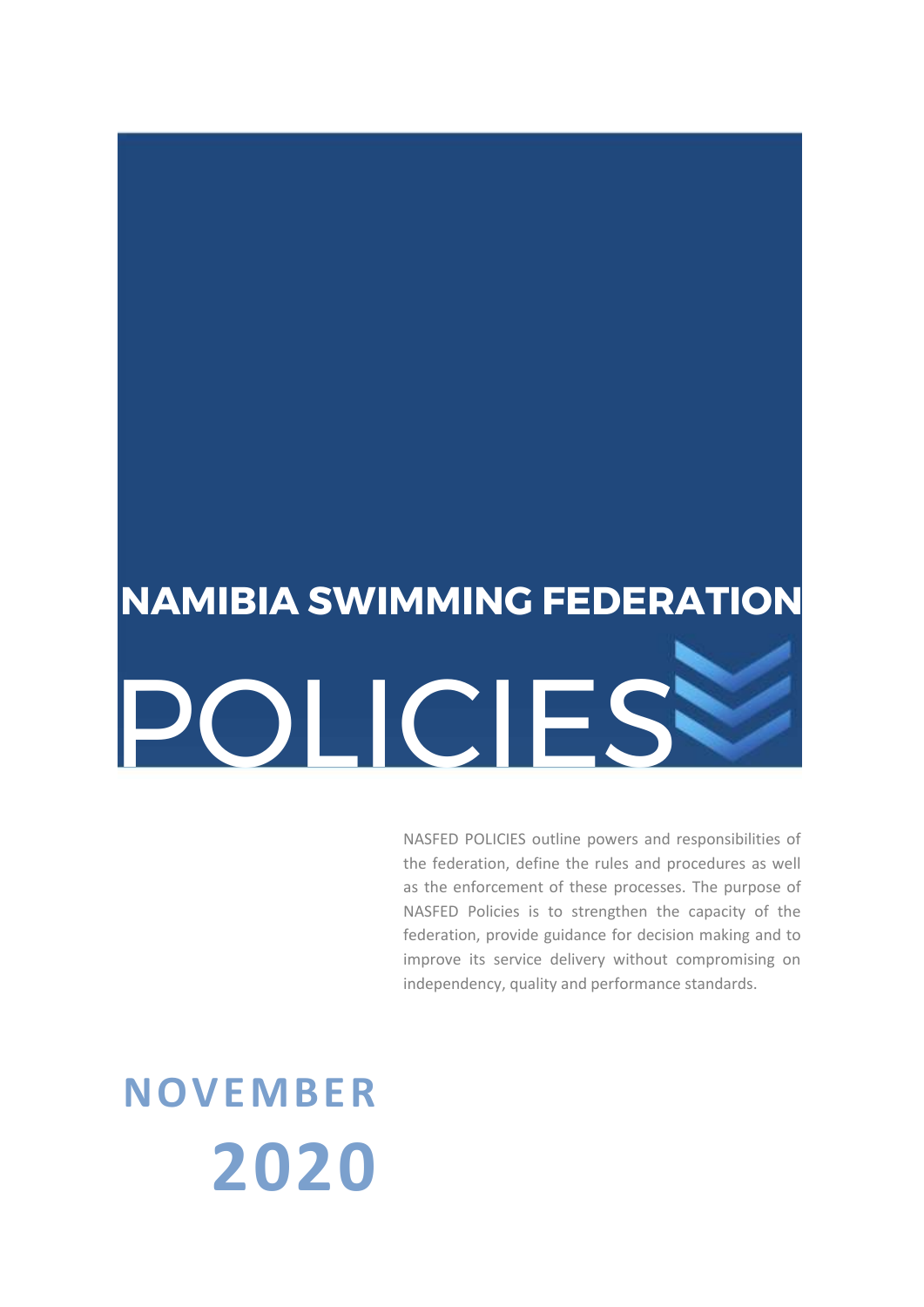# **Table of Contents**

# **GOVERNANCE FRAMEWORK**

| <b>NASFED ADMINISTRATIVE PROCEDURES POLICY</b> |  |
|------------------------------------------------|--|
|                                                |  |
|                                                |  |
|                                                |  |
|                                                |  |
|                                                |  |
| <b>NASFED Code of Conduct Policy</b>           |  |
|                                                |  |
|                                                |  |
|                                                |  |
|                                                |  |
|                                                |  |
|                                                |  |
| <b>NASFED Judicial Policy</b>                  |  |
|                                                |  |
|                                                |  |
|                                                |  |
|                                                |  |
|                                                |  |
|                                                |  |
|                                                |  |
|                                                |  |
| <b>NASFED Disciplinary procedures Policy</b>   |  |
|                                                |  |
|                                                |  |
|                                                |  |
|                                                |  |
|                                                |  |
|                                                |  |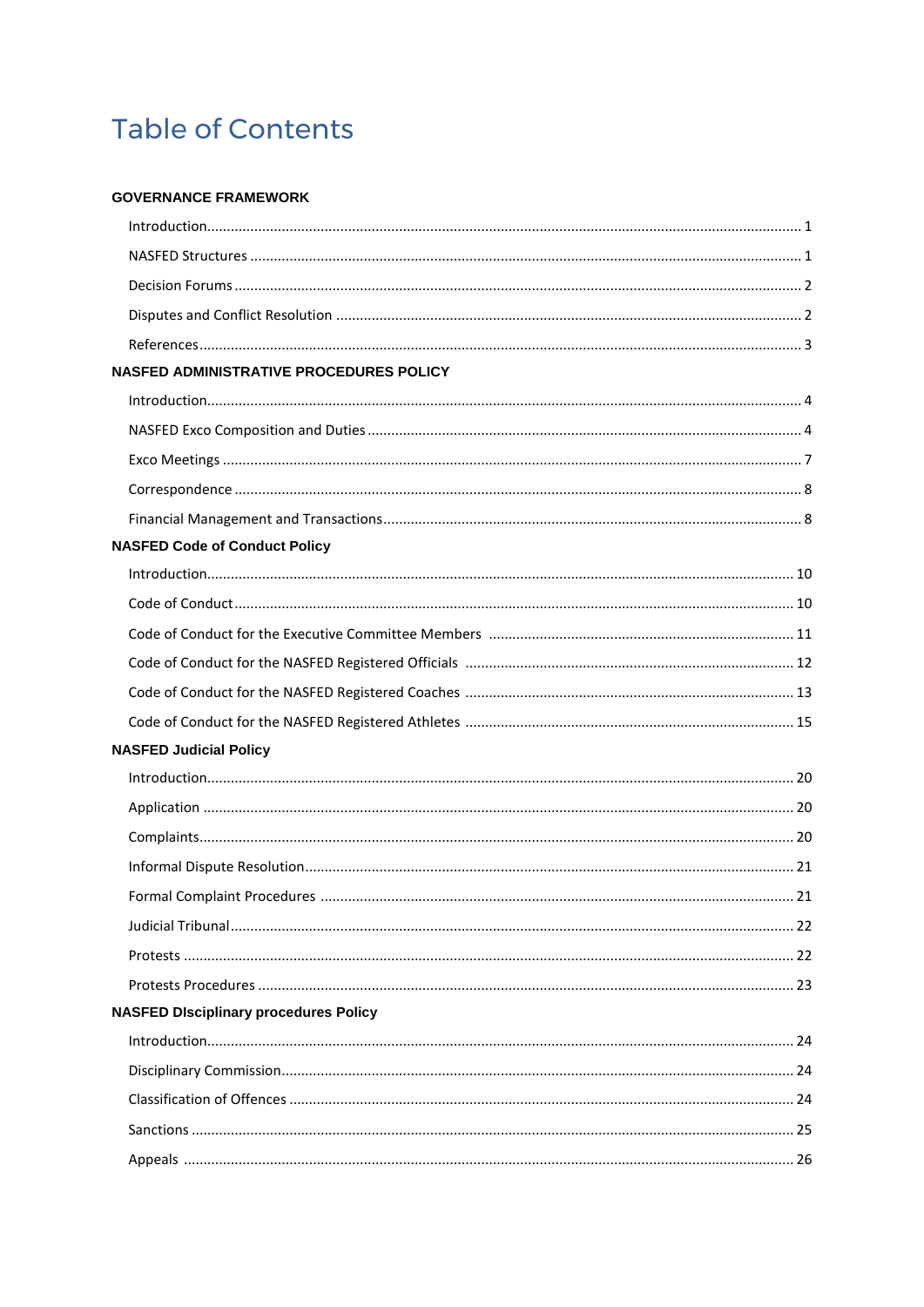| <b>NASFED CHIId protection and safeguarding Policy</b>  |  |
|---------------------------------------------------------|--|
|                                                         |  |
|                                                         |  |
|                                                         |  |
|                                                         |  |
|                                                         |  |
|                                                         |  |
|                                                         |  |
|                                                         |  |
| <b>NASFED National squads and national teams Policy</b> |  |
|                                                         |  |
|                                                         |  |
|                                                         |  |
|                                                         |  |
| <b>NASFED team Management Policy</b>                    |  |
|                                                         |  |
|                                                         |  |
|                                                         |  |
|                                                         |  |
|                                                         |  |
|                                                         |  |
|                                                         |  |
| <b>NASFED team Management Policy</b>                    |  |
|                                                         |  |
|                                                         |  |
|                                                         |  |
|                                                         |  |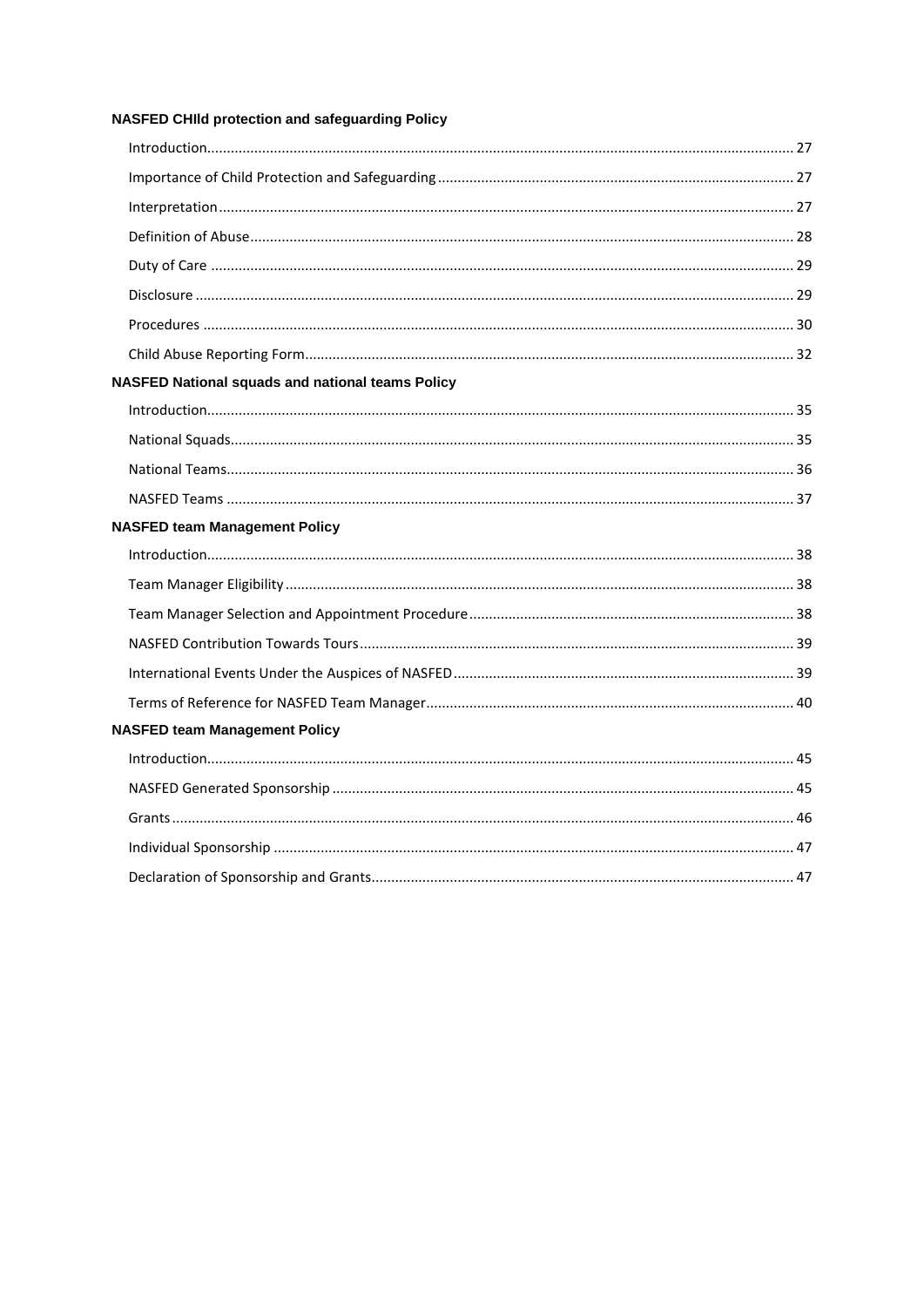# NAMIBIA SWIMMING FEDERATION



Email[: secgen@nasu.com.na](mailto:secgen@nasu.com.na) **Member of FINA and CANA Affiliated to Namibia Sports Commission and Namibia National Olympic Committee**

WINDHOEK, NAMIBIA

# **GOVERNANCE FRAMEWORK**

# **1. INTRODUCTION**

This document outlines powers and responsibilities of NASFED. It defines rules and procedures as well as the enforcement of these processes.

The policies contained herein have been developed to strengthen the capacity of the federation, provide guidance for decision making and to improve its service delivery without compromising on independency, quality and performance standards.

The Governance Framework is applicable to NASFED, inclusive of its Council, Executive Committee, sub-committees, hosted activities, events and the activities of all its affiliated members.

All the policies shall incorporate and underscore the values adopted by NASFED in the Strategic Plan 2019-2023:

*Integrity, Non-discrimination, Work-ethics, Accountability, Teamwork, Excellence, Respect.*

Unless specifically otherwise defined, capitalised terms used herein shall have the meanings ascribed thereto in the Constitution.

# **2. NASFED STRUCTURES**

NASFED Governance Framework is guided by and subject to the following:

2.1. Constitution

The NASFED Constitution is the overarching guiding document that determines the organizations' operations. Should there be any contradiction between any provision of the Constitution and any provision of any of the other NASFED documents, the applicable provision of the Constitution will prevail.

2.2. Policies

NASFED Policies are documents that detail the organization's approach to specific administrative matters. Policies shall be numbered, kept updated and signed off by the President upon acceptance thereof by the Executive Committee.

2.3. Procedures

NASFED Procedures are documents that provide guidance to clubs and members on the detailed steps to be followed to deal with day-to-day administrative matters. Procedures shall be numbered, kept updated and signed off by the President upon acceptance thereof by the Executive Committee.

 **PRESIDENT ACTING GENERAL SECRETARY TREASURER ANTIONAL RECORDER**<br>Alleen Botha **Agata Mason Amanda Burger** Phinelia Stergiadis **Aileen Botha Agata Mason Amanda Burger Phinelia Stergiadis** Tel: +264 81 127 0266 Tel: +264 81 122 204 Tel: +264 81 242 4090<br>
<u>secgen@nasu.com.na</u> amanda@bperos.com pstergiadis@gmail.com bothaa@bankwindhoek.com.na [secgen@nasu.com.na](mailto:secgen@nasu.com.na)

**Additional Members: Jurie Badenhorst (Vice President), Sunel Badenhorst (Athletes Representative), Derrick Langford, Roger Gertze, Nicky McNamara, Zenobia Beukes, Peter Brinkmann,**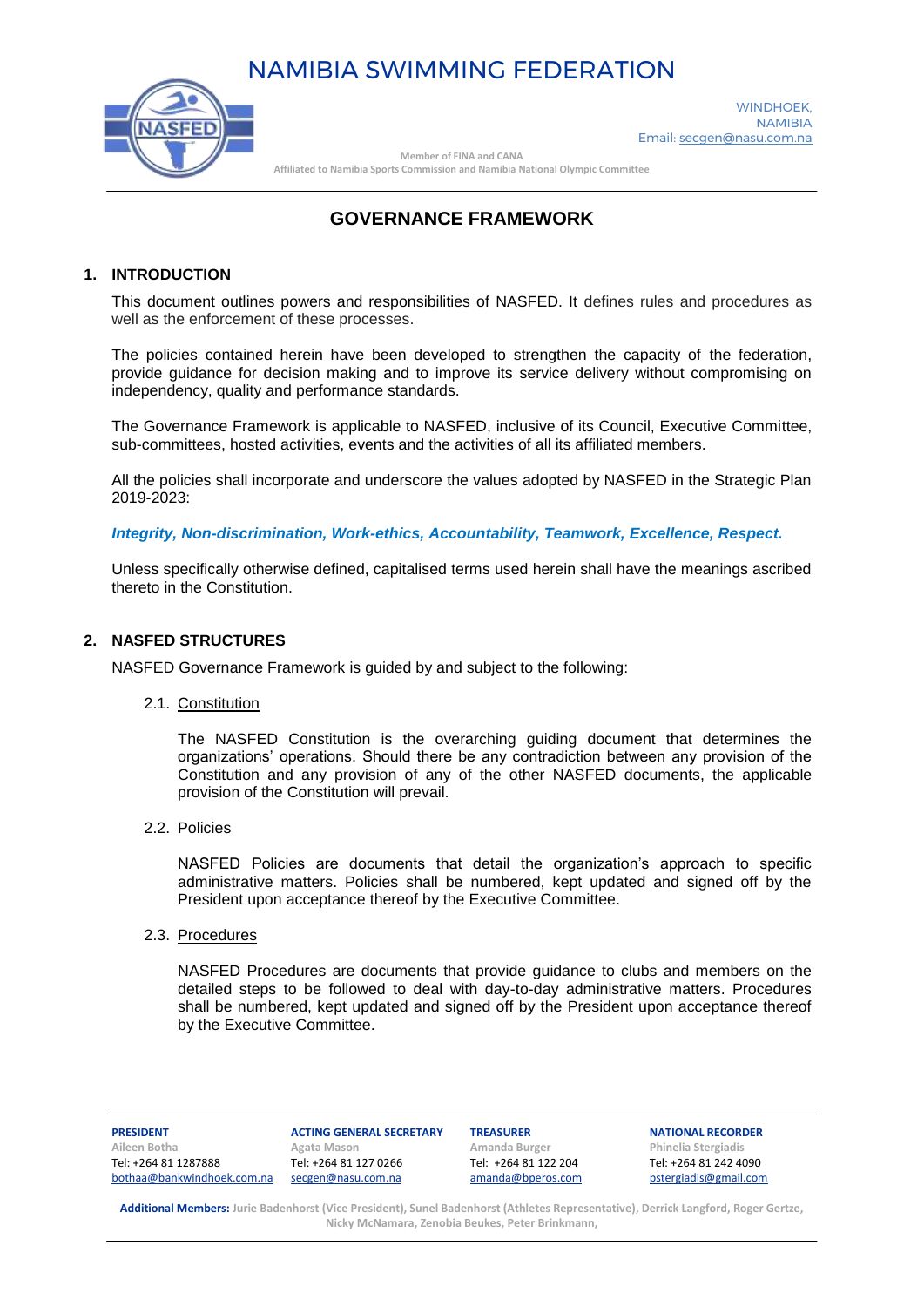# **3. DECISION FORUMS**

The activities of NASFED shall be governed by the following bodies:

# 3.1. The NASFED Council

The Council is the highest decision-making authority of NASFED, it shall be constituted and meet at the prescribed intervals as detailed in the Constitution.

# 3.2. The NASFED Executive Committee ("Exco")

The Exco shall have the authority to govern the day-to-day operations of the federation, and shall meet on a monthly basis, unless otherwise agreed. The roles, duties and terms of reference of the Exco are detailed in the Constitution read with the NASFED Policy PO-001.

# 3.3. The Swimming Board of Control ("SBC")

The SBC shall be elected at the AGM and consist of the Secretary General, the National Recorder and 1 (one) representative from each of the affiliated clubs (referred to as members in the Constitution). The SBC shall meet as required to advise on technical matters, work out details of NASFED's annual programme, assist in settling protests and disputes and perform such other duties as may be requested by the Exco. All decisions of the SBC shall be subject to approval by the Exco.

# 3.4. The Selection Committee ("SC")

The SC shall be appointed at the AGM and consist of the President, the Secretary General, the National Recorder and 1 (one) coach from each of the affiliated clubs. The SC shall meet as required to select athletes for National Squads and Teams, recommend coaches and managers for international tours, approve athletes' qualifications and shortlist nominees for grants/sponsorships. All decisions of the SC shall be subject to approval by the Exco.

# 3.5. The Sub-committees

A sub-committee may be appointed by the Exco to manage a specific project. Members of any such sub-committee shall be nominated by the affiliated clubs and comprise a Projectcoordinator/leader and as many members as necessary. The sub-committee shall be solely responsible for the project(s) assigned to them and provide the Exco with detailed reports on all their activities when required.

# 3.6. The Trust Committee ("TC")

The Council may call for an independent Trust Committee to manage a specific financial Project. The composition and duties of the TC are prescribed by the Constitution.

# 3.7. The Judicial Committee ("JC")

The Exco may call for an independent Judicial Committee to adjudicate on a complaint which cannot be resolved otherwise. The composition and duties of the JC are described in the NASFED policy PO-003.

# **4. DISPUTES AND CONFLICT RESOLUTION**

NASFED and its members are committed to resolve conflicts through constructive dialog and positive engagement in the best interest of aquatic sports in Namibia. Formal dispute resolution, as set out in the constitution and the steps detailed in Policy PO-003, should be used as a last resort.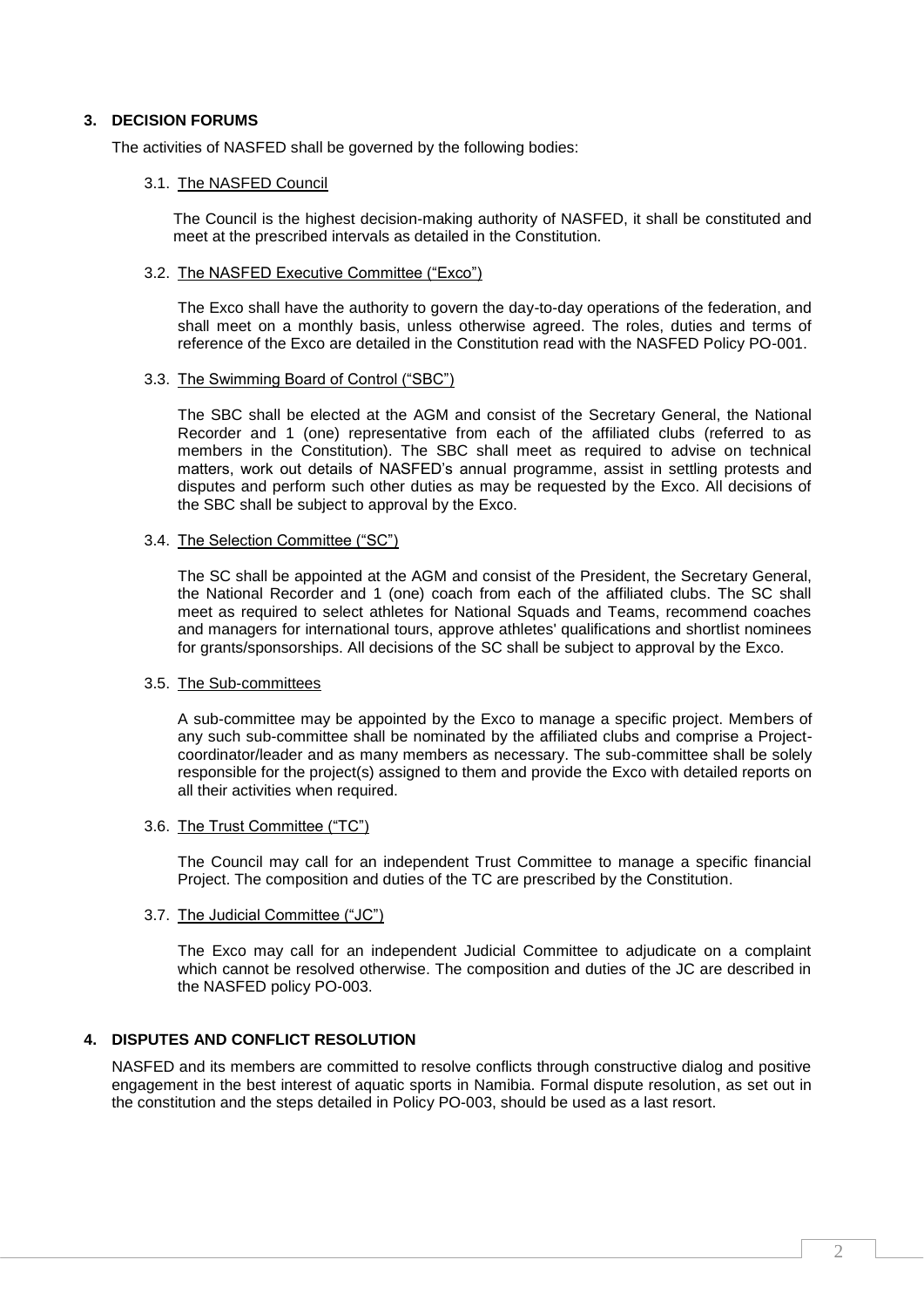# **5. REFERENCES**

The following articles provide references for the Governance Framework and policies of NASFED:

5.1. IOC Code of Conduct

The International Olympic Committee's Code of Conduct is a guiding document which offers oversight and clarity on sporting matters. Details of this document can be found here: [https://stillmed.olympic.org/media/Document%20Library/OlympicOrg/Documents/Code-of-](https://stillmed.olympic.org/media/Document%20Library/OlympicOrg/Documents/Code-of-Ethics/Code-of-Ethics-ENG.pdf)[Ethics/Code-of-Ethics-ENG.pdf](https://stillmed.olympic.org/media/Document%20Library/OlympicOrg/Documents/Code-of-Ethics/Code-of-Ethics-ENG.pdf)

# 5.2. FINA Constitution, Rules and By-laws

The Fédération Internationale de Natation (FINA) is the official world body for aquatic events. The FINA rules and other guiding documents can be found on their website: <http://www.fina.org/>

# 5.3. CANA Constitution

The Confédération Africaine de Natation (CANA) is the continental body governing aquatics in Africa. The CANA Constitution can be downloaded from the following address: [https://www.canaswim.com/public/uploads/admin/pages/910\\_CANA%20Constitution.pdf](https://www.canaswim.com/public/uploads/admin/pages/910_CANA%20Constitution.pdf)

# 5.4. WADA Code

The World Anti-Doping Agency (WADA) is an international independent agency established by the world's sport federations and governments to assure fair competition practices. Its key anti-doping policies for all sports and all countries can be viewed here: <https://www.wada-ama.org/en/what-we-do/the-code>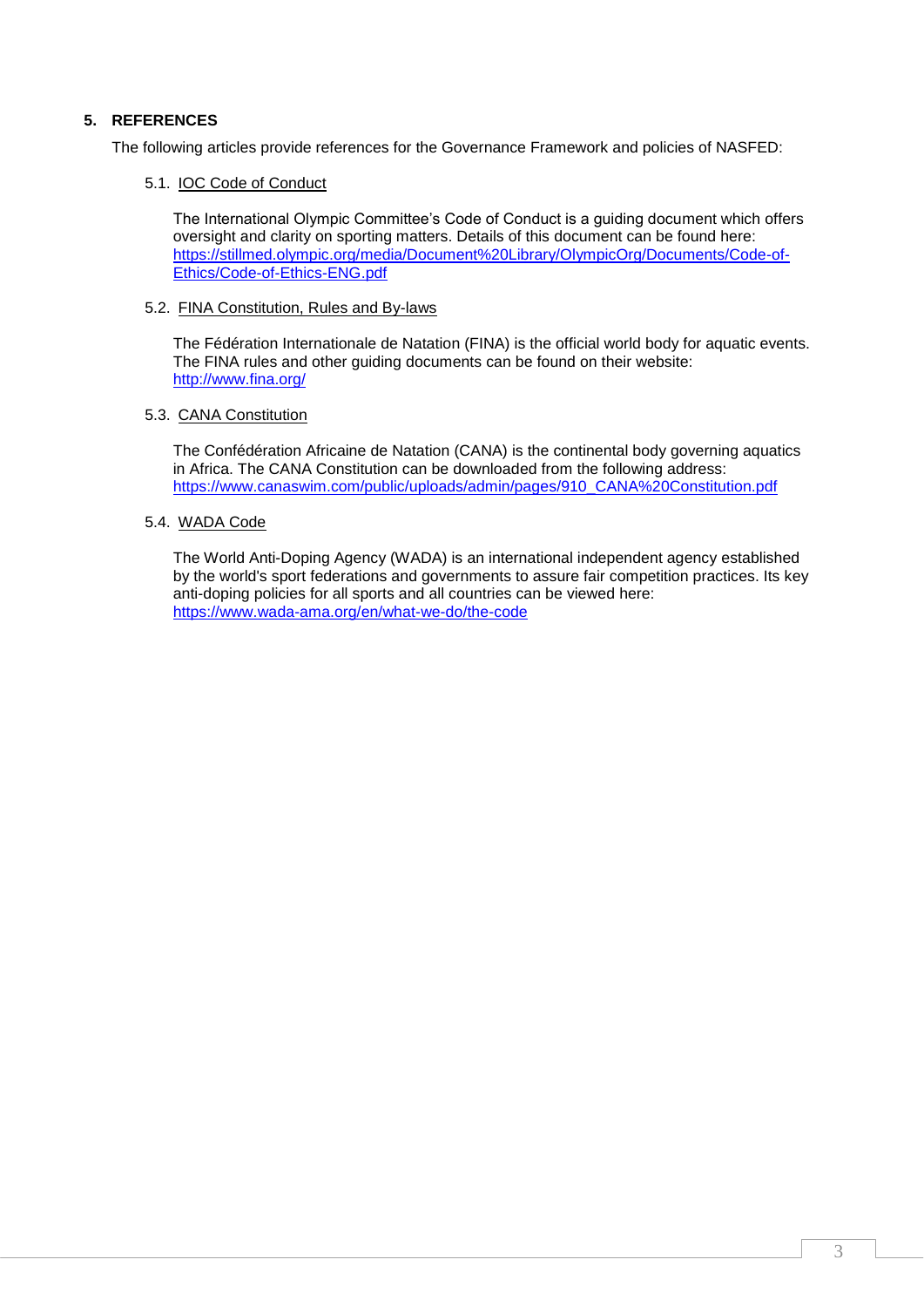# **NASFED ADMINISTRATIVE PROCEDURES POLICY**

| <b>RESPONSIBILITY:</b>    | <b>President</b>           | <b>POLICY N°:</b>   | <b>PO-001</b> |
|---------------------------|----------------------------|---------------------|---------------|
| <b>DISTRIBUTION:</b>      | Exco & Clubs               | <b>REVISION N°:</b> | 0             |
| <b>ORIGINATION DATE:</b>  | 30/09/2020                 | <b>ISSUE DATE:</b>  | 26/10/2020    |
| <b>RELATED DOCUMENTS:</b> | <b>NASFED CONSTITUTION</b> |                     |               |

# **ADMINISTRATIVE PROCEDURES**

# **1. INTRODUCTION**

This policy has been established to provide guidance on the administrative matters relating to day-today NASFED duties and apply to NASFED, inclusive of its Exco, sub-committees and the activities of all its affiliated clubs.

# **2. NASFED EXCO COMPOSITION AND DUTIES**

The NASFED Exco shall be composed of the President, the Vice President, the Secretary General, the Treasurer, the National Recorder, the Athletes' Representative and as many executive members as may be necessary to make up a committee of not less than 7 (seven) and not more than 11 (eleven) members.

The duties and terms of the Exco are as follows:

# 2.1. PRESIDENT - 4 (four) years

- Serves on Exco
- Chairs all NASFED meetings
- Chairs SC meetings
- Chairs NASFED Annual General Meeting ("AGM")
- Authorizes Special General Meeting ("SGM") and Ordinary General Meeting ("OGM")
- Attends meetings with the Ministry of Sports, Youth and National Service ("MSYNS"), Namibia Sport Commission ("NSC"), Namibia National Olympic Committee ("NNOC"), Namibia Schools Sport Union ("NSSU") and other sports administration bodies
- Authorizes official documentation and financial transactions
- Assists in preparation of budgets
- Chairs disputes and disciplinary hearings
- Promotes unity and cooperation within NASFED structures

# 2.2. VICE PRESIDENT - 4 (four) years

- Serves on Exco
- Attends all NASFED meetings
- Attends meetings with the MSYNS, NSC,NNOC, NSSU and other sports administration bodies
- Co-authorizes financial transactions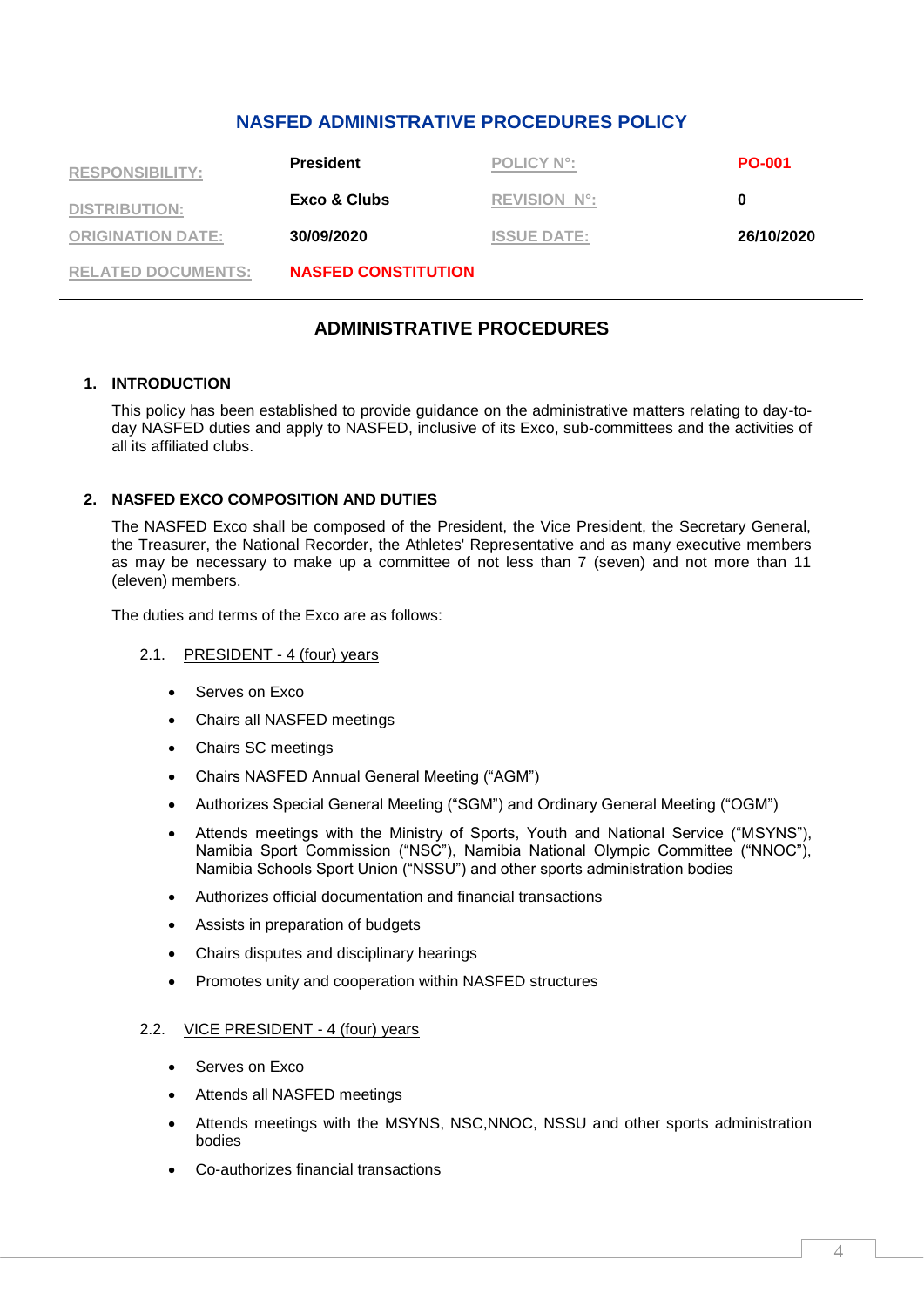- Assists in preparation of budgets
- Assumes duties of the President in the absence of the latter
- Adopts vacant portfolio(s)

# 2.3. SECRETARY GENERAL - 4 (four) years

- Serves on Exco
- Attends to all correspondence addressed to the federation
- Authorizes official documentation
- Attends NASFED, SBC and SC meetings
- Attends meetings with the MSYNS, NSC,NNOC, NSSU and other sports administration bodies
- Sets *Agendas*, compiles and distributes *Minutes* of the above
- Handles *National Colours*, *Clearance* and *Grant* applications
- Issues *Certificates of Good Standing* and *Testimonials*
- Assists with the registration of clubs, coaches, athletes, and officials (checks applications)
- Assists in preparation of budgets
- Notifies of the Annual General Meeting ("AGM")
- Convenes SGM and OGM

# 2.4. TREASURER - 4 (four) years

- **Serves on Exco**
- Attends all NASFED meetings
- Processes authorized invoices, payments, and bank deposits
- Pays and receives affiliation/registration fees
- Keeps accounting records
- Assists with the registration of clubs, coaches, athletes, and officials (checks fees)
- Draws up budgets for the sport administrative bodies (NSC, NNOC, FINA, CANA)
- Prepares and presents such Financial Reports as may be requested
- Presents external Annual Audit Report
- Deals with financial claims
- Reports on subsidies and grants received
- Reports on tours' reconciliation
- **NB.** *The nominations for the above positions are predetermined prior to the elections at the AGM. The posts of the President and Treasurer shall be staggered to those of the Vice-President and the Secretary general by two years.*

# 2.5. ATHLETES' REPRESENTATIVE - 2 (two) years

- Serves on Exco
- Voices concerns of athletes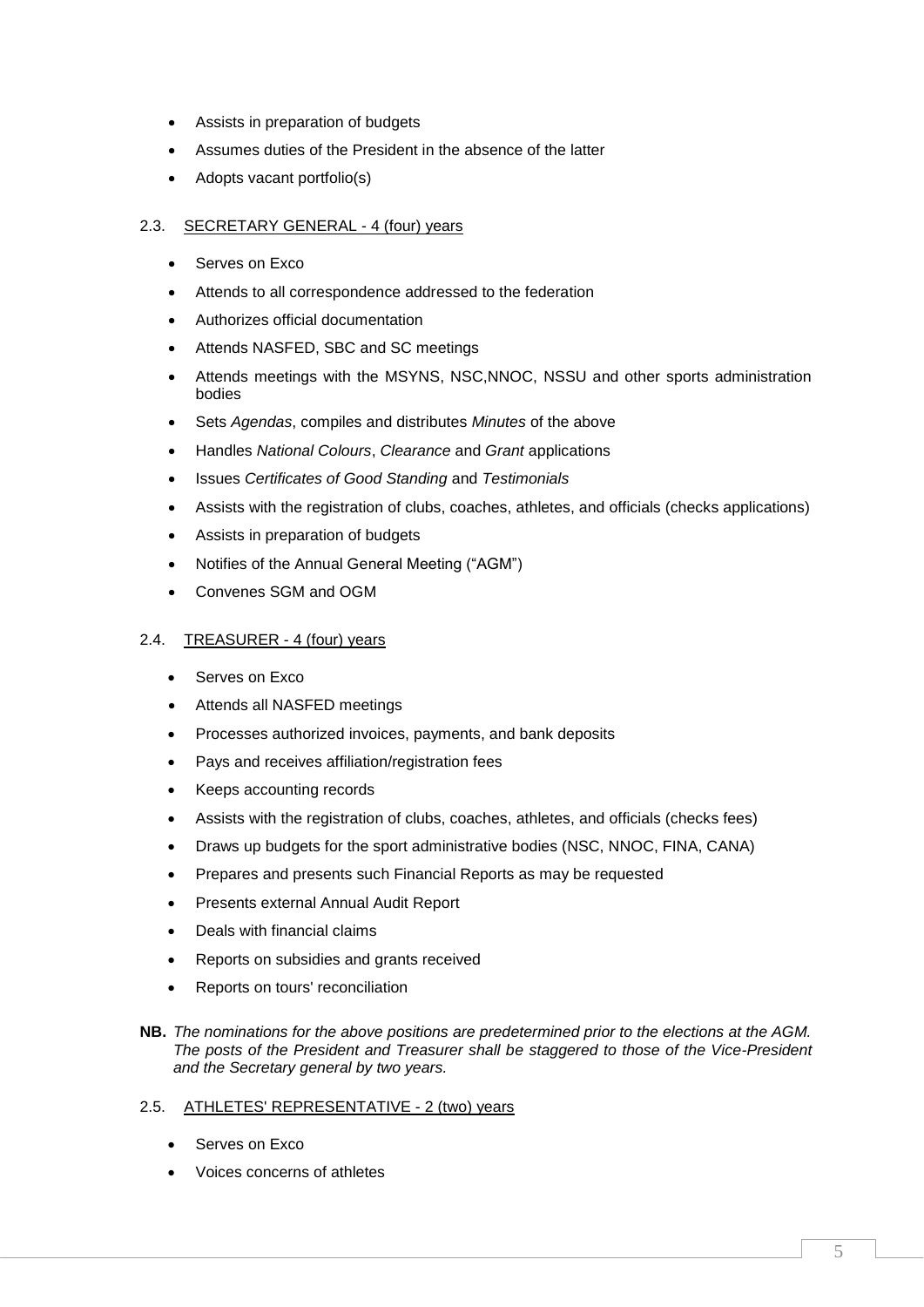- Attends all NASFED meetings
- Attends meetings with the MSYNS, NSC, NNOC, NSSU and other sports administration bodies where athletes representation is required
- **NB.** *The Athletes' Representative can be a retired or an active swimmer/water polo player over the age of 16 who intends to permanently reside in Namibia for the duration of his/her term. The Athletes' Representative shall be elected by the NASFED registered athletes aged 12 years or older.*

# 2.6. NATIONAL RECORDER - 2 (two) years

- Serves on Exco
- Attends NASFED, SBC and SC meetings
- Manages Meet Manager and Team Manager
- Sets up local galas
- Manages gala entries, gala fees, and no-show fees
- Manages international meet participation (entries)
- Manages event recording, results, and records
- Handles registration of clubs, coaches, athletes, and officials (Team Manager)
- Compiles achievements, awards, and trophy reports (testimonials and prize-giving)

# 2.7. PUBLIC RELATIONS OFFICER - 2 (two) years

- Serves on Exco
- Attends all NASFED meetings
- Sets up press releases
- Manages media interviews
- Manages social media presence (Face Book, Instagram, NASFED website)
- Manages advertisement and marketing of aquatic sports
- Obtains permission to publicise images of athletes

# 2.8. GALA ORGANIZER - 2 (two) years

- Serves on Exco
- Attends all NASFED meetings
- Pre-books gala venues and supervises pool rental payments for all local galas the organisation for which NASFED is responsible (i.e. SC/LC galas listed in the season calendar, SC/LC Namibia National Championships)
- Delivers equipment to all NASFED run gala venues
- Sets up equipment for all local galas to be organised by NASFED (such as electronic touch-pads, score boards, starting devices and stop-watches, lane dividers, backstroke flags, false-start ropes, chairs, umbrellas, sponsor's advertising products, official clipboards)
- Organizes officials' duty rosters (with the assistance of the hosting club)
- Organizes refreshments for the officials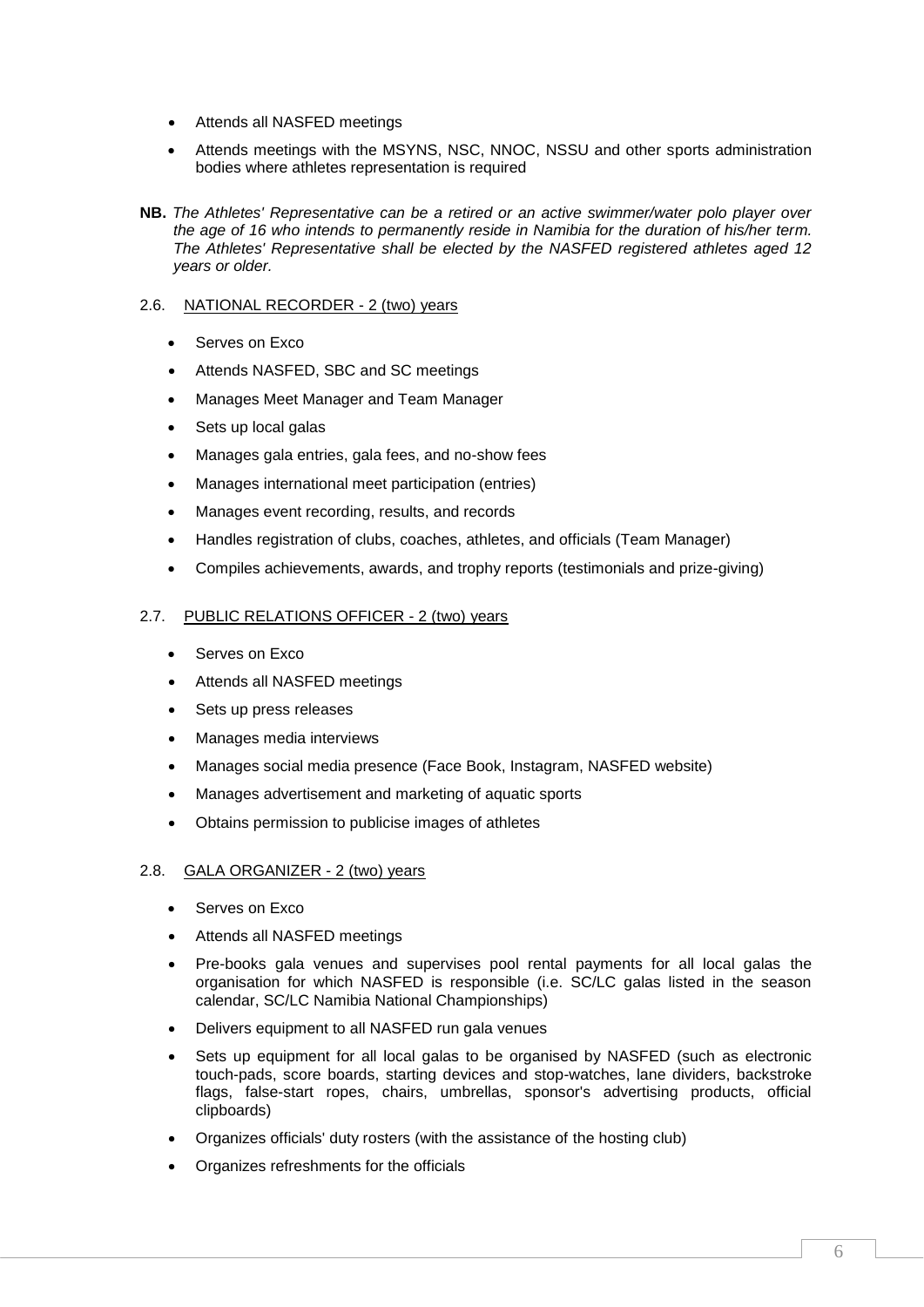- Orders medals for LC/SC National Championships
- Takes stock and maintains gala equipment and storage (trailer)

# 2.9. SPONSORSHIP COORDINATOR - 2 (two) years

- Serves on Exco
- Attends all NASFED meetings
- Liaises with the existing sponsors
- Scouts for new sponsorship opportunities
- Attends to all correspondence with the sponsors
- Assists the Treasurer with the preparation of sponsorship budgets and accounts
- Notifies the sponsor of gala schedule and arranges set-up of branded equipment (umbrellas, gazebos, signage) prior to the event

# 2.10. DEVELOPMENT COORDINATOR - 2 (two) years

- Serves on Exco
- Attends all NASFED meetings
- Draws up and implements the NASFED Development Plan
- Assists the Treasurer with the preparation of development budgets and accounts
- Liaises with the affiliated clubs regarding development ideas
- Leads Development Sub-committee

# 2.11. SPECIAL PROJECTS - 2 (two) years

- Serves on Exco
- Attends all NASFED meetings
- Organizes approved technical teaching courses/clinics and special events (i.e. FINA Coaches/Officials training, FINA Aquatic Day, Swim For Life event etc.)
- **NB.** *The above listed Exco Additional Members are elected by the NASFED Council at the AGM. Specific portfolios are assigned to members at the first Exco meeting after their election.*

# **3. EXCO MEETINGS**

The Exco Meetings shall be convened by the Secretary General on monthly basis (first Monday of the month) or whenever deemed practical. A quorum at any of the Exco meetings shall consist of the majority of its members present at the start and throughout the meeting. No resolution may be passed unless 50% of the members quorate meeting vote in favour.

The Exco meeting shall be open to "Observers" (NASFED members with non-Exco status), subject to review, by the Exco members, if not deemed effective. The Observers shall have no voting powers. If deemed necessary by Exco, a meeting may be held in-camera.

Exco may, from time to time and as may be required, provide for a meeting of the Board to be conducted in whole or in part by electronic communication, a meeting of the Board to be conducted in whole or in part by electronic communication which enables a person when participating in a meeting to at least speak and hear each other at approximately the same time, and to participate reasonably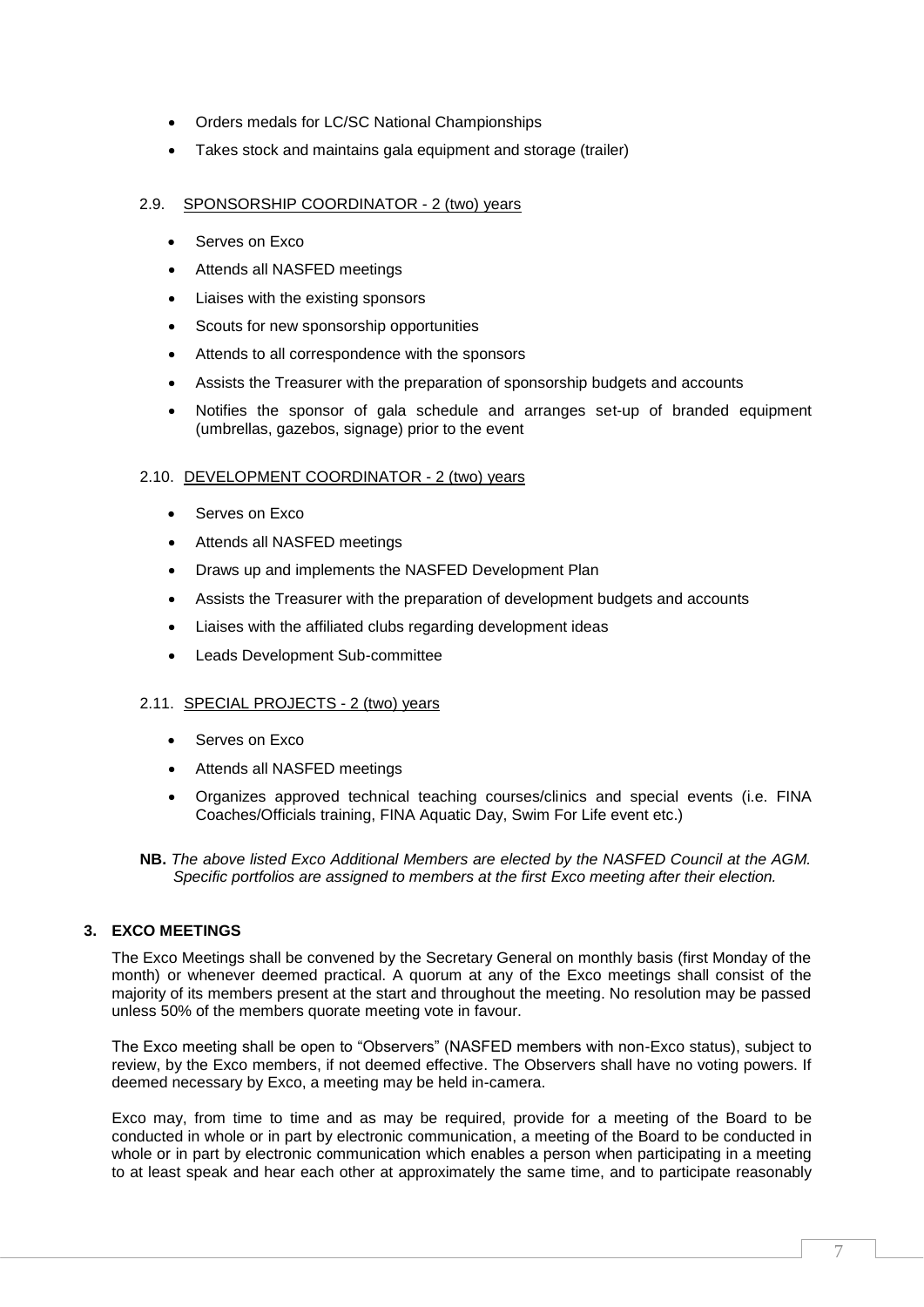effectively in the meeting with or without an intermediary, which form of communication shall include video conferencing and teleconferencing.

Excluding exceptional circumstances, the draft minutes of the Exco meeting will be distributed to all Exco members within two weeks after the applicable meeting, via email. A reasonable time will be allowed for inspection and comments before the minutes are presented at the following meeting for approval. Minutes may also be approved on a round robin basis including by email. Once ratified at next meeting, the minutes will be distributed to affiliated clubs within two weeks of their approval.

# **4. CORRESPONDENCE**

The reputation of NASFED and its mandate as the official Namibian aquatic sports body, has to be protected at all times. As such, all correspondence shall adhere to the following principles:

# 4.3. CORRESPONDENCE TO EXTERNAL ADMINISTRATIVE ORGANIZATIONS

Correspondence, relating to NASFED and related matters, to the Namibian Government, NSC, NNOC, IOC, FINA, CANA or other sports bodies or third parties shall be done by Exco only and shall be signed by the President and the Secretary General (or one other designated Exco member). Such correspondence shall be copied to all other Exco members.

# 4.4. USE OF THE NASFED LETTERHEAD

The NASFED letterhead shall be used in all formal correspondence. All documents carrying the NASFED letterhead shall be converted to PDF format before distribution. The NASFED letterhead shall only be added to documents by the Secretary General before changing the documents to PDF format, and shall not be distributed further.

# 4.5. CORRESPONDENCE TO CLUBS

All formal and informal correspondence to clubs shall be done through the Secretary General. Exco members, as well as members of other decision-making bodies, shall first send such correspondence to Exco for consideration and approval, before it is distributed by the General Secretary.

# 4.6. CLASSIFICATION OF CORRESPONDENCE TO CLUBS

The secretary General shall classify correspondence as follows:

- 4.6.1 *General Information* This will be for any information of a general nature, not requiring action from the recipients.
- 4.6.2 *Urgent Information* This shall only be used for information of an urgent nature that could impact the clubs, i.e. a last-minute changes to a gala.
- 4.6.3 *For Action* This correspondence requires specific action to be taken by a club, i.e. gala entries.

# **5. FINANCIAL MANAGEMENT AND TRANSACTIONS**

The management of NASFED's finances shall be governed as follows:

5.1. PAYMENTS

All payments to third parties shall be authorized by at least two Exco members. Such authorization may be made by the President, Vice President or other person approved to sign off payments. Electronic authorization (via email) shall be accepted. Following approval, the Treasurer shall make the payment. The Treasurer shall effect payments once a week, except in case of emergency.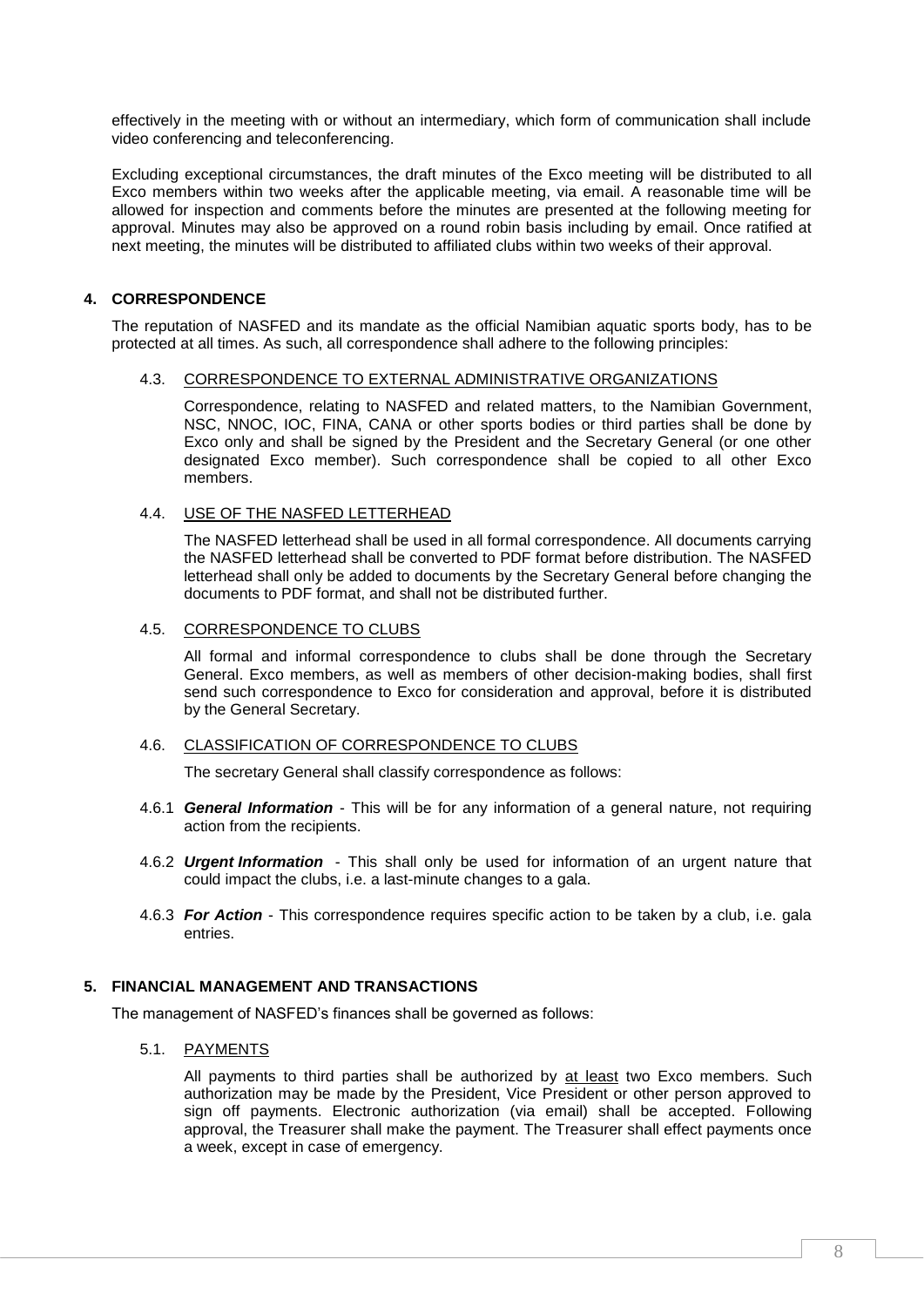The details of all financial transactions shall be communicated to Exco at the soonest opportunity (in monthly meetings).

# 5.2. MONTHLY RECONCILIATION

The Treasurer shall monthly reconcile the payments and receipts with the bank statements and present such a financial report to the Exco from time to time.

# 5.3. ANNUAL FINANCIAL REPORT

The Treasurer shall compile and submit a financial report and all the necessary information to the auditing firm constitutionally appointed by the NASFED. The audited Annual Financial Statements and report shall be distributed to the Council two weeks before it is adopted at the AGM.

# 5.4. DUTIES OF THE TREASURER

Some duties of the treasurer may, from time-to-time be reviewed by the Exco, and, in line with best practice, may be outsourced to a third party, if deemed practical. Such outsourcing shall have checks and balances in place to ensure good governance.

NASFED PRESIDENT: AILEEN BOTHA (VACIAMA DATE: 26/10/2020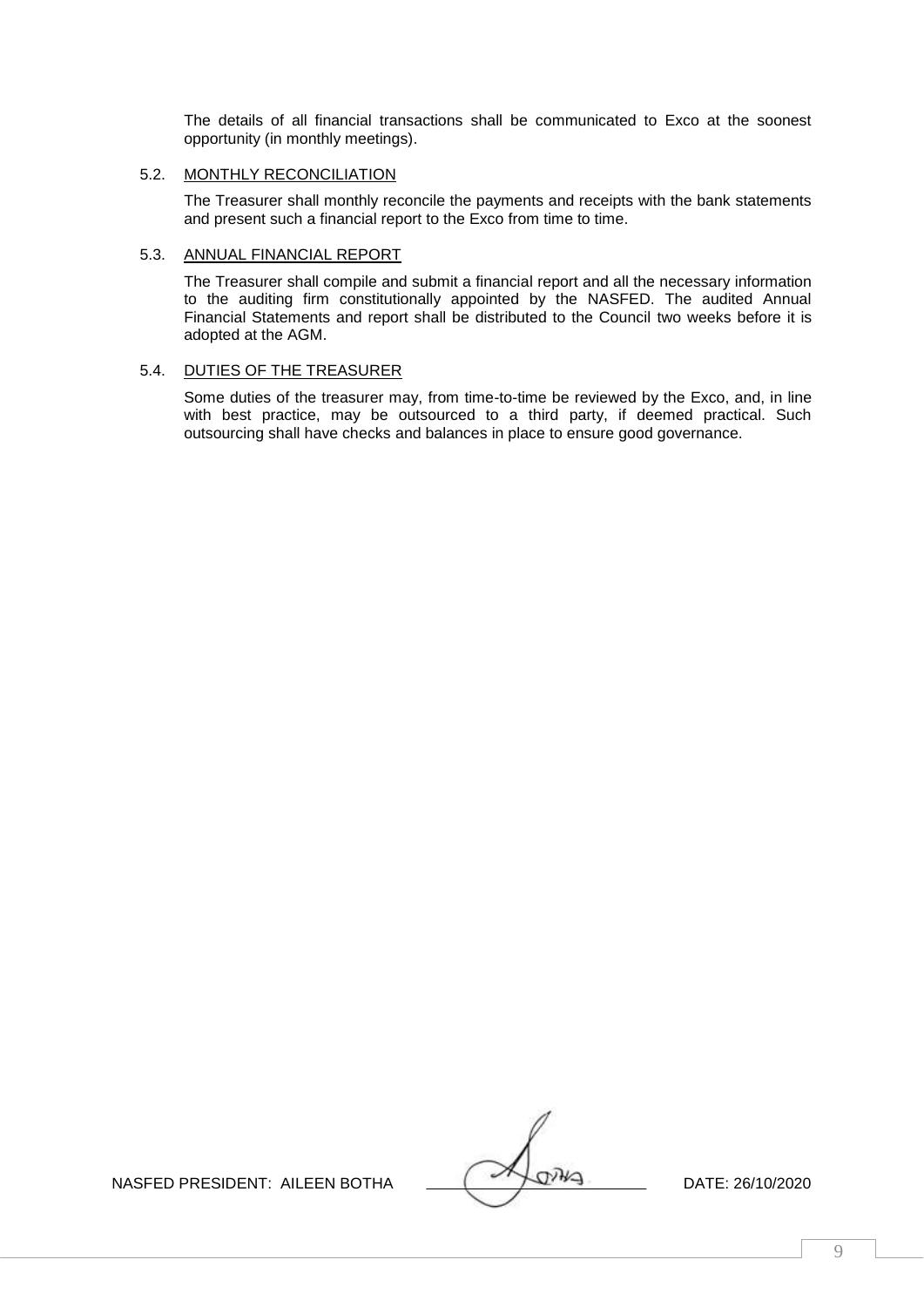# **NASFED CODE OF CONDUCT POLICY**

| <b>RESPONSIBILITY:</b>    | <b>President</b>                   | <b>POLICY N°:</b>   | <b>PO-002</b> |
|---------------------------|------------------------------------|---------------------|---------------|
| <b>DISTRIBUTION:</b>      | Exco & Clubs                       | <b>REVISION N°:</b> |               |
| <b>ORIGINATION DATE:</b>  | 30/09/2020                         | <b>ISSUE DATE:</b>  | 26/10/2020    |
| <b>RELATED DOCUMENTS:</b> | PO-003 / PO-004 / Codes of Conduct |                     |               |

# **CODE OF CONDUCT**

# **1. INTRODUCTION**

It is of utmost importance to ensure that NASFED's image and activities are well managed in the interest of aquatics in Namibia. This policy has been established to provide guidance on the code of conduct expected from the NASFED Exco members, its registered officials, coaches and athletes.

# **2. CODE OF CONDUCT**

The Code of Conduct is supplementary to the NASFED Constitution, By-laws and Policies adopted from time to time. The purpose of this Code is to guarantee that the rules and regulations contained therein will be executed in a fair manner without disturbance and to address incidents, which may bring NASFED into disrepute.

# 2.1. EXECUTIVE COMMITTEE MEMBERS

The Executive Committee Members shall be requested to sign the document titled *Code of Conduct for the Executive Committee Members* and to voluntarily declare their interests. The signed document shall be retained by the Secretary General for the duration of their term.

# 2.2. OFFICIALS

At the annual registration, the Officials from the NASFED affiliated clubs shall be requested to sign the document titled *Code of Conduct for the NASFED Registered Officials*. The signed document shall be retained by the General Secretary for the duration of their registration.

# 2.3. COACHES

At the annual registration, the Coaches of the NASFED affiliated clubs shall be requested to sign the document titled *Code of Ethics and Conduct for the NASFED Registered Coaches*. The signed document shall be retained by the General Secretary for the duration of their registration. The coaches who do not comply with this request shall not be eligible for participation in the NASFED approved international events or be selected for the Namibian National Team.

# 2.4. ATHLETES

At the annual registration, the Athletes registered with NASFED affiliated clubs shall be requested to sign the document titled *Code of Conduct for the Athletes*. The signed document shall be retained by the General Secretary for the duration of their registration. The athletes who do not comply with this request shall not be eligible for participation in the NASFED approved international events or be eligible for selection for any Namibian National Team.

NASFED PRESIDENT: AILEEN BOTHA DATE: 26/10/2020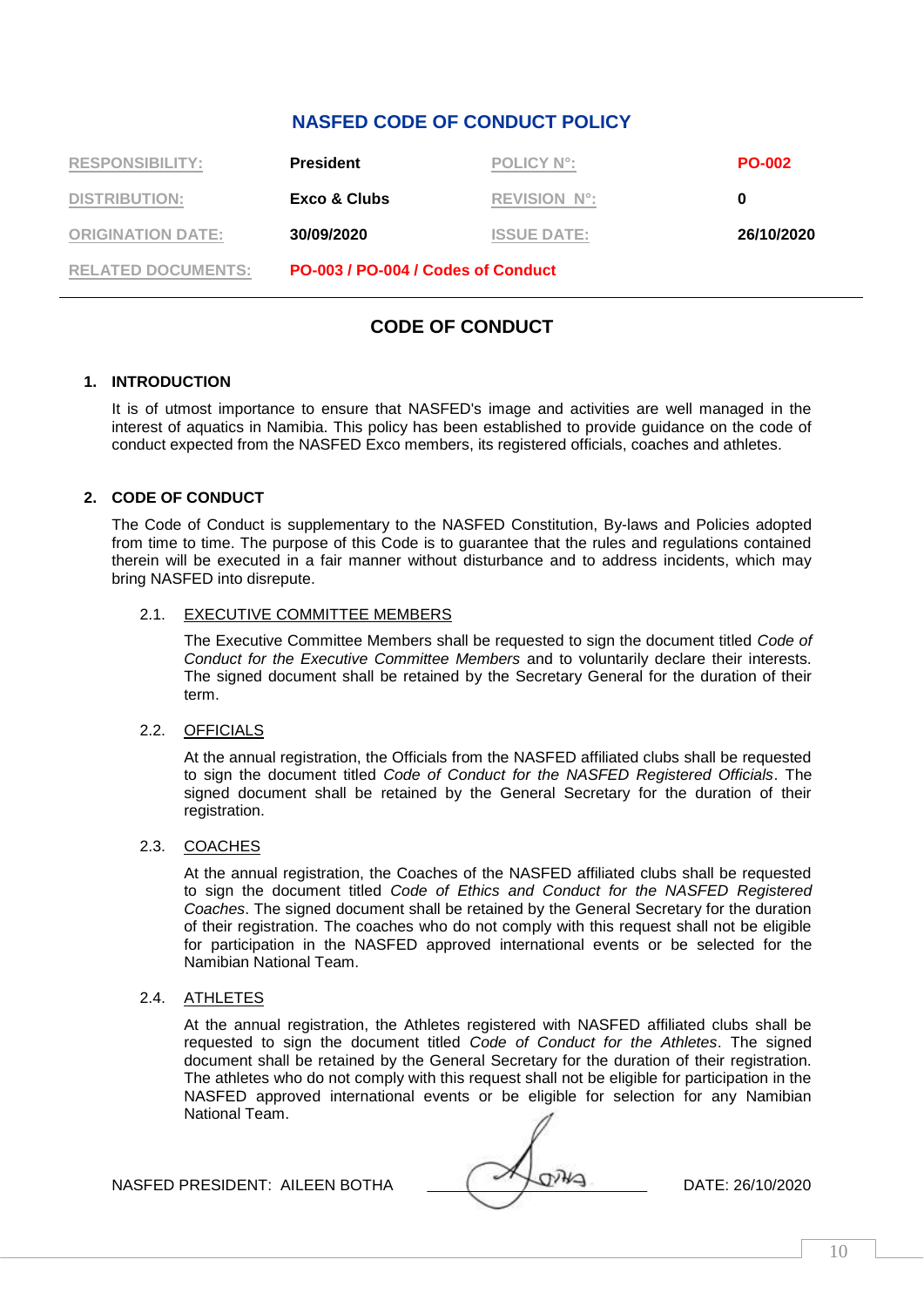# **1. AFFIRMATION**

By signing this Code of Conduct, I hereby agree:

- 1.1. To abide by the NASFED Constitution and the Namibia Sports Act.
- 1.2. To abide by the FINA Constitution, By-laws and Code of Ethics.
- 1.3. To abide by the CANA Constitution and the CANA Zone 4 Principles.
- 1.4. To act with honesty, integrity and due diligence in the discharge of my functions for and on behalf of NASFED.
- 1.5. To be open and transparent by making available information freely accessible to all affiliated members upon request and by assuring that all processes and decisions are traceable, recorded and open to scrutiny.
- 1.6. To be accountable to the members' representatives, i.e. the NASFED Council, by taking full responsibility for my decisions and actions, reporting on those when requested and being held answerable for their consequences.
- 1.7. To maintain confidentiality regarding sensitive and/or commercial information.
- 1.8. To perform my duties without fear or favour and to the best of my ability.
- 1.9. To recuse myself from any discussions and refrain from voting on matters in which there is possible bias or conflict of interest.
- 1.10. Not to commit or be responsible for and/or party to any form of discrimination including, without limitation, on the basis of race, ethnic origin, nationality, gender, sexual orientation, marital status, disability, age, religious or political affiliation or other grounds.

# **2. IMPARTIALITY PLEDGE**

Furthermore, in my capacity as member of the NADSFED Executive Committee, I undertake to work for the interest of advancing the aquatic sports in Namibia, and shall put the interest of my individual club subordinate to the objectives and goals of NASFED.

# **3. DECLARATION OF INTEREST**

| Name:      | Position: |
|------------|-----------|
| Signature: | Date:     |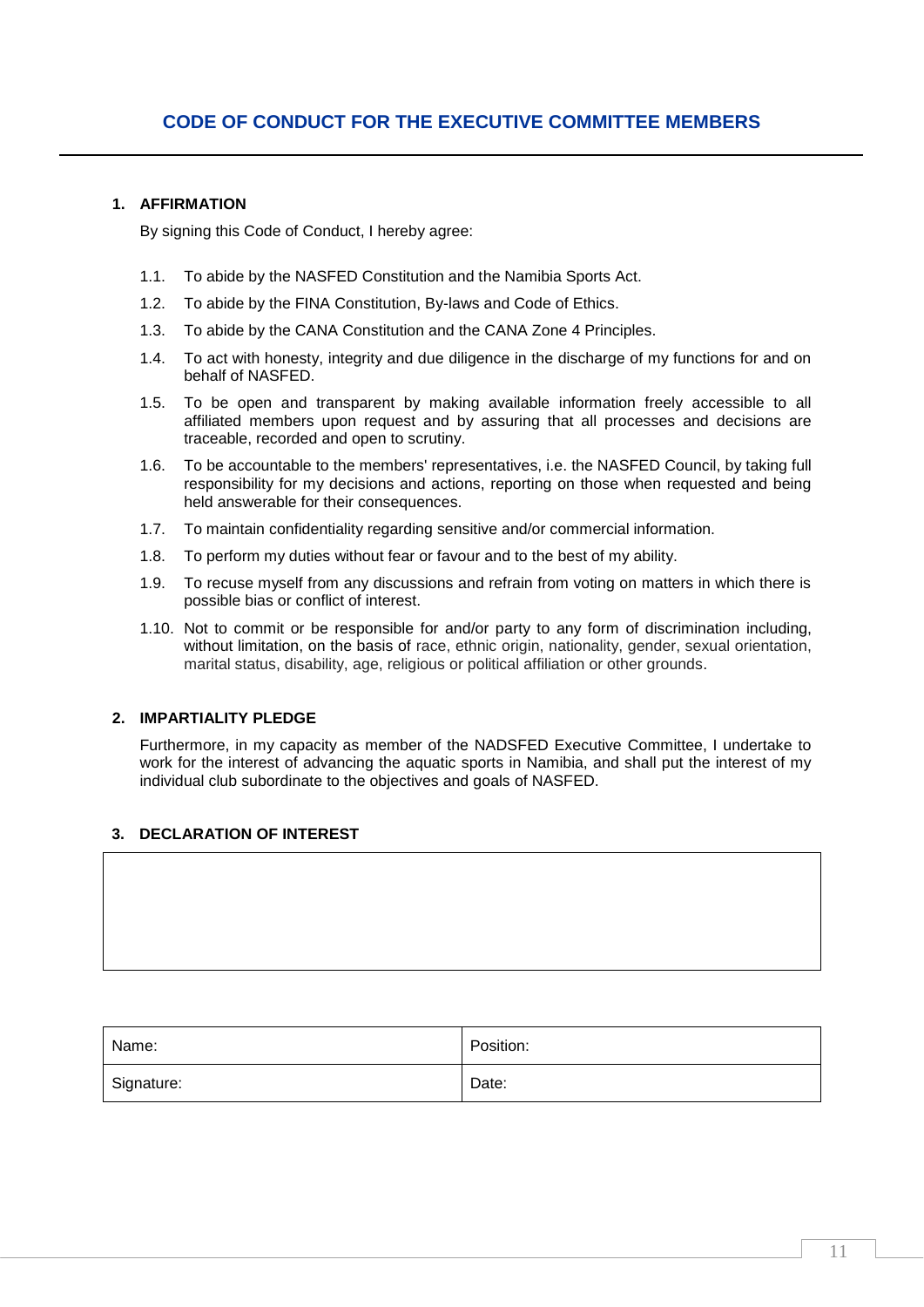# **1. AFFIRMATION**

By signing this Code of Conduct, I hereby agree:

- 1.1. To abide by the NASFED / FINA Constitution, By-laws and Code of Ethics.
- 1.2. To abide by the WADA Code.
- 1.3. To school and familiarize myself in the role and key duties of an official around the pool deck.
- 1.4. To keep up-to-date with the latest rules and guidelines for officiating.
- 1.5. To emphasize the spirit of fair competition.
- 1.6. To address unsportsmanlike behaviour and promote respect for all competitors.
- 1.7. To be consistent, objective and courteous when making decisions.
- 1.8. To place the safety and welfare of the participants above all else.
- 1.9. To perform my duties without fear or favour and to the best of my ability.
- 1.10. Not to commit or be responsible for and/or party to any form of discrimination including, without limitation, on the basis of race, ethnic origin, nationality, gender, sexual orientation, marital status, disability, age, religious or political affiliation or other grounds.

# **2. OFFICIATING DUTIES**

Furthermore, as a NASFED registered official, I am fully aware of the scope of my duties and responsibilities which I agree to carry out voluntarily. I shall, always, act professionally by:

- 2.1. Reporting for duty and official meetings at the assigned time.
- 2.2. Respecting the prescribed dress code and pool deck manners.
- 2.3. Respecting the fellow officials.
- 2.4. Respecting the decisions by the referee.
- 2.5. Remaining impartial in applying the rules and interpretations for one and all.
- 2.6. Remaining attentive during the competition.

| Name:      | Position: |
|------------|-----------|
| Signature: | Date:     |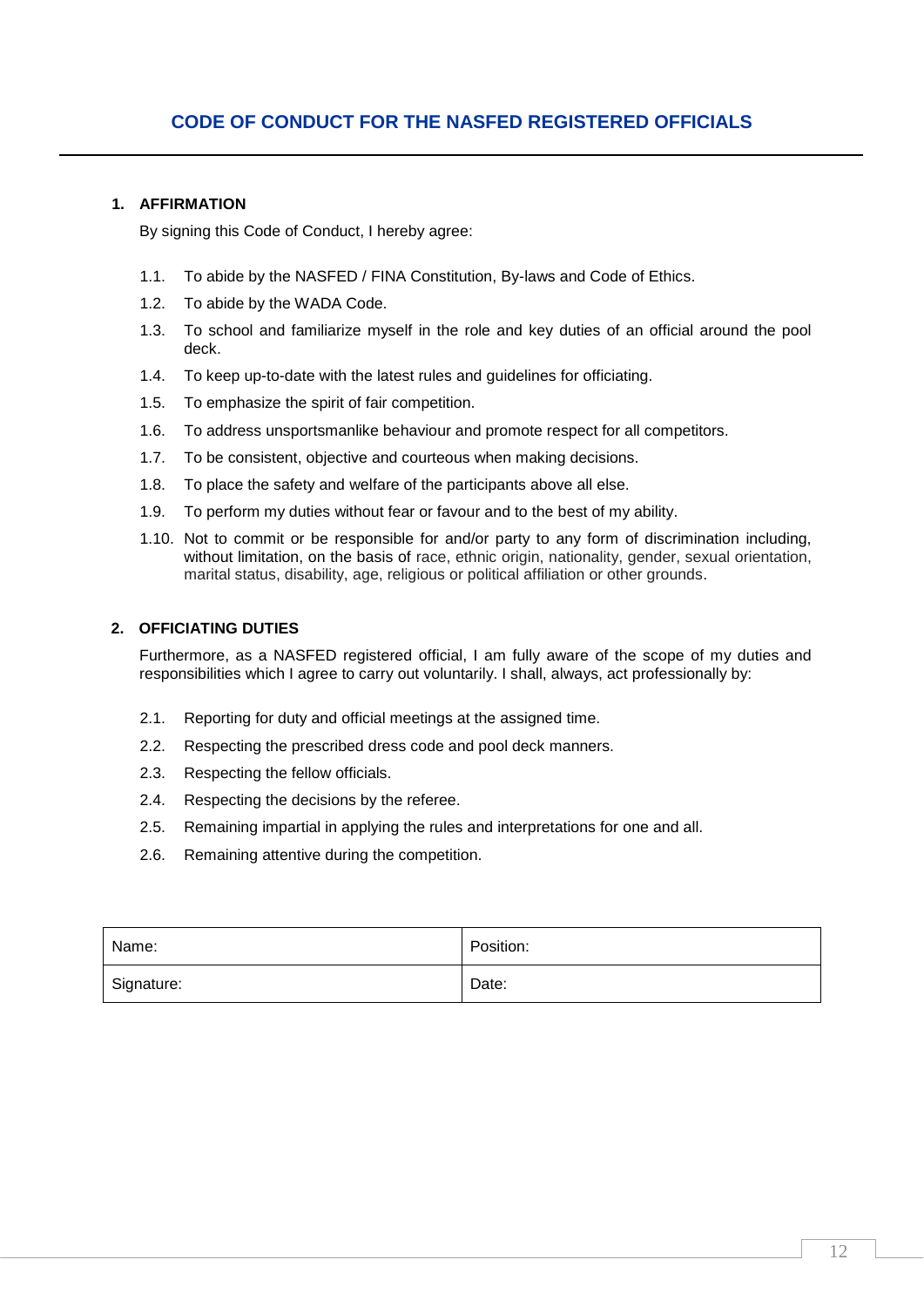# **1. INTRODUCTION**

The Code of Ethics and Conduct for the NASFED Registered Coaches is a formal statement of the values and ethical standards that guides individuals in sport. It is a set of principles and norms to which sports' people can be held accountable when representing NASFED or Namibia at any sporting event, as well as in their everyday duties. The Code of Ethics and Conduct can be used as a point of reference in considering disciplinary actions.

# **2. AFFIRMATION**

In the event that I am involved in a coaching capacity, I shall:

- 2.1. Abide by the NASFED Constitution.
- 2.2. Abide by the FINA Constitution, Code of Ethics and Swimming Rules.
- 2.3. Abide by the WADA Code.
- 2.4. Treat everyone fairly within the context of his/her activity, regardless of race, ethnic origin, nationality, gender, sexual orientation, marital status, disability, age, religious, political or club affiliation.
- 2.5. Ensure that every athlete registered with the applicable club has a reasonable opportunity to perform to the best of his/her ability, within the limits of the rules.
- 2.6. Ensure that all athletes registered with the applicable club get equal attention, instruction and support.
- 2.7. Provide an equal opportunity for all athletes registered with the applicable club to learn skills and further themselves.
- 2.8. Within the limits of my control, assure that equipment, facilities and programmes are safe and match the athletes' ages and abilities.
- 2.9. Consider the athletes' future health and well being when making decisions regarding their ability to compete or train.
- 2.10. Encourage constructive, healthy attitudes toward competitions, fellow team members and other competitors.
- 2.11. Accept my role as an educator and promote respect for the rules, officials and opponents.
- 2.12. Promote and develop swimming by sharing knowledge and experience.
- 2.13. Refrain from public criticism of fellow coaches, athletes, officials, volunteers and parents.
- 2.14. Never allow my personal goals and aspirations to take precedence over the athlete's goal.
- 2.15. At no time become inappropriately involved with any athlete, whether sexually, emotionally or physically.
- 2.16. Never advocate or condone the use of drugs or other banned performance enhancing substances or methods.
- 2.17. Never provide under-aged athletes with alcohol, or encourage its use.
- 2.18. Refrain from the use of profane or otherwise offensive language or behaviour in the conduct of my duties.
- 2.19. In the case of minors, communicate and co-operate with the athlete's parents or legal guardians, involving them in management decisions pertaining to their child's development.
- 2.20. Remain open to constructive criticism and show respect and consideration for different viewpoints.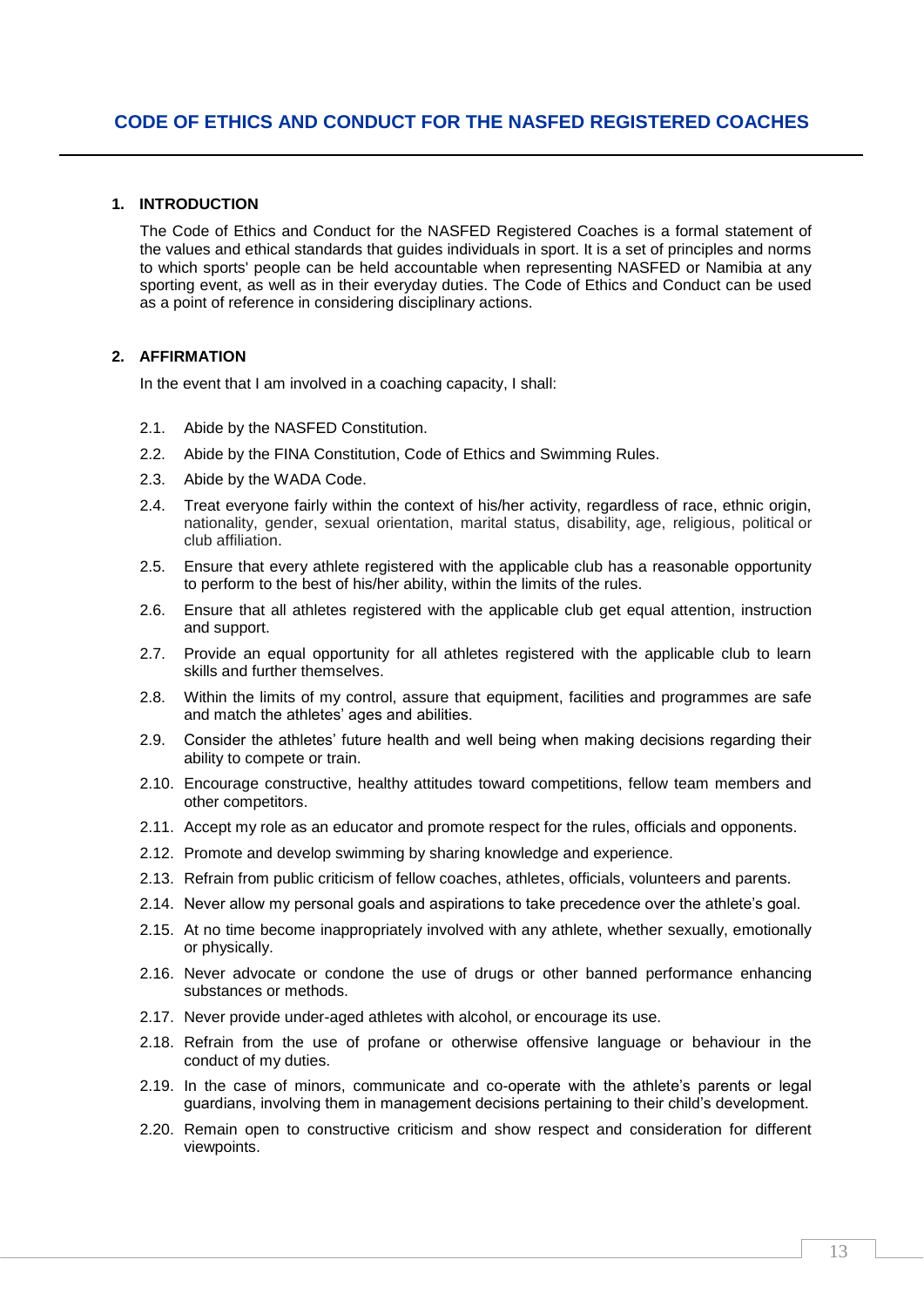# **3. INTERNATIONAL REPRESENTATION**

Should I be selected by NASFED to assist the Namibian Team on an international tour in the capacity of a coach I understand that, at all times, I shall:

- 3.1. Represent Namibia.
- 3.2. Promote and protect the best interests of the Namibian Team.
- 3.3. Consistently display high personal standards and project a favourable image of the sport.
- 3.4. Uphold the international standards.

# **4. ACCEPTANCE OF CODE OF ETHICS AND CONDUCT**

I hereby unequivocally accept the terms of the Code of Ethics and Conduct as being drawn up to hold all sports persons accountable for their actions.

| Name:      | Club: |
|------------|-------|
| Signature: | Date: |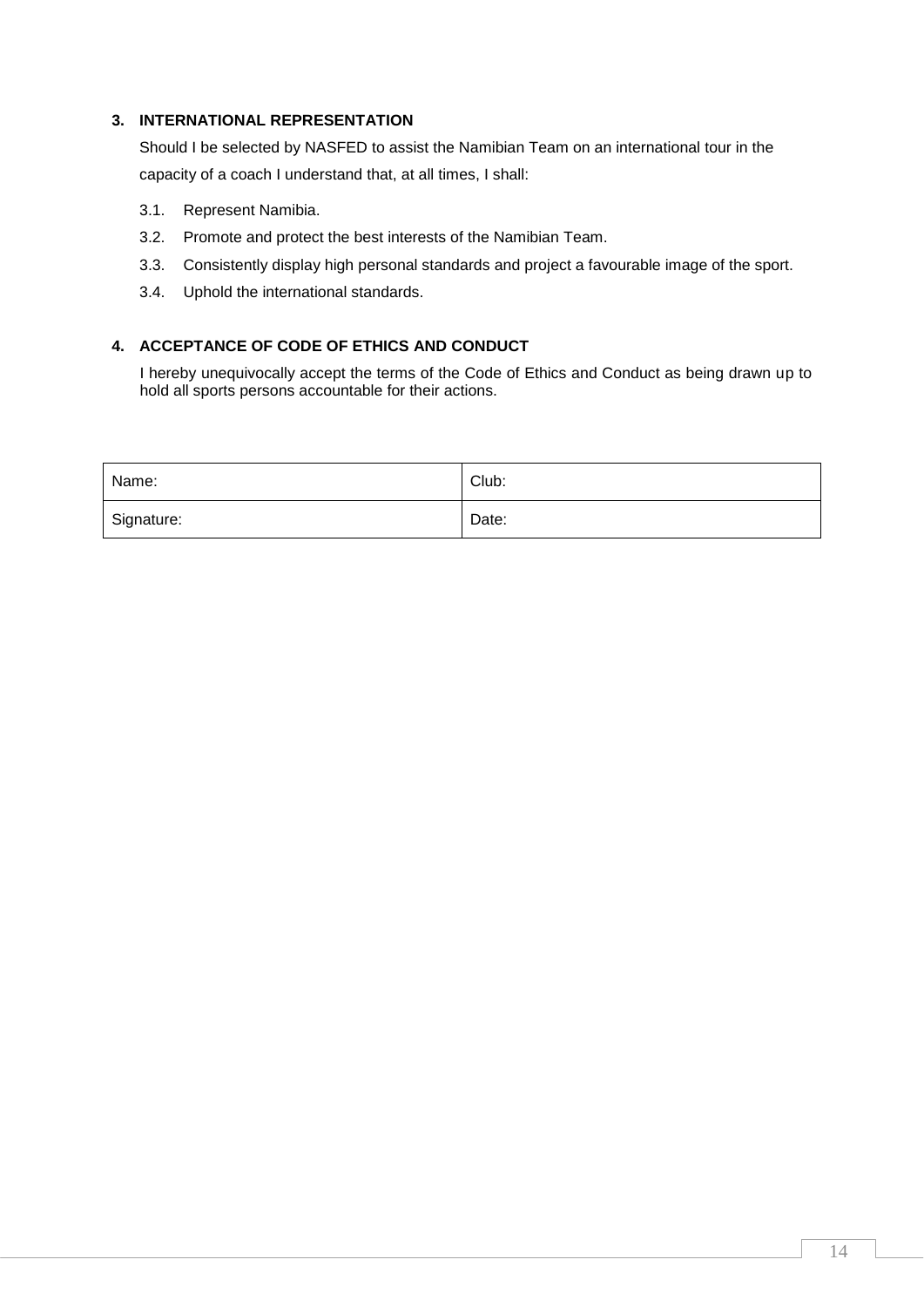# **1. INTRODUCTION**

NASFED is the governing body for all aquatic disciplines in Namibia and is responsible for the administration of national teams and NASFED teams, and the maintenance of discipline and conduct amongst the athletes, coaches and management chosen for the team.

# **2. INTERPRETATION**

In this code of conduct, unless inconsistent with or otherwise indicated by the context:

- 2.1. *NASFED* means the Namibia Swimming Federation;
- 2.2. *NASFED Constitution* means the articles, rules and regulations contained in the NASFED Constitution as amended from time to time;
- 2.3. *Team Management* means the Team Manager, Coach and/or support staff appointed by NASFED for a specific team and event;
- 2.4. *the country* means the Republic of Namibia;
- 2.5. *the disciplinary committee* means the disciplinary committee as appointed by the NASFED Executive Committee;
- 2.6. *FINA* means Fédération Internationale de Natation;
- 2.7. *CANA* means Confédération Africaine de Natation;
- 2.8. *WADA* means World Anti-Doping Agency;
- 2.9. *members* means the members of NASFED as defined in the NASFED Constitution;
- 2.10. *the team* means the swimming team chosen to represent the country or NASFED at various competitions;
- 2.11. *prohibited substance and prohibited methods* means any dangerous or dependenceproducing substance designated by WADA and FINA to be a prohibited substance and/or prohibited method
- 2.12. Words importing the masculine gender shall include the feminine gender and words importing the singular shall include the plural and vice versa.

# **3. DUTIES OF ATHLETES**

The NASFED registered athlete shall:

- 3.1. Compete to the best of his ability.
- 3.2. Give his full commitment and loyalty to NASFED.
- 3.3. Adhere to all reasonable instructions of the Team Management.
- 3.4. Keep himself in good physical condition to race competitively at an international level.
- 3.5. Immediately inform the Team Management of any injuries and/or illness, whether sustained prior to reporting for or during the competition, that may impact his performance.
- 3.6. In the event of suffering any injury, to submit himself to a medical examination by a doctor designated by the Team Management.
- 3.7. Abide by the NASFED constitution (a copy of which will be provided to the athlete and/or his agent if requested) and all written directives issued by NASFED and the Team Management.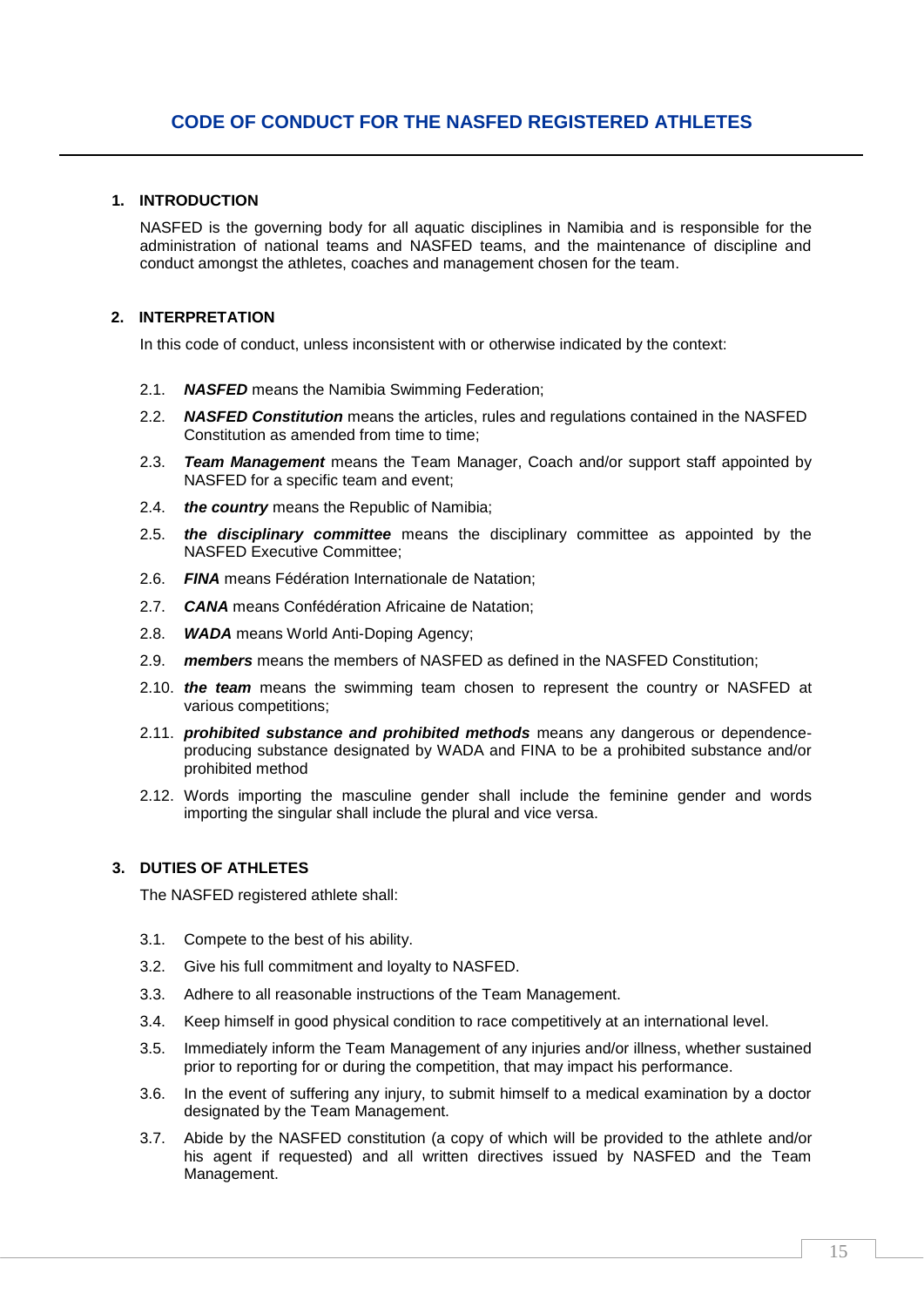- 3.8. Abide by all the articles of FINA, CANA and WADA.
- 3.9. Conduct himself according to the highest standards of honesty, morality, fair play, and sportsmanship, both during and out of competition in order to uphold the reputation and good standing of the country and NASFED.
- 3.10. Not do anything which is detrimental to the best interest of the country, NASFED, its officials and members.
- 3.11. Not commit or be responsible for and/or party to any form of discrimination including, without limitation, on the basis of race, ethnic origin, nationality, gender, sexual orientation, marital status, disability, age, religious or political affiliation or other grounds.
- 3.12. Report promptly at the time and place fixed by the Team Management (subject to adequate arrangements having been made) regarding training camps, meetings, training sessions and competitions for which the athlete has been selected.

Should the athlete behave in a manner contrary to the above, such that in the opinion of either the Team Management or the NASFED Executive Committee, his behaviour constitutes serious misconduct, the Team Management or NASFED Executive Committee shall cite the athlete to appear before the disciplinary committee.

# **4. DUTIES OF PARENTS/GUARDIANS**

The Parent/Guardian shall:

- 4.1. Respect the authority of NASFED, their representatives and appointed Management Team.
- 4.2. Not interfere in a manner that is detrimental to the Team, Team Management, or other participants.
- 4.3. Adhere to instructions issued by the Team Management, especially regarding arrival times, warm up and participation procedures.
- 4.4. Ensure their children adhere to the rules and regulations.
- 4.5. Ensure that their children treat others with respect regardless of race, ethnic origin, nationality, gender, sexual orientation, marital status, disability, age, religious or political affiliation or other grounds.
- 4.6. Actively advocate a drug-, tobacco- and alcohol-free sport environment.
- 4.7. Support their children in their efforts.
- 4.8. Demonstrate positive support for all athletes, coaches and officials.
- 4.9. Not place their personal desire to win ahead of the emotional and physical well-being of their children.
- 4.10. Support coaches and officials to encourage a positive and enjoyable experience for all.
- 4.11. Avail themselves to assist in an emergency or to perform any other duty that might be necessary.
- 4.12. Play a positive role in ensuring that the Code of Conduct is implemented and enforced to the advancement of the aquatics in Namibia.

Should the athlete parent/guardian behave in a manner contrary to the above, such that in the opinion of either the Team Management or the NASFED Executive Committee, his behaviour brings the sport/team into disrepute or has been responsible for actions being taken against the team, the Team Management or NASFED Executive Committee may cite the parent/guardian to appear before the disciplinary committee.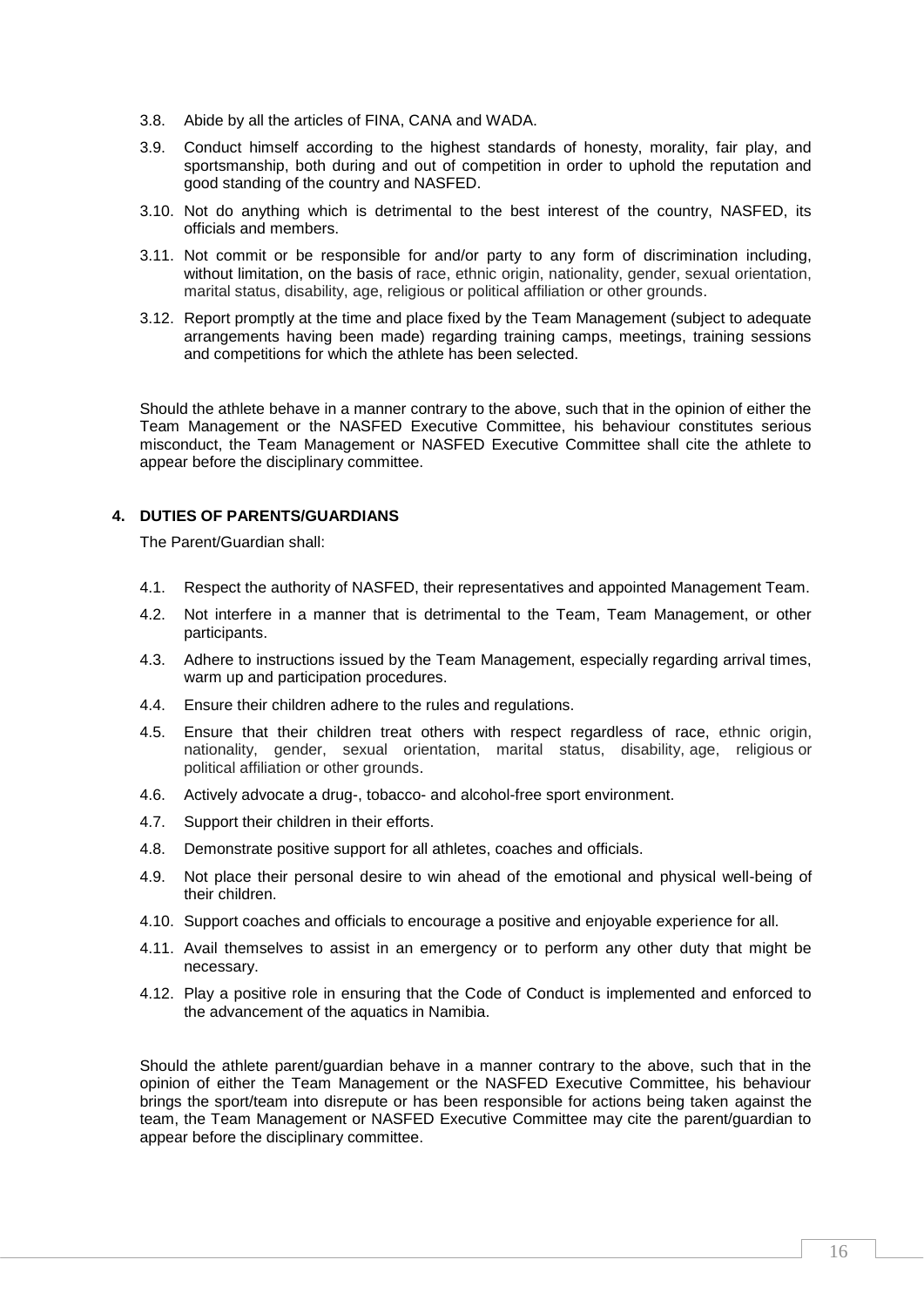# **5. TRAVEL AND ACCOMMODATION**

All travel and accommodation arrangements/bookings shall be made by the Team Management.

Where athletes are expected to contribute towards travel and accommodation costs, they will be informed of any due dates within a reasonable time. All contributions will be expected to be paid in full into the NASFED bank account at least two weeks before the date of the team's departure.

All breakaways from the original travel schedule must be approved beforehand by the Team Management. Any costs associated with such breakaways will be for the account of the athletes.

Team Management retains the sole discretion to determine the athlete's accommodation and decide upon the person or persons with whom the athlete shall share a room in a hotel or other place of accommodation.

The athlete shall be personally liable for room service and/or personal services that have been made or ordered by him during the event.

# **6. PROMOTIONAL ACTIVITIES**

The athlete shall attend any functions, public appearances and promotional activities as reasonably requested by Team Management. The athlete shall be given reasonable notice of such functions.

# **7. CLOTHING AND TECHNICAL EQUIPMENT**

NASFED and Team Management shall have the sole discretion to determine what clothing is to be worn by the athlete for the duration of competitions and while attending approved functions during this period.

NASFED may provide the athlete with clothing and technical equipment. Should the athlete choose to compete in technical equipment other than that provided, he will be obliged to:

- i. ascertain that such equipment is in line with the competition rules
- ii. wear technical equipment devoid of any markings, logos or badges
- iii. return any items provided but not utilized by him in an unused state

During training the athlete may wear technical equipment of his choice.

Athletes selected for any NASFED/Namibian team must appear at all medal presentations in the designated team clothing such as supplied by the Team Manager.

The athlete is responsible for all clothing and equipment provided and shall be personally responsible for the replacement of such upon the loss or deliberate damage thereof.

# **8. DIET AND HEALTH**

While the athlete is attending a training camp, in training for a competition, in preparation for a competition and competing, he shall not:

- i. consume alcohol
- ii. take or use any medication whatsoever without prior permission of the Team Management (which permission shall not be unreasonably withheld)

The athlete shall timeously:

- iii. inform the team management of any allergies to foodstuffs and/or medicines
- iv. inform the Team Management of any religious objections to any particular foodstuffs (whereupon the Team Management shall make alternative arrangements as may be appropriate in the circumstances)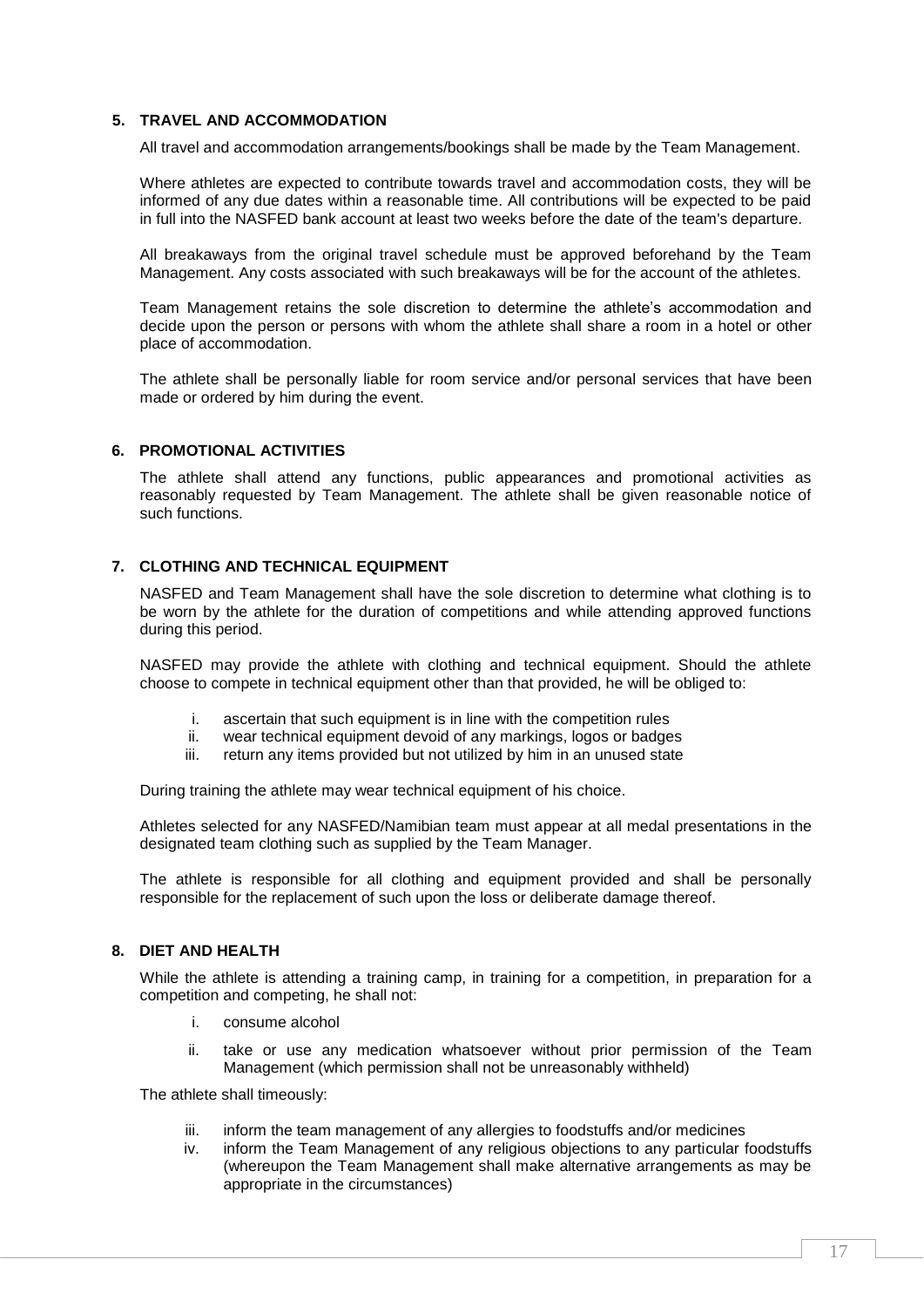# **9. ATHLETE SELECTION**

Entries for all competitions for which an athlete has been selected will be done by the NASFED Selection Committee, after consultation with the athlete, his club coach.

All swimmers must be available for the relay events at any competition for which they have been selected.

Athletes wishing to withdraw from an event at a competition for which they have been selected must approach the Team Management at the specifically agreed time prior to the technical meeting. Withdrawals may only be done by the Team Manager.

# **10. DOPING CONTROL AND THE USE OF A PROHIBITED SUBSTANCE AND METHODS**

As per FINA and WADA rules, all athletes must comply with doping control regulations and submit to testing procedures within the stipulated time period.

The athlete shall not use, possess, or distribute any prohibited substances or engage in or use any prohibited methods, as defined by FINA and WADA.

If the athlete is found to have contravened these regulations, NASFED disciplinary committee shall be entitled to ban the athlete from any further participation and/or exclude the athlete from the team. The athlete has the right to appeal against such ban or exclusion.

# **11. MEDIA**

NASFED has appointed a Public Relations Officer (PRO) who shall organize and co-ordinate communications with the media.

The athlete may only give interviews to the media as arranged by the PRO or member of the Team Management.

The athletes may only comment on their own performances and prospects. They shall not make any remarks, comments, or statements to the media, which are in any way critical of NASFED, the Team Management or their fellow athletes or competitors. Adverse or controversial statements will be construed as bringing the sport in disrepute and may result in the athlete being penalized.

# **12. SOCIAL MEDIA USE**

Representing NASFED and Namibia on the international arena is a privilege. NASFED athletes are held in highest regard and are role models in the community, thus they have the responsibility to portray their team and themselves in a positive manner at all times.

The athletes are cautioned to act responsibly when using popular social media sites (i.e. Facebook, Instagram, Snapchat, Twitter, Redit and other platforms) as well as the electronic communication (texting, instant messaging, emailing etc.). These platforms are easily accessible to third parties. Inappropriate material viewed by third parties affects the perception of the athletes and can be detrimental to their future sport, academic or employment options. Athletes should not:

- 12.1. Engage in inappropriate, harassing, demeaning, threatening or offensive behaviours while participating in online communities
- 12.2. Post online content that would constitute a violation of NASFED constitution, policies, rules, and regulations (negative comments about a coach, teammate, athletic opponent, official etc.)
- 12.3. Post online content that is unsportsmanlike, derogatory, demeaning or threatening toward any other individual or entity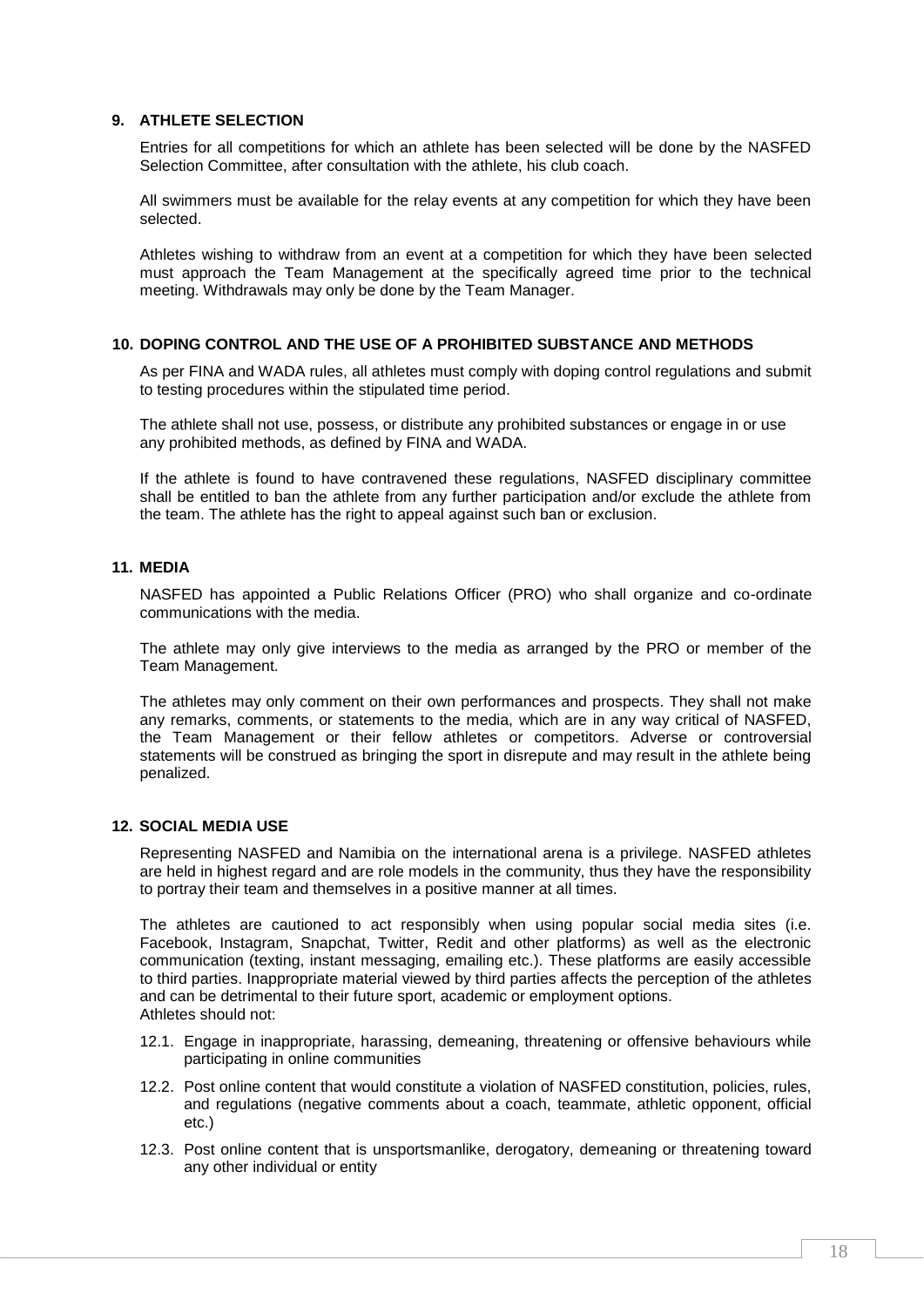- 12.4. Post photos, videos or comments that are of a sexual nature (including links to websites with pornographic or otherwise inappropriate material)
- 12.5. Post photos, videos or comments showing the personal use of alcohol, tobacco and drugs
- 12.6. Depict or promote any acts of violence, unacceptable or illegal activities (examples: hazing, sexual harassment/assault, discrimination, fighting, vandalism, underage drinking, illegal drug use)

The NASFED administration and Disciplinary Committee can impose probation, suspension, or removal of an athlete from the team on the first inappropriate action.

# **CODE OF CONDUCT SIGNED FOR THE 2020/2021 SEASON**

# **A. ATHLETE**

I, declare that I have read and understood the above Code of Conduct and agree to abide by all terms and conditions attached.

This agreement shall be interpreted and implemented in accordance with the law of the Republic of Namibia.

| Name:      | Club: |
|------------|-------|
| Signature: | Date: |

# **B. PARENT/GUARDIAN** (where the athlete is under the age of 18 years old)

I, declare that I have read and understood the above Code of Conduct and agree to abide by all terms and conditions attached.

This agreement shall be interpreted and implemented in accordance with the law of the Republic of Namibia.

| Name:      | Club: |
|------------|-------|
| Signature: | Date: |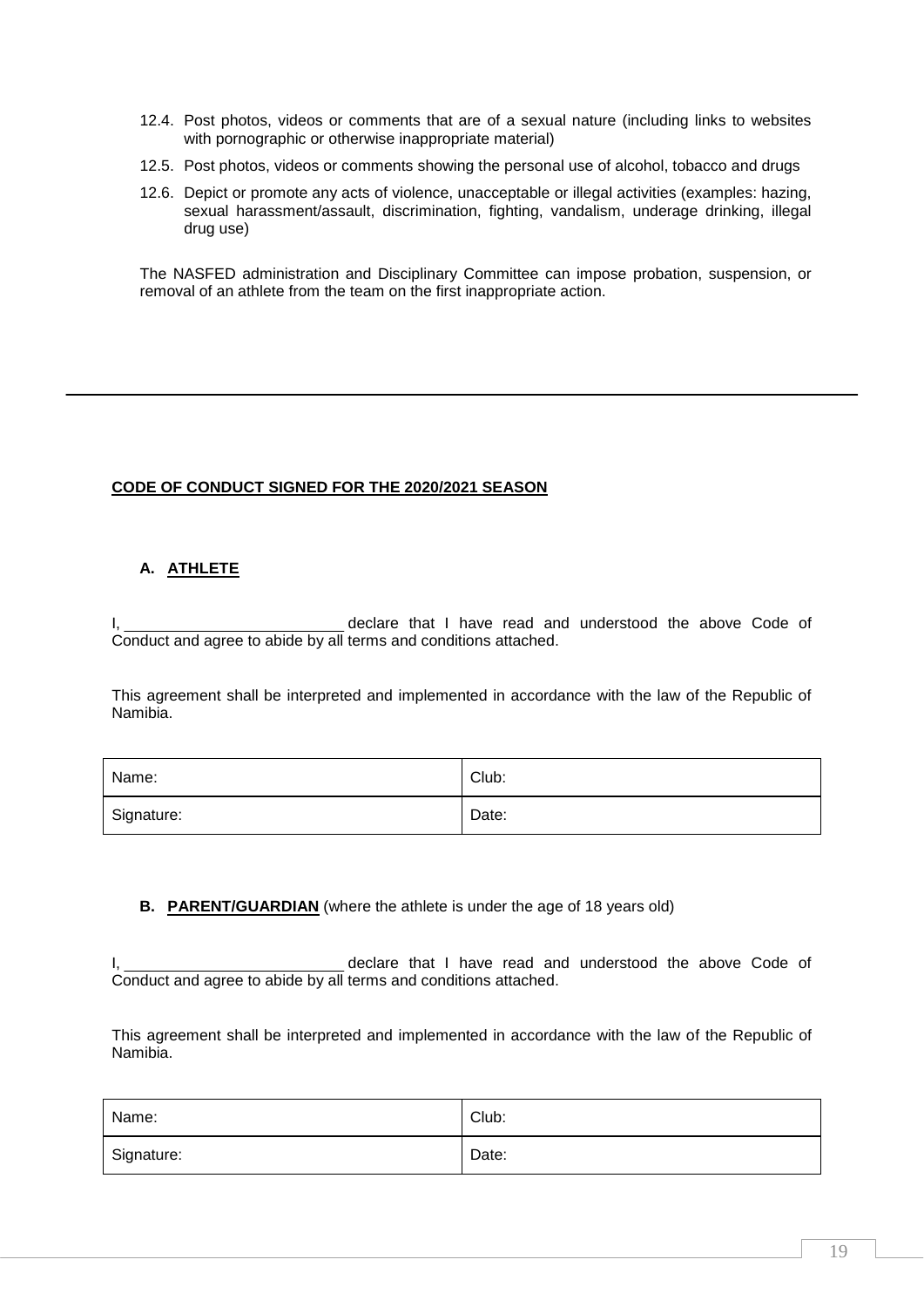# **NASFED JUDICIAL POLICY**

| <b>RESPONSIBILITY:</b>    | <b>President</b>                   | <b>POLICY N°:</b>   | <b>PO-003</b> |
|---------------------------|------------------------------------|---------------------|---------------|
| <b>DISTRIBUTION:</b>      | Exco & Clubs                       | <b>REVISION N°:</b> |               |
| <b>ORIGINATION DATE:</b>  | 30/09/2020                         | <b>ISSUE DATE:</b>  | 26/10/2020    |
| <b>RELATED DOCUMENTS:</b> | PO-002 / PO-004 / Codes of Conduct |                     |               |

# **JUDICIAL PROCEDURES**

# **1. INTRODUCTION**

NASFED Judicial Policy document shall govern the procedures of any complaint or protest.

The primary objective of the Judicial Policy is to secure a fair outcome following the submission of a protest, complaint or appeal, as expeditiously as possible and in accordance with the principles of natural justice.

# **2. APPLICATION**

This Judicial Policy shall apply to:

- 2.1. All persons (including athletes, coaches and officials) involved in competitions promoted by or on behalf of NASFED;
- 2.2. All persons involved in NASFED training camps or other aquatic activities in and outside of Namibia;
- 2.3. Any incident, whether in competition or otherwise, resulting in a complaint being made against an individual who is a member/affiliated member of NASFED
- 2.4. Disputes or disciplinary action arising out of the procedures set out in the NASFED Code of Conduct for Executive Committee Members, Officials, Coaches and Athletes or coaches and support staff and/or the conditions pertaining to participation in international events.

This Judicial Policy shall not apply to:

- 2.5. Any competition, person (including athletes, coaches, and officials) or matter outside of the jurisdiction of NASFED;
- 2.6. Disputes arising from the internal procedures of affiliated members (Clubs);

# **3. COMPLAINTS**

A complaint is a formal expression of dissatisfaction with the actions or behaviour of sport bodies, organisations, affiliated clubs or persons whilst engaged in activities under the jurisdiction of NASFED or with alleged unfair practice in connection with the sport to which this Judicial Policy applies.

Grounds for a complaint shall include, but not be limited to, the following:

3.1. if any club, body, organization, or person whilst engaged in activities under the NASFED jurisdiction engages in any action, behaviour or practice which may bring the sport into disrepute;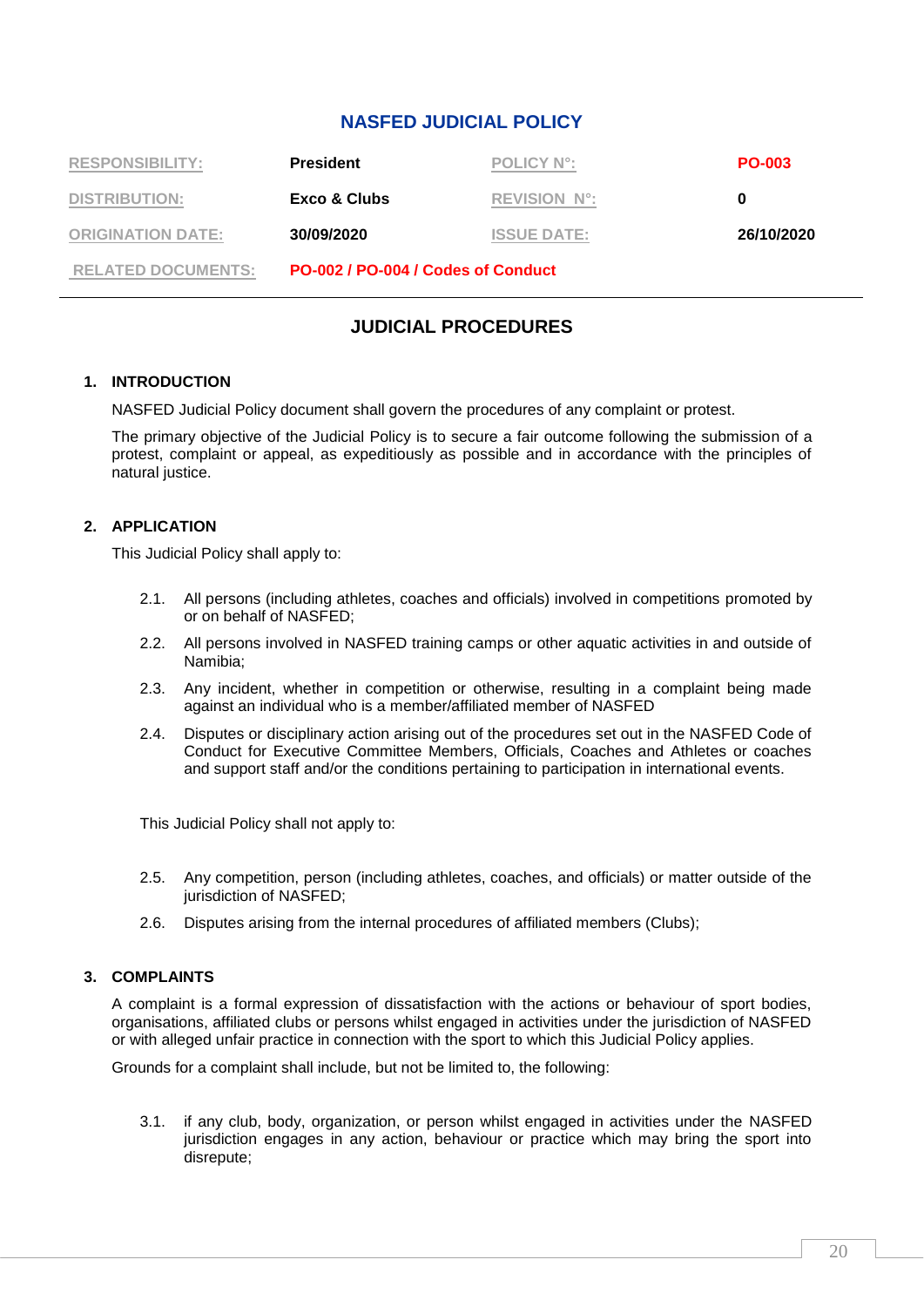- 3.2. if any club, body, organization, or person whilst engaged in activities under the NASFED jurisdiction is perceived to act contrary to the NASFED Constitution, By-laws or Policies;
- 3.3. if the action(s) of any club, body, organization, or person whilst engaged in activities under the NASFED jurisdiction is referred to NASFED for breach of any of the NASFED Codes of Conduct.

A complaint may be made by:

- 3.4. anyone aged 18 years or over who is a member of NASFED;
- 3.5. the parent /guardian of a NASFED member who is under the age of 18 years, on their behalf;
- 3.6. a club or other body affiliated to NASFED;
- 3.7. an official at an event to which this Judicial Policy applies.

# **4. INFORMAL DISPUTE RESOLUTION**

After due consideration, the Exco may recommend that a grievance be dealt with without resorting to the formal judicial procedures by referring the matter to an informal mediator.

Any member of the NASFED Council may be appointed by Exco to act as mediator.

The mediator shall, have twenty-eight days from the date of his/her appointment to assist in the resolution of the differences between the applicable parties. If the conflict cannot be resolved through mediation, the matter shall proceed to a formal hearing.

No formal record or transcript of the mediation process shall be required.

# **5. FORMAL COMPLAINT PROCEDURES**

A formal complaint shall be made in writing to the NASFED Secretary General. A complaint must reach the secretary not later than thirty days after the incident that allegedly gave rise to it. No fee shall be levied for lodging of a complaint.

The Exco shall consider the grounds for any such complaint, and provided they are satisfied that a prima facie case has been made out in the complaint, it shall refer the complaint for arbitration in terms hereof.

Should the complaint be accepted by the Exco as aforesaid, the Secretary General must send a copy of the complaint to each of the involved parties. As soon as is reasonably practicable thereafter, and if it is deemed necessary, the Secretary General shall arrange the date, time and venue of the hearing, which shall normally commence within thirty days of the receipt of the complaint.

The Secretary General shall inform the interested parties:

- i. whether the complaint is accepted or rejected by the Exco and;
- ii. of any outcome, decision or action taken in addressing the complaint

The parties involved in the complaint shall be entitled to appear at the hearing of the complaint by Exco, to provide evidence and cross examine any evidence produced by the other party to the complaint at such hearing. The aforesaid can, on the direction of Exco, be done in writing.

Should the complainant or counter party not be satisfied with the decision of Exco, he/she may request that the complaint is heard by the Judicial Committee.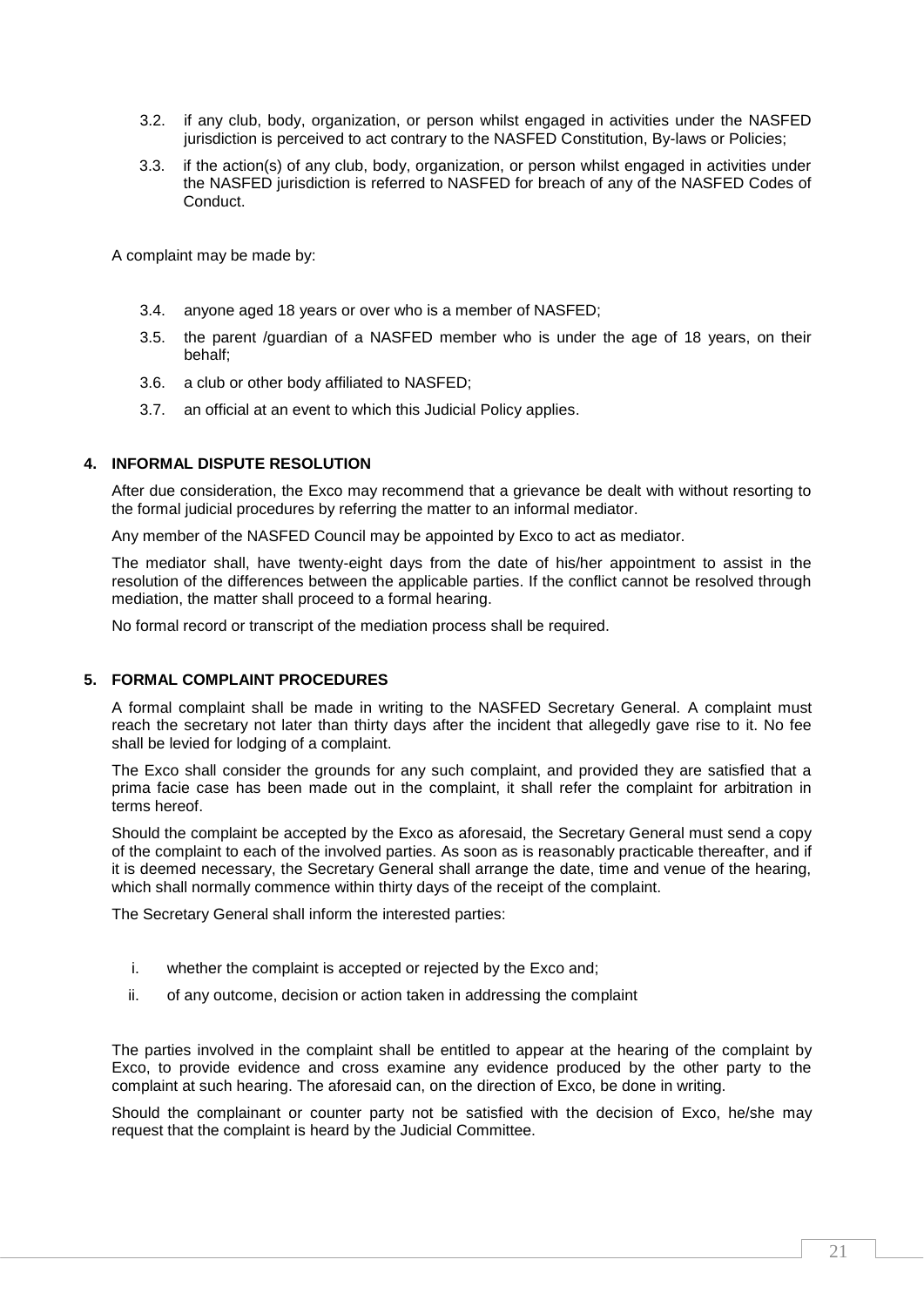# **6. JUDICIAL TRIBUNAL**

A complaint which cannot be resolved by the Exco, shall be brought before the NASFED Judicial Committee comprising of a Chairperson and no less than 2 (two) and no more than 4 (four) other members.

The Chairperson and members of the Judicial Committee shall be selected by Exco from:

- i. currently affiliated NASFED members who wish to avail themselves for such duty
- ii. past NASFED President(s) and distinguished members
- iii. NASFED Athletes' Representative (if applicable)

The Secretary General must notify the parties in writing of the complete list of names of the panel candidates from which the individuals who will constitute the Judicial Committee will be selected. The parties shall have seven days from the receipt of this notification in which to lodge any objection to any member(s) of the panel stating the grounds for their objections.

The Chairperson of the Judicial Committee shall have the power exercisable in his/her absolute discretion to co-opt additional persons with specialist skills or experience to a Judicial Committee to deal with a specific complaint which in the view of the Chairperson requires such specialist skills or experience.

The Secretary General shall make arrangements for the hearing and shall give the parties at least twenty-eight days' notice of the arrangements, including the date, time and place of the hearing.

At least fourteen days prior to the hearing date, each of the parties to the complaint must submit to the Chairperson of the Judicial Committee a statement of claim/complaint and defence/response thereto and details of any witnesses they wish to call, witnesses' statements, any written evidence they propose to rely on and the name of any representative (professional or otherwise) through whom they propose to present their case.

No further evidence shall be accepted after this date without the prior agreement of the Chairperson of the Judicial Committee and the procedure of the Judicial Committee shall be as determined by the applicable Chairperson provided that the rules of natural justice shall at all times be upheld .

The Judicial Committee shall take place in private unless the Chairperson of the Judicial Panel and the concerned parties deem it necessary to hold the a hearing in public.

If any of the parties concerned do not attend the hearing, the matter may be dealt with by the Judicial Tribunal in the absence of that party considering any written representations that may have been received.

It shall be for the complainant to prove the complaint on the balance of probabilities.

The Judicial Tribunal shall make its decisions on cases before it by majority. In the event of equality of votes any complaint shall stand dismissed.

No later than fourteen days after a Judicial Committee heard a complaint, the Chairperson of the Judicial Committee shall, through the NASFED Secretary General, communicate the decision and the reasons for the decision in writing to the interested parties and such other bodies as they consider appropriate.

Should any party to the complaint not be satisfied with the final decision of the NASFED Executive and/or NASFED Judicial Committee, he/she may pursue the matter with the Namibian Sport Commission and, failing satisfactory resolution, approach the MSYNS, NNOC, CANA or FINA or otherwise in law.

# **7. PROTESTS**

A protest is a formal expression of dissatisfaction with the actions or behaviour of the Referee or an Official engaged in activities under the jurisdiction of NASFED during a competition.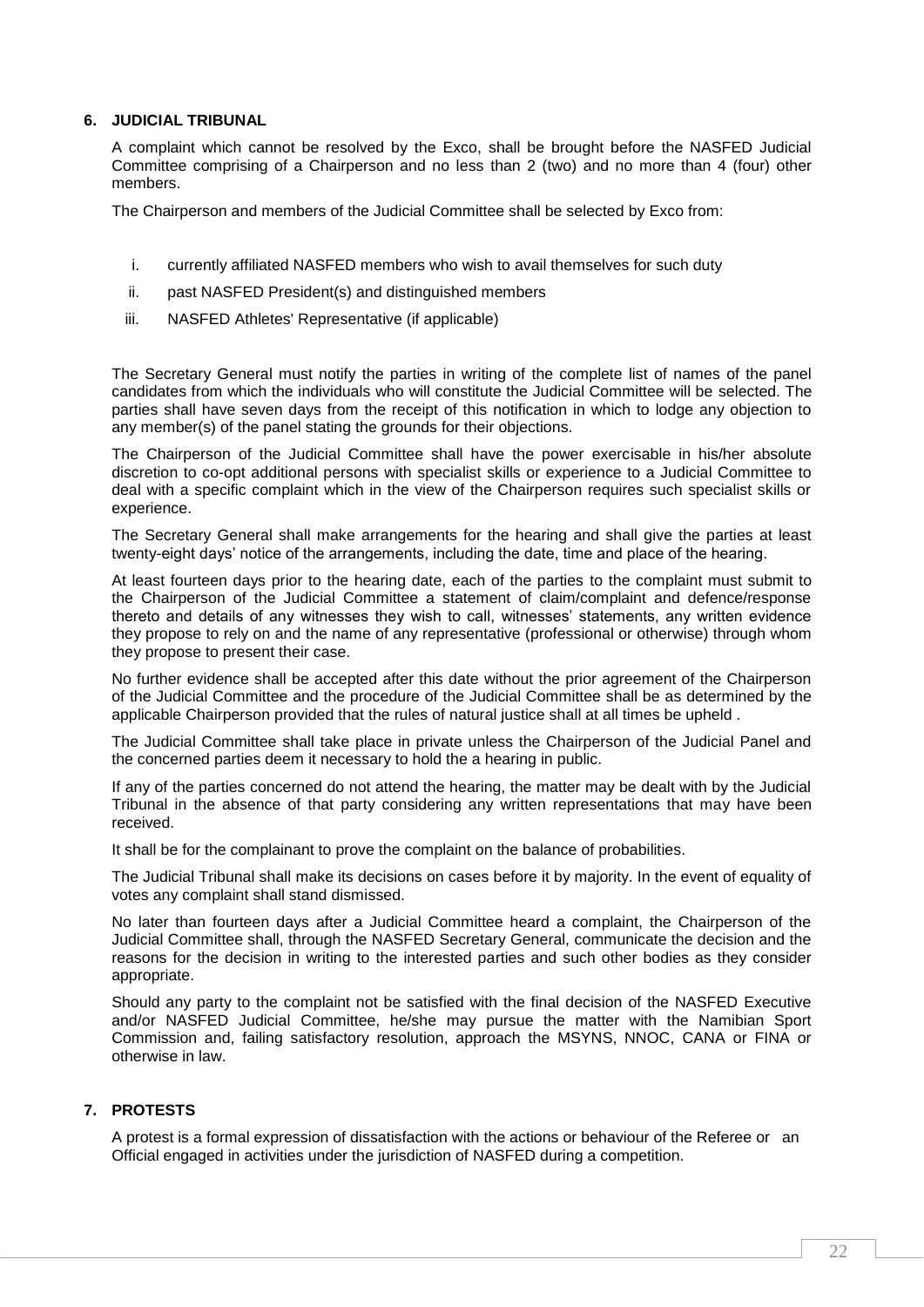A protest can result from:

- 7.1. the rules and regulations for the conduct of the competition not being observed;
- 7.2. certain conditions being perceived to endangering the competition and/or competitors;
- 7.3. disagreement with a decision of a Referee.

# **8. PROTEST PROCEDURES**

A protest detailing the offence or misjudgement shall be made in writing to the Referee and handed into the Recording Office no later than half an hour after the alleged incident gave rise to it. The protest must be accompanied by the prescribed fee of NAD 200.00.

The Referee will meet with the aggrieved parties and the complainant(s). Should no resolution be reached in such meeting, the matter will be referred to the NASFED Executive Committee.

NASFED PRESIDENT: AILEEN BOTHA  $\sqrt{2\sqrt{Q}}$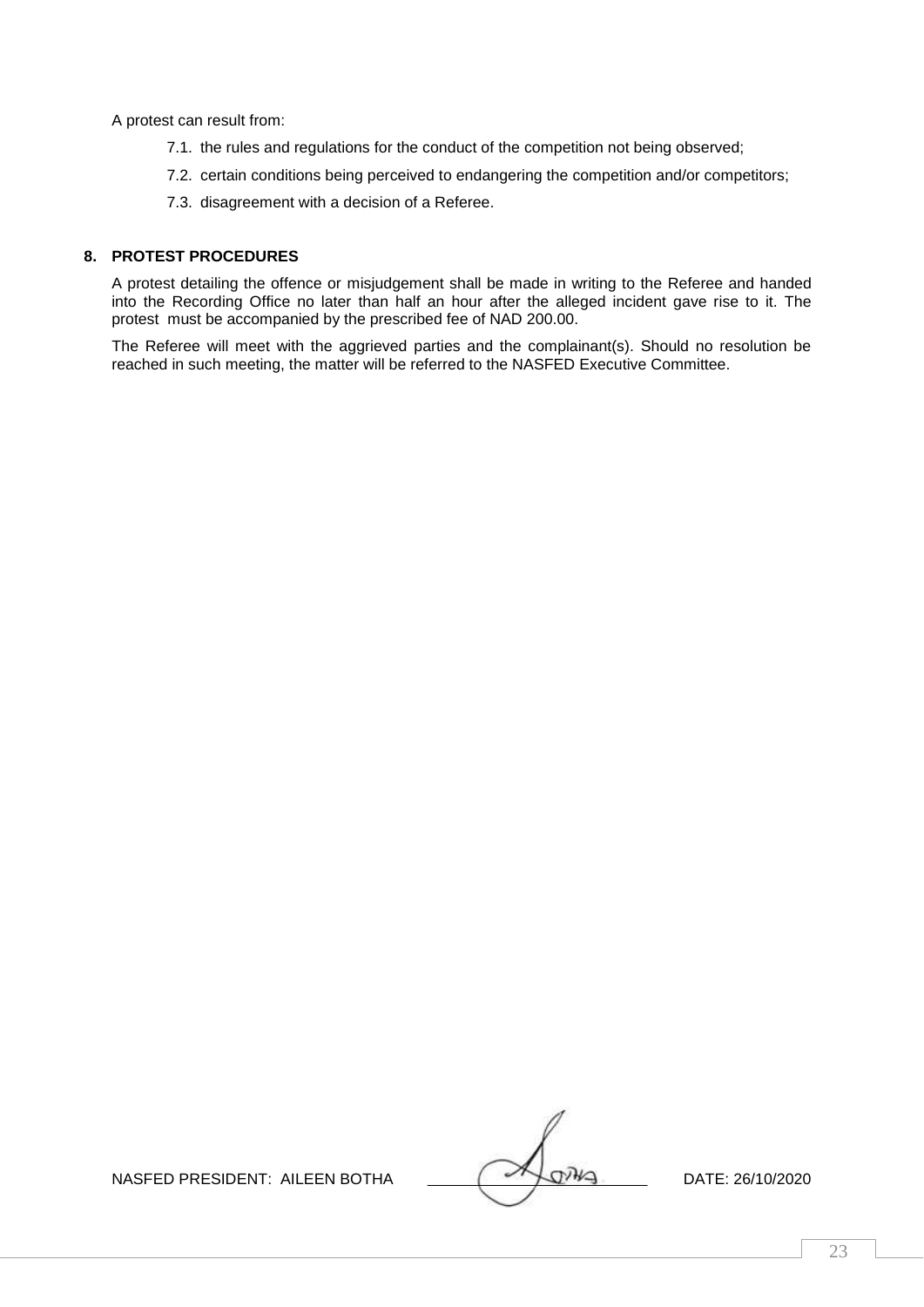# **NASFED DISCIPLINARY PROCEDURES POLICY**

| <b>RESPONSIBILITY:</b>    | <b>President</b>                            | <b>POLICY N°:</b>   | <b>PO-004</b> |
|---------------------------|---------------------------------------------|---------------------|---------------|
| <b>DISTRIBUTION:</b>      | Exco & Clubs                                | <b>REVISION N°:</b> |               |
| <b>ORIGINATION DATE:</b>  | 30/09/2020                                  | <b>ISSUE DATE:</b>  | 26/10/2020    |
| <b>RELATED DOCUMENTS:</b> | PO-002 / PO-003 / PO-004 / Codes of Conduct |                     |               |

# **DISCIPLINARY PROCEDURES**

# **1. INTRODUCTION**

This policy outlines the formal disciplinary procedures and actions (including applicable penalties and sanctions) that may be levied by NASFED against any registered and affiliated member who shall be found in contravention of the NASU Constitution, By-laws and Policies.

The Disciplinary Procedures Policy applies to the NASFED, inclusive of its Council, Executive Committee, sub-committees, officials, coaches, athletes and other affiliated members (Clubs and Parents).

# **2. DISCIPLINARY COMMISSION**

NASFED Exco may appoint an independent Disciplinary Commission (DC) whose role shall be to determine the severity of the offence and to recommend appropriate sanctions. The Disciplinary Commission shall comprise 1 (one) NASFED Exco member and up to 4 (four) affiliated members' representatives (Clubs) provided no two members belong to the same affiliate.

# **3. CLASSIFFICATION OF OFFENCES**

Following receipt of a complaint investigation report and based upon the extent of the evidence provided, the NASFED Exco or DC shall classify the offence as being either *Minor* or *Major* using the following indicative examples as a guide:

# 3.1. MINOR OFFENCES

- 3.1.1 Matters arising within the NASFED business, activities or events including but not limited to meetings and programmes associated with these activities (i.e. being late for and/or absent without apology from scheduled meetings, failure to carry out/deliver on the assigned duty, compromising service delivery etc.)
- 3.1.2 Matters arising during all NASFED business, activities or events, including but not limited to swim meets, training camps, meetings and travel associated with these activities (i.e. being late for and/or absent from scheduled activities at which the attendance is required, non-compliance with the rules and regulations under which NASFED events are conducted, whether at the local, provincial, national or international level, violation of the dress code etc.)

Disciplinary matters involving Minor Offences falling under the jurisdiction of NASFED shall be dealt with by the person authorised to oversee the event/activity (including, but not restricted to, a NASFED Exco member, swim meet Referee, Official, Coach, Team Manager or head of delegation).

Disciplinary procedures pertaining to Minor Offences shall be informal and determined at the discretion of the authorised person. The penalised individual must be:

- i. informed of the details of the alleged offence
- ii. provided with the opportunity to present his/her position concerning the incident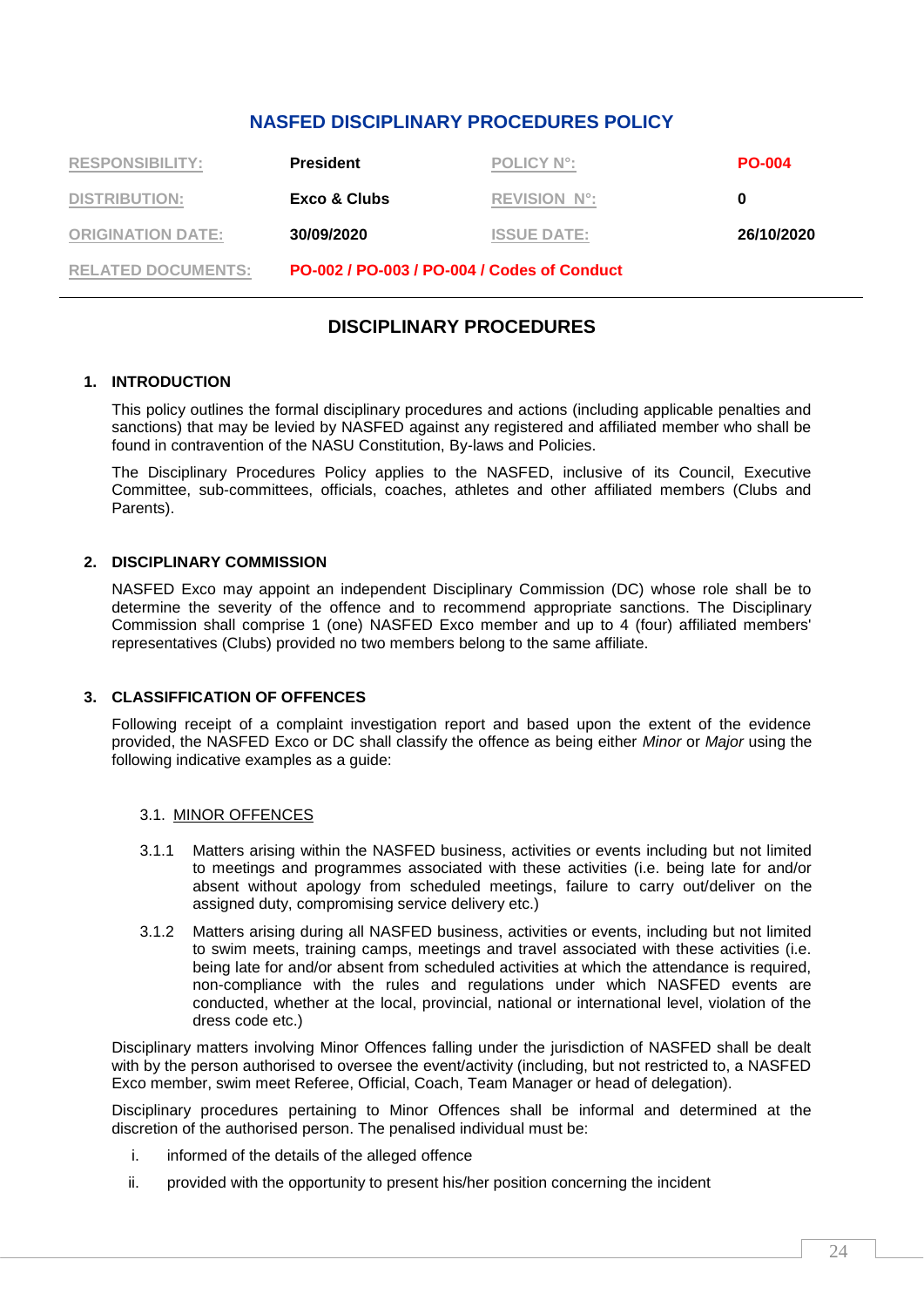iii. allowed to be represented by the person of his/her choice

Depending on the circumstances and the nature of the Minor Offence, the authorised person may impose an immediate or future sanction on the offender as determined by NASFED.

Minor Offences shall be recorded by the authorised person and submitted to the NASFED Secretary General in writing. Repeated Minor Offences may result in a further such incident being referred to as a Major Offence.

# 3.2. MAJOR OFFENCES

- 3.2.1 Matters arising within and/or during the NASFED business, activities or events including but not limited to the examples cited below:
- 3.2.2 Recurring incidents of being late for and/or absent from any NASFED meetings, events and activities at which attendance is required
- 3.2.3 Consistent and deliberate dereliction of duties or failure to fulfil assigned role/mandate
- 3.2.4 Recurring incidents of disrespectful, offensive or abusive behaviour displayed towards, but not limited to colleagues, athletic opponents, coaches, officials, administrators, sponsors or spectators
- 3.2.5 Serious breach of the Code of Conduct
- 3.2.6 Deliberate disregard for the rules and regulations under which NASFED events are conducted, whether at the local, provincial, national or international level
- 3.2.7 Actions and behaviours which obstruct running of a competition, event or activity
- 3.2.8 Actions and behaviours which compromise preparation or performance of another athlete
- 3.2.9 Deliberate abuse or damage caused to property owned or leased by NASFED, including but not limited to sporting venues, hotel rooms, trophies and team equipment
- 3.2.10 Use of alcohol by and/or supplying alcohol to athletes under the age of 18 or where otherwise prohibited by law
- 3.2.11 Use of illicit drugs
- 3.2.12 Use of banned performance enhancing methods and drugs (including over the counter medicine)
- 3.2.13 Committing or being responsible for and/or party to any form of discrimination including, without limitation, on the basis of race, ethnic origin, nationality, gender, sexual orientation, marital status, disability, age, religious or political affiliation or other grounds.
- 3.2.14 Any conduct and/or act that can be perceived as damaging to the reputation or image of NASFED

Depending on the circumstances and the nature of the Major Offence, the authorised person may impose an immediate or future sanction on the offender as determined by NASFED.

Major Offences shall be recorded by the authorised person and submitted to the NASFED Secretary General in writing.

# **4. SANCTIONS**

When the NASFED Exco (through the Judicial Tribunal, alternatively, the Team Management in case of participation in a foreign event) determines that an offence was committed in respect of a complaint, at its sole discretion NASFED may impose sanctions against the offending party.

Subject to point 2 above, a person may be sanctioned, inter alia, as follows:

- 4.1. warning (verbal or written)
- 4.2. demand of apology (verbal or written)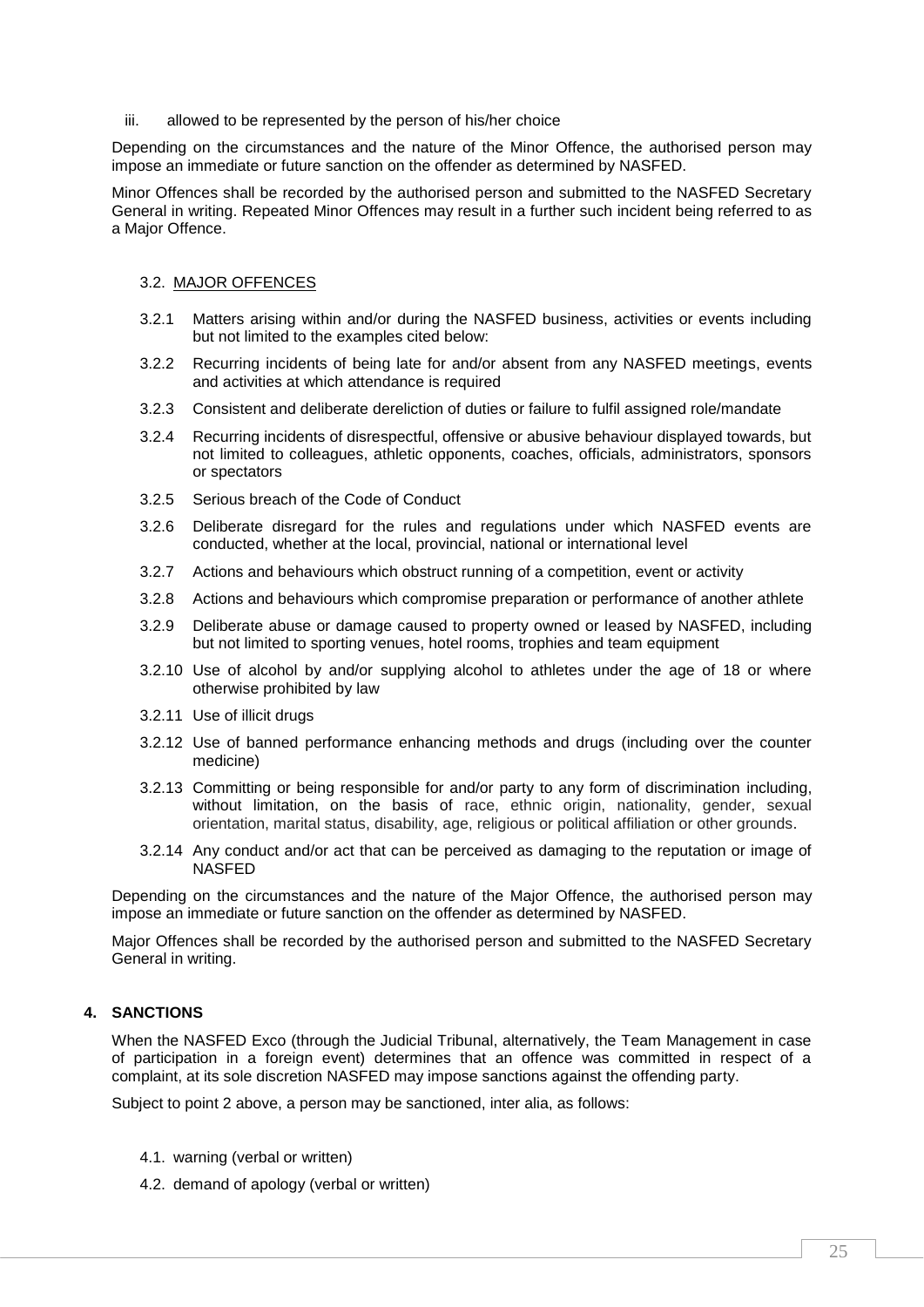- 4.3. removal of privileges (cancelation of grants/subsidies, withdrawal of trophies)
- 4.4. fine
- 4.5. suspension (from committee, competition or activity, team or squad, coaching or officiating)
- 4.6. expulsion (termination of membership)
- 4.7. such other penalty as may be warranted
- 4.8. publication of the offence and sanction

Any sanction imposed on a NASFED member by FINA, CANA, WADA or other body recognized by FINA shall be acknowledged and implemented by NASFED.

# **5. APPEALS**

Should the penalised party disagree with the sanction imposed upon them or believe that such sanction violated the rules of natural justice, they may appeal the sanction.

NASFED PRESIDENT: AILEEN BOTHA  $\sqrt{2\sqrt{Q}}$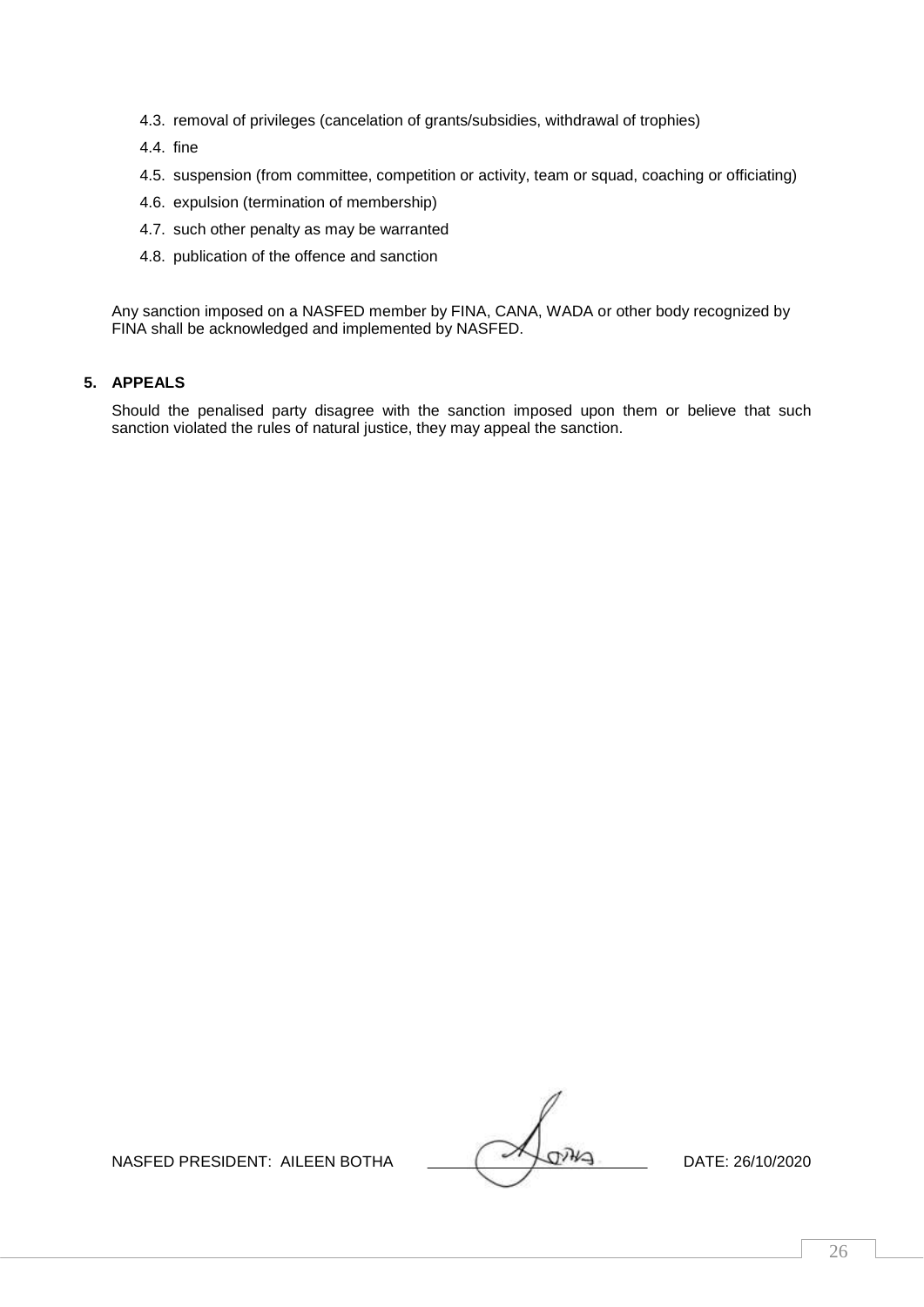# **NASFED CHILD PROTECTION AND SAFEGUARDING POLICY**

| <b>RESPONSIBILITY:</b>    | <b>President</b> | <b>POLICY N°:</b>   | <b>PO-005</b> |
|---------------------------|------------------|---------------------|---------------|
| <b>DISTRIBUTION:</b>      | Exco & Clubs     | <b>REVISION N°:</b> |               |
| <b>ORIGINATION DATE:</b>  | 10/10/2020       | <b>ISSUE DATE:</b>  | 29/11/2020    |
| <b>RELATED DOCUMENTS:</b> | <b>None</b>      |                     |               |

# **CHILD PROTECTION AND SAFEGUARDING**

# **1. INTRODUCTION**

All children have the right to experience sport in a safe and enjoyable environment.

NASFED remains committed to creating a secure environment for all its members, however, as indicated in the United Nations Declaration of the Rights of the Child, "the child, by reason of his physical and mental immaturity, needs special safeguards and care". NASFED believes that the welfare of children and vulnerable adults deserves our particular attention.

This policy gives guidance on protecting children and vulnerable adults and safeguarding them again maltreatment, poor coaching practices and any form of harm or abuse at all NASFED sanctioned competitions, events or activities.

Affiliated clubs should ensure that their internal policy and procedures related to Child Protection are compliant with NASFED regulations and the *Child Care and Protection Act 3 of 2015* (brought into force on 30 January 2019).

# **2. IMPORTANCE OF CHILD PROTECTION AND SAFEGUARDING**

Reports of rising incidences of child abuse cases, publically exposed in the recent years, make child protection a serious concern, both globally and locally. Ensuring that children are safe and protected from abuse is everybody's responsibility. Sports administration bodies, national federations, affiliated clubs, as well as people in position of trust within these organisations, play an important role in contributing to wellbeing and protection of children.

NASFED is determined to ensure that its affiliated clubs, volunteers and everyone involved in aquatic activities shall:

- 2.1. possesses adequate knowledge and understanding of what constitutes child abuse
- 2.2. have the confidence and skills to identify and address a potential incident of child abuse
- 2.3. be familiar with the processes that must be followed when reporting on such incidents

The Child Protection and Safeguarding Policy shall serve as an assurance to young athletes and their parents that the interest of the child/vulnerable adult shall be paramount in all activities under the auspices of NASFED.

# **3. INTERPRETATION**

For the purpose of this policy, unless inconsistent with or otherwise indicated by the context:

- 3.1. *Child/children* means anyone who has not yet reached their 18th birthday. 'Children' means children and young people throughout;
- 3.2. *Vulnerable adult* means anyone living with physical or mental disability or is unable, for any other reason, to protect himself/herself against significant harm or exploitation;
- 3.3. *Abuse* means any form of physical or mental abuse as outlined further in this document;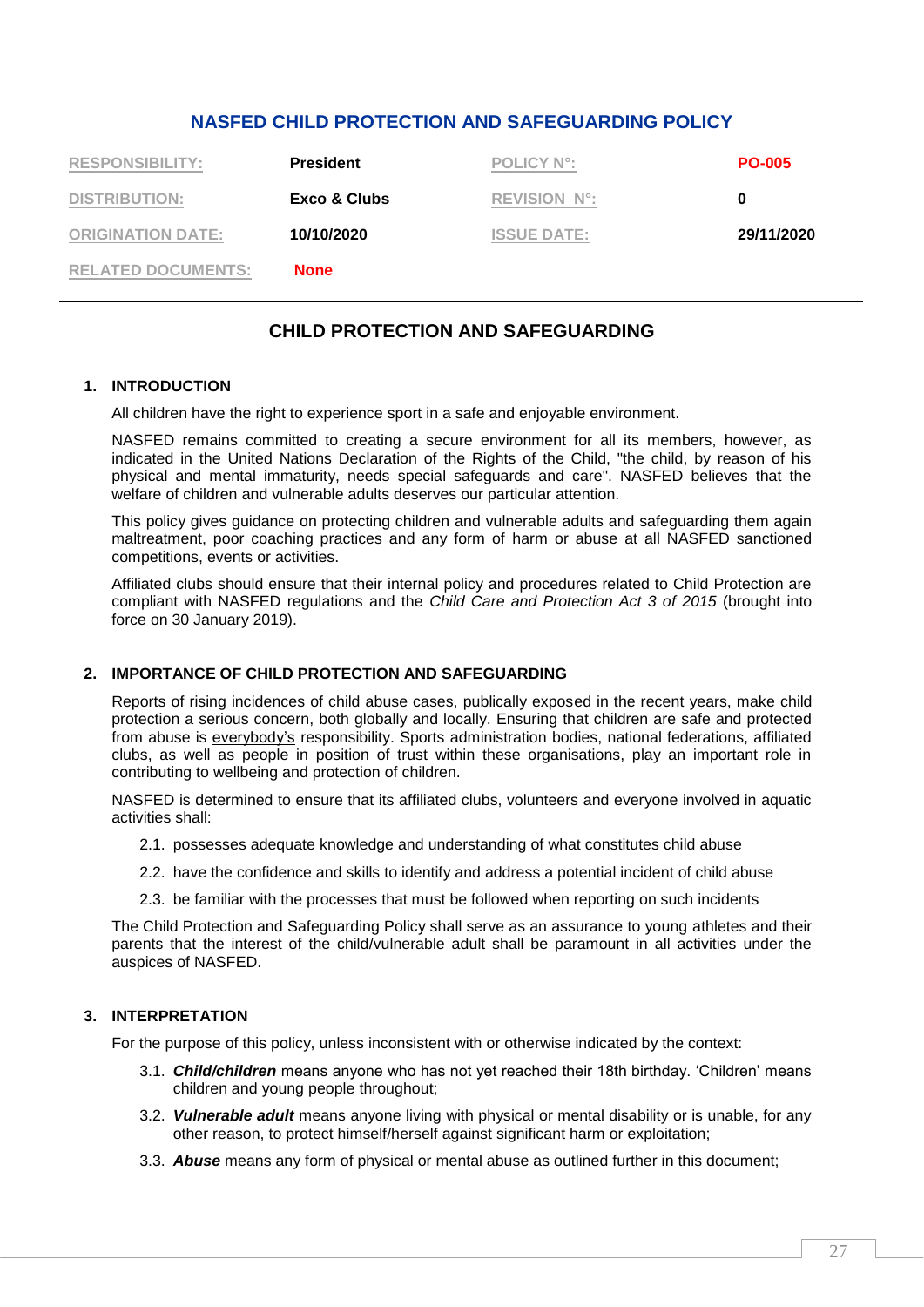- 3.4. *Child protection/safeguarding* refers to philosophies, guidelines, policies and procedures designed to protect children from intentional or unintentional harm;
- 3.5. *Duty of care* describes the moral and legal responsibility of NASFED and its affiliates to protect children within their care from intentional and unintentional harm and to prevent/minimize the risk of abuse;
- 3.6. *Disclosure* is a process in which information about abuse is shared by the victim with others;
- 3.7. *Partner organizations* refers to local organisations (including voluntary sector) whose duty and purpose is to protect children from harm.

# **4. DEFINITION OF ABUSE**

As defined by the World Health Organization, child abuse constitutes ''all forms of physical and/or emotional ill-treatment, sexual abuse, neglect or negligent treatment or commercial or other exploitation, resulting in actual or potential harm to the child's health, survival, development or dignity in the context of a relationship of responsibility, trust or power".

Any person may abuse a child by either inflicting or failing to prevent harm. The abuse may be caused by a family member, a stranger or an institution; an adult or a child (peer abuse and bullying).

There are five main types of abuse:

4.1. *Physical abuse* - causing any form of physical harm (i.e. hitting, strangling, scalding, drowning etc.) or intentionally inducing an illness in a child or vulnerable adult.

An example of physical abuse in aquatic environment can be the forced use of performance enhancing drugs or inappropriate training methods which are beyond athletes' capacity and may cause physical damage.

- 4.2. *Emotional abuse* persistent emotional maltreatment leading to adverse effects on the child's and vulnerable adult's emotional development. It may include:
	- i. evoking in children feelings of worthlessness or inadequacy
	- ii. making them feel valued only if they meet the needs and expectations of another person
	- iii. not giving them the opportunities to express their views or making fun of what and how they communicate
	- iv. imposing age- or ability-inappropriate expectations on children through interactions that either exceed or undermine their capability
	- v. corruption and exploitation of children
	- vi. bullying and harassment

Emotional abuse in aquatic environment can be caused by frequent, unfair criticism and derision, name-calling or belittling of a young athlete by his/her coach or parent or by having unrealistic expectations, placing an athlete under undue pressure whilst offering invariable negative feedback.

- 4.3. *Sexual abuse*  forcing or enticing a child or vulnerable adult to take part in any type of sexual activity which may involve:
	- i. inappropriate physical contact and acts (whether penetrative or non-penetrative)
	- ii. inappropriate non-contact activities (involve children in observing sexual activities or encourage them to behave in sexually inappropriate ways)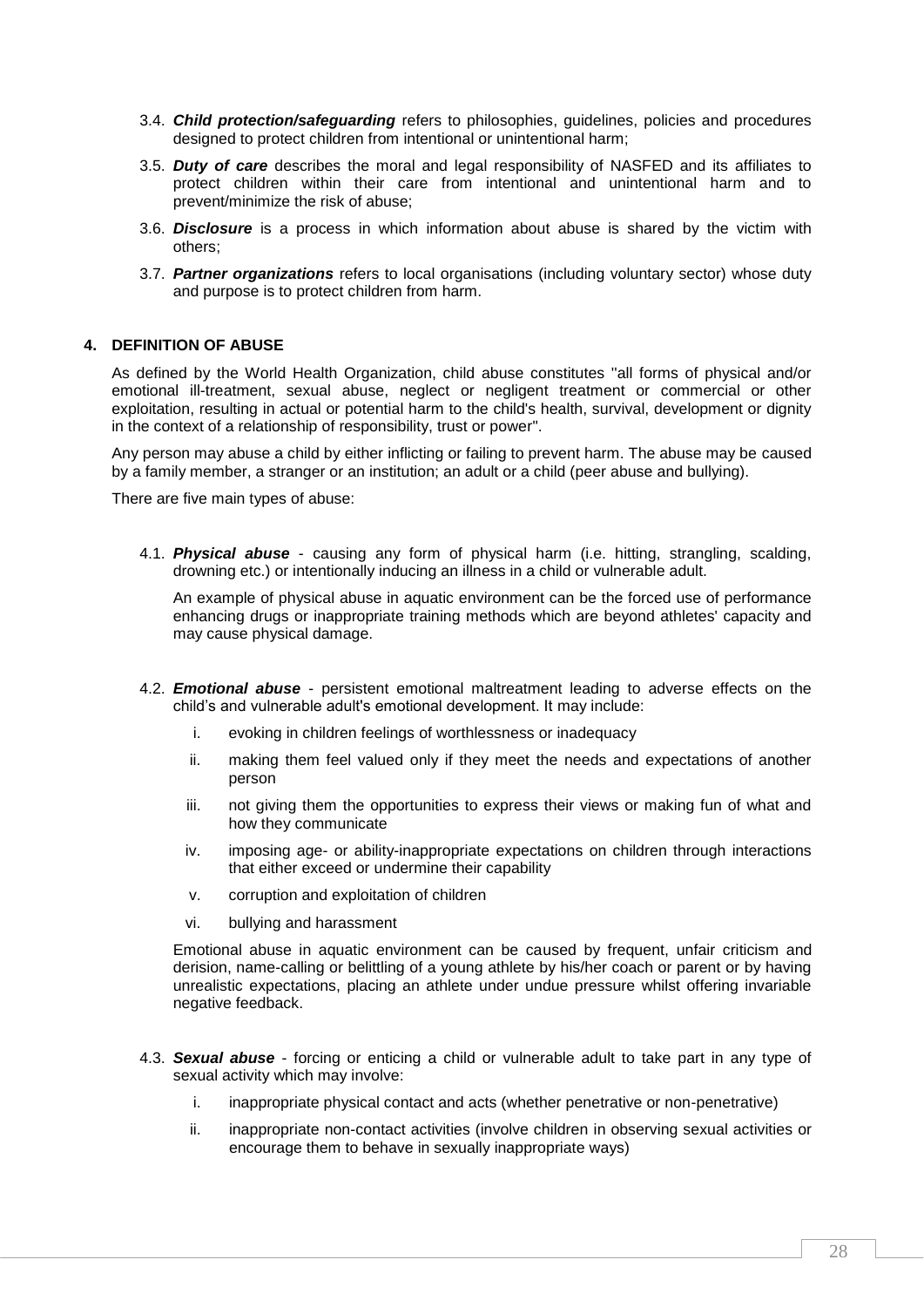Several incidences of sexual abuse have been identified and documented in aquatic sports, whereby the coach, official, club personnel or other person in the position of trust, was cited as the perpetrator.

- 4.4. *Neglect*  continual failure to meet a child's or vulnerable adult's basic physical and psychological needs which can result in the impaired health or development. Neglect may involve:
	- i. inadequate provision of food, clothing or shelter
	- ii. abandonment
	- iii. lack of protection from harm or danger
	- iv. lack of adequate supervision

In aquatic environment, neglect can result from a coach or official failing in duty of care by neglecting the safety of a young athlete and exposing him/her to unnecessary discomfort, risk or injury.

- 4.5. *Bullying*  repetitive and deliberately hurtful actions carried out by one or more people towards a child or vulnerable adult over a period of time. Bullying can cause significant distress to the victim, yet its effects are often underestimated. This form of abuse can include:
	- i. physical forms of violence or threats (i.e. pushing, punching etc.)
	- ii. verbal forms of violence or threats (i.e. name-calling, spreading rumours, persistent teasing)
	- iii. emotional cruelty (i.e. tormenting, mockery, humiliation, exclusion)
	- iv. attacks, whether physical or verbal, motivated by racial or sexual discrimination (racial or homophobic insults, abusive comments)

The competitive nature of sport can, inadvertently, provide opportunities for bullying. Bullying in aquatics often comes from unexpected quarters and can be perpetrated by a coach or a parent who place unfair pressure and expectations on an athlete. A young athlete can be bullied by peers, ostracised by others in his/her squad or lane; taunted, humiliated or treated with contempt during practice or competition.

# **5. DUTY OF CARE**

In the context of this policy, duty of care refers to the moral and legal obligation imposed on NASFED and its affiliated members which requires them to exercise reasonable care when working with children and vulnerable adults.

All NASFED members, clubs and individuals, should acknowledge this duty of care.

# **6. DISCLOSURE**

It can be very difficult for children and vulnerable adults to disclose abuse. They may be unable to fully comprehend and express their experiences, fear the negative consequences of reporting on mistreatment or feel ashamed, guilty and/or too traumatised by the event.

The abuse may be disclosed in a variety of ways, including:

- i. directly– through explicit verbal statements about an incident
- ii. indirectly through ambiguous verbal statements, implying that something is wrong
- iii. behaviourally through actions and behaviours
- iv. non-verbally through drawings, letters or social media statements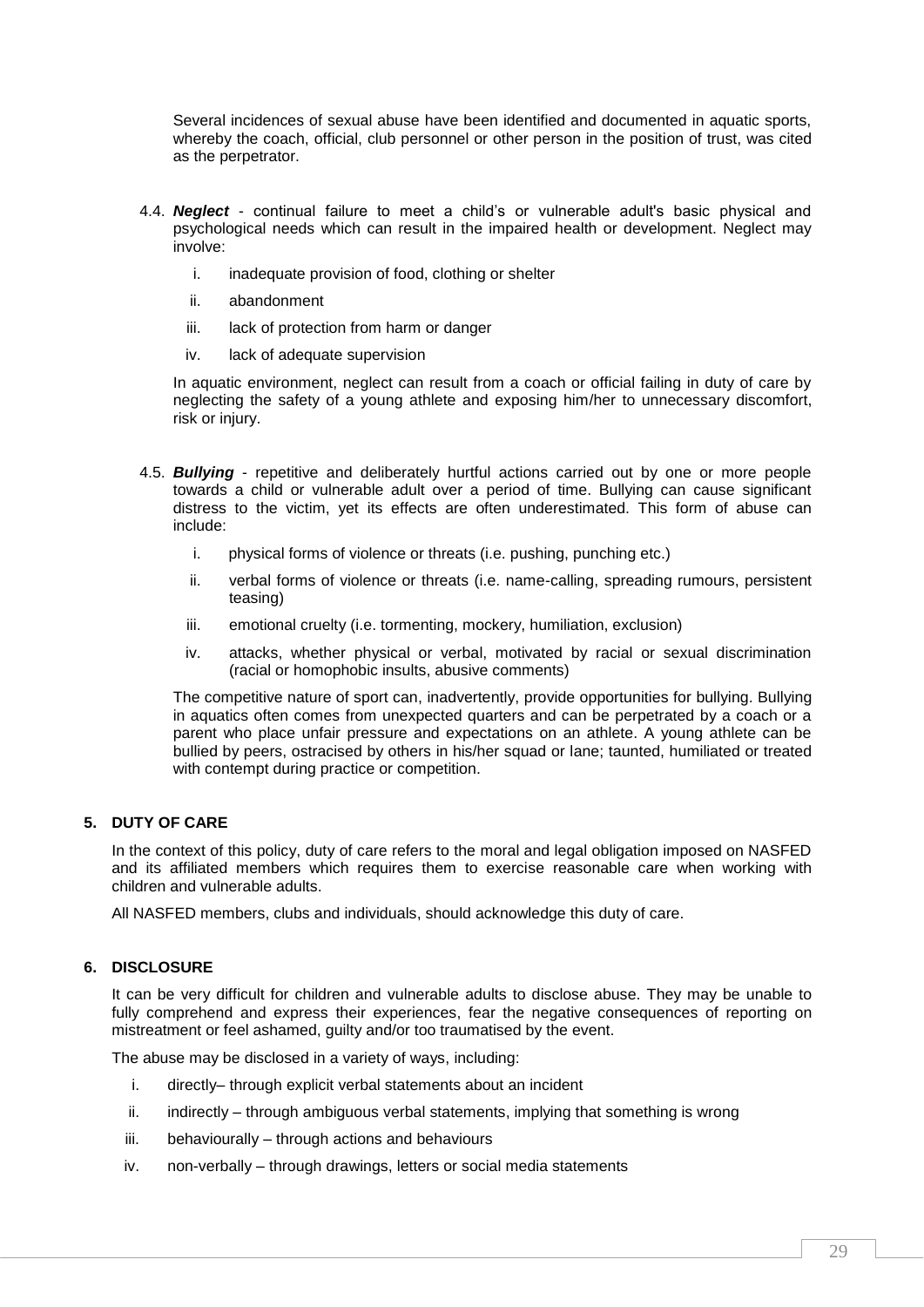Victims of abuse may make partial disclosure (withhold some information) or not be aware that their behaviour can be construed as a disclosure. Therefore, anyone who works with children and vulnerable adults should be able to recognise the signs of abuse, take any disclosure seriously and know how to respond in a professional manner.

# **7. PROCEDURES**

The NASFED Child Protection and Safeguarding policy does not require an individual to decide if a child or vulnerable adult is being abused. However, it requires that an individual in a position of trust shall respond to the raised concerns immediately and appropriately.

# 7.1. *Reacting to a concern*

If a concern in respect of a child protection and safeguarding issue is disclosed to an individual or club, such person/organisation should:

- i. ensure the child/vulnerable adult is physically and emotionally safe
- ii. remain calm and listen patiently
- iii. keep an open mind
- iv. never show disgust, displeasure or disbelief
- v. refrain from asking questions unless specific clarification is crucial
- vi. never ask leading questions, make comments or suggestions
- vii. not make judgements or assumptions
- viii. not make promises to keep the disclosure secret
- ix. explain the actions that will/will not be taken
- x. write down the concern as soon as possible after it has been raised, or during the disclosure (if feasible)
- xi. disclose any information only to those who 'need to know'
- xii. maintain confidentiality at all times
- xiii. where the parents are not implicated, ensure they are made aware of the issue and the actions taken
- xiv. never confront the alleged abuser
- xv. take any action other than to share the information appropriately
- xvi. act alone

# 7.2. *Reporting a concern*

It is the duty and responsibility of any person involved in the sport to report potential child safeguarding concerns as soon as possible, but it is only for the professionals to decide whether abuse has taken place.

If the child or vulnerable adult is considered to be at immediate risk of harm or has been injured, the concerned person should not hesitate to contact appropriate agency (i.e. police, hospital, child protection or social services).

If the child or vulnerable adult is not in an immediate danger but there are concerns regarding their wellbeing, these should be addressed at the earliest opportunity. Such concerns can be either discussed with the club representative who will advise on the correct referral or referred directly to NASFED (using *Child/Vulnerable Adult Abuse Incident Report* form).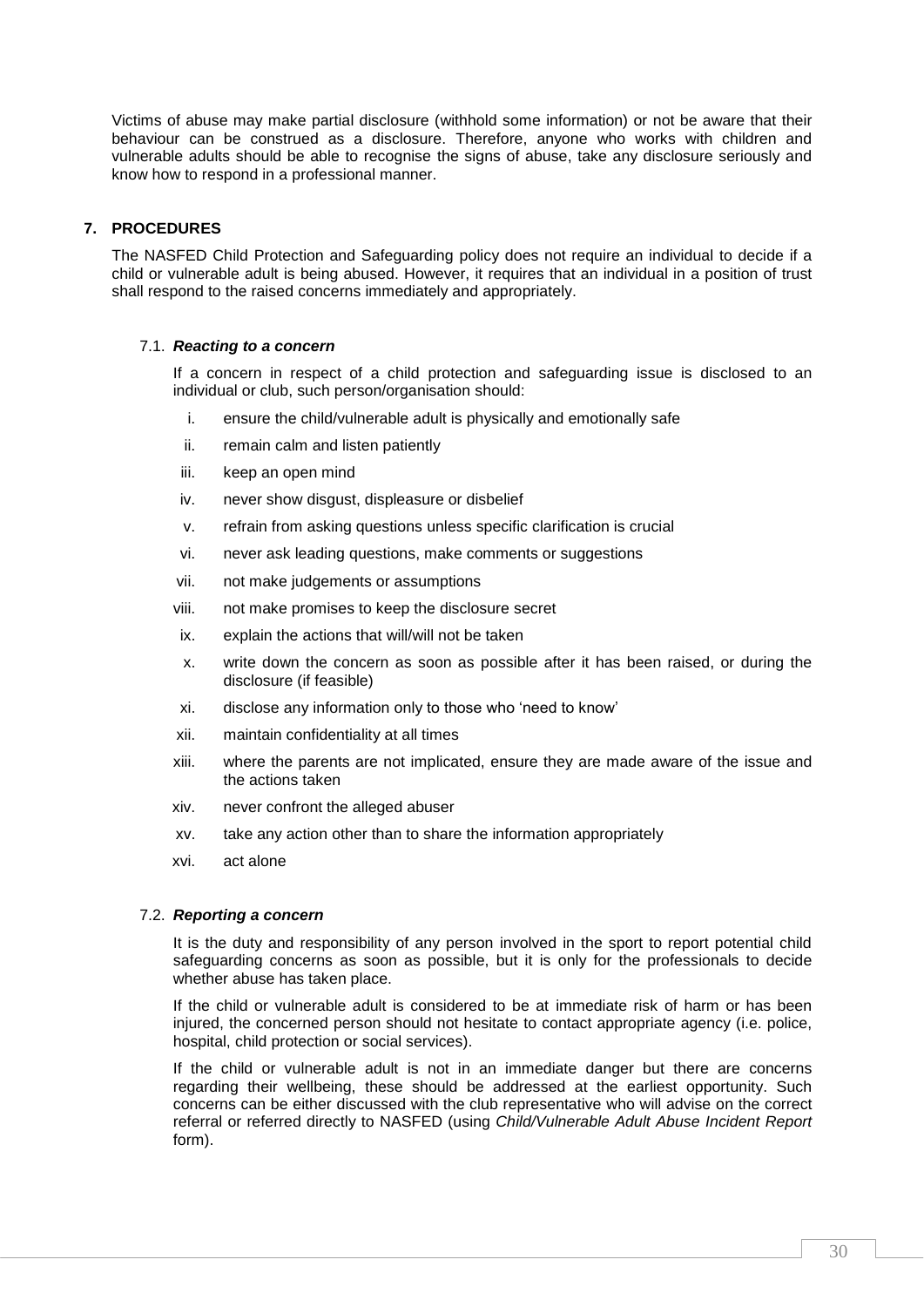# 7.3. *Actions*

Once the concerns have been reported, NASFED may take the following actions:

- i. establish the basic facts and conduct the initial assessment
- ii. ascertain that the complaint is not based on false or malicious allegations
- iii. engage the services of a professional (i.e. child psychologist, counsellor)
- iv. initiate precautionary suspension
- v. initiate disciplinary investigation and/or action

### 7.4. *Guidance for NASFED affiliated members (clubs)*

Whilst NASFED has a duty to take all necessary steps in ensuring that the sporting activities and events under its auspices are conducted in as safe an environment as possible, and that any concerns with regard to children's safety and wellbeing are adequately addressed, the federation cannot be held solely responsible for promoting and implementing of good safeguarding practice.

The affiliated clubs are therefore obliged to ascertain that the commitment to safeguarding of their young members is met and the interaction between the coaches, officials, appointed Team Managers or any other affiliated members, with swimmers under the age of 18 is, at all times, professional and appropriate.

Within their internal structures, the clubs are encouraged to implement the following:

- i. adopt the NASFED Child Protection and Safeguarding Policy and make it accessible to all staff/volunteers
- ii. sign and abide by the relevant code of conduct (coaches, officials, TMs and athletes)
- iii. include checks on suitability for working with children in the recruitment procedures
- iv. implement induction/briefing on child protection issues for staff
- v. identify person/s responsible for dealing with child abuse concerns (Child Welfare Officer)
- vi. establish internal systems and procedures to investigate and deal with possible abuse
- vii. display contact details of partner organizations for reporting possible child abuse (Life Line-Child Line, Legal Assistance Centre etc.)
- viii. seek NASFED's assistance in providing training opportunities and support to ensure the commitments are met

NASFED PRESIDENT: AILEEN BOTHA (29/11/2020) DATE: 29/11/2020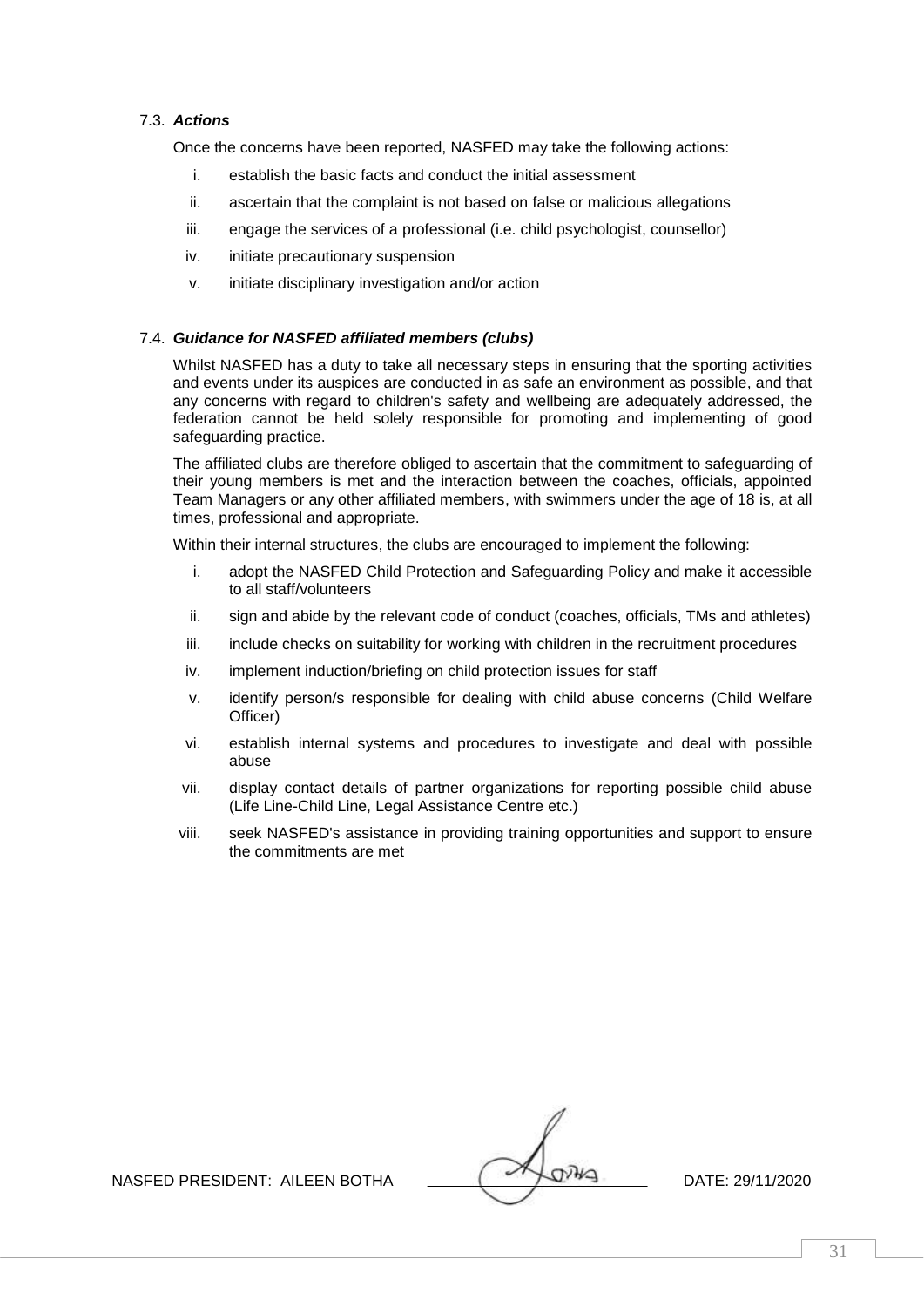# **Child Abuse Reporting Form**

If you are worried that a child or vulnerable adult is being abused, you must report your concerns directly to the NASFED Secretary General at the earliest opportunity.

Please, complete the form below to the best of your knowledge. This information provided herein will be kept confidential and only shared with those who need to know in the best interests of the child.

### **PERSON REPORTING THE INCIDENT**

| Full name                                                          |  |
|--------------------------------------------------------------------|--|
| Occupation                                                         |  |
| Physical address                                                   |  |
| Contact details<br>(telephone/email)                               |  |
| NASFED membership status<br>(Executive/coach/official/parent etc.) |  |
| Affiliated club                                                    |  |
| Relationship to the child<br>(if relevant)                         |  |

# **ABOUT THE CHILD**

| Full name                      |  |
|--------------------------------|--|
| Gender and age                 |  |
| Physical address<br>(if known) |  |
| Who does the child live with?  |  |
| Affiliated club                |  |

# **ABOUT YOUR CONCERN**

Please give a brief description of why you are concerned (include dates, times and location of any specific incidents, names of any witnesses and name(s) of alleged abuser):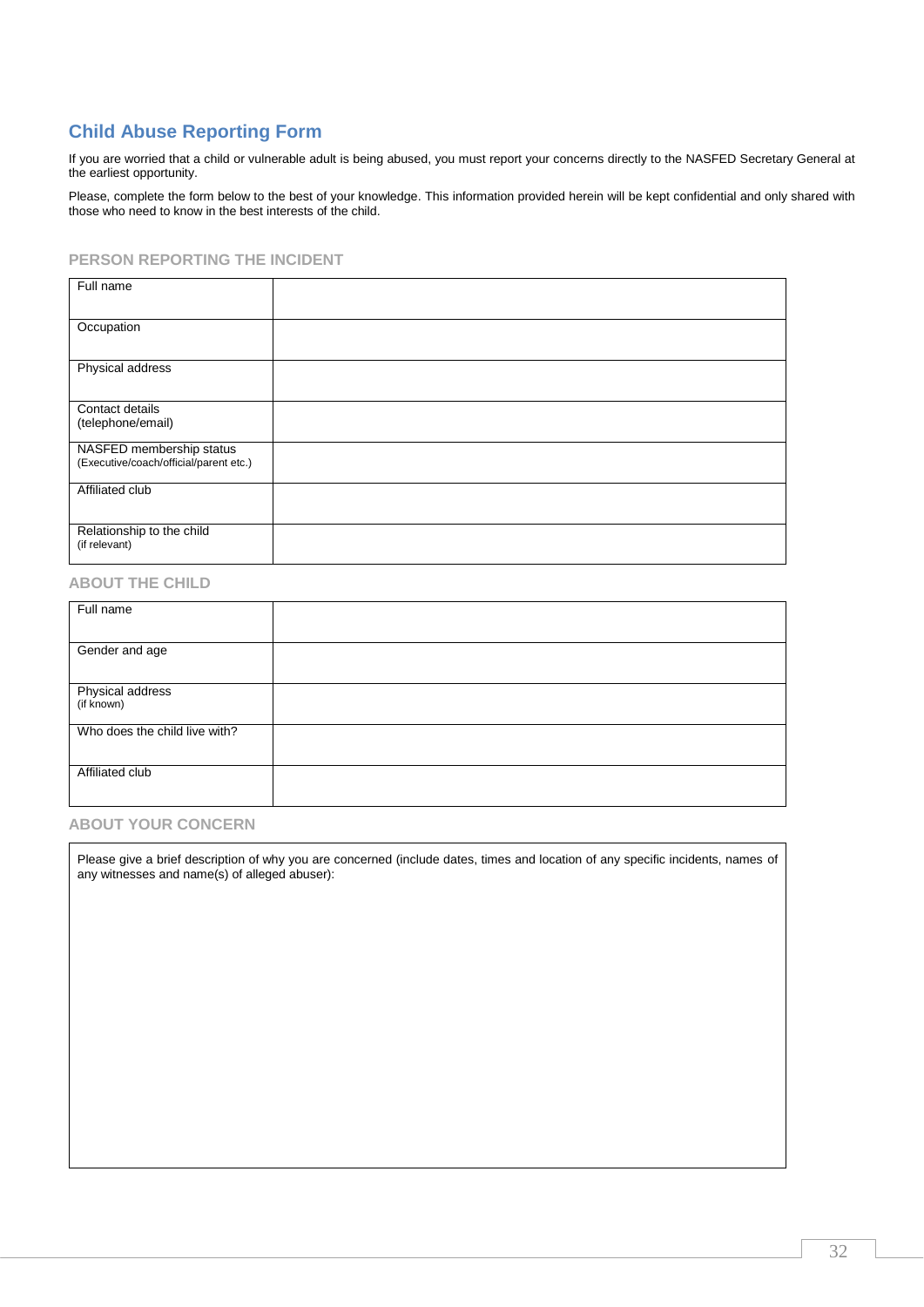Give details of any conversation you had with the child:

Give details of any observations made by you (behavioural or medical indicators):

Include any other relevant information which you have not mentioned above:

Give details of any person(s) you have spoken/reported your concerns to. Include the name and contact details of the person(s), date and time you contacted them: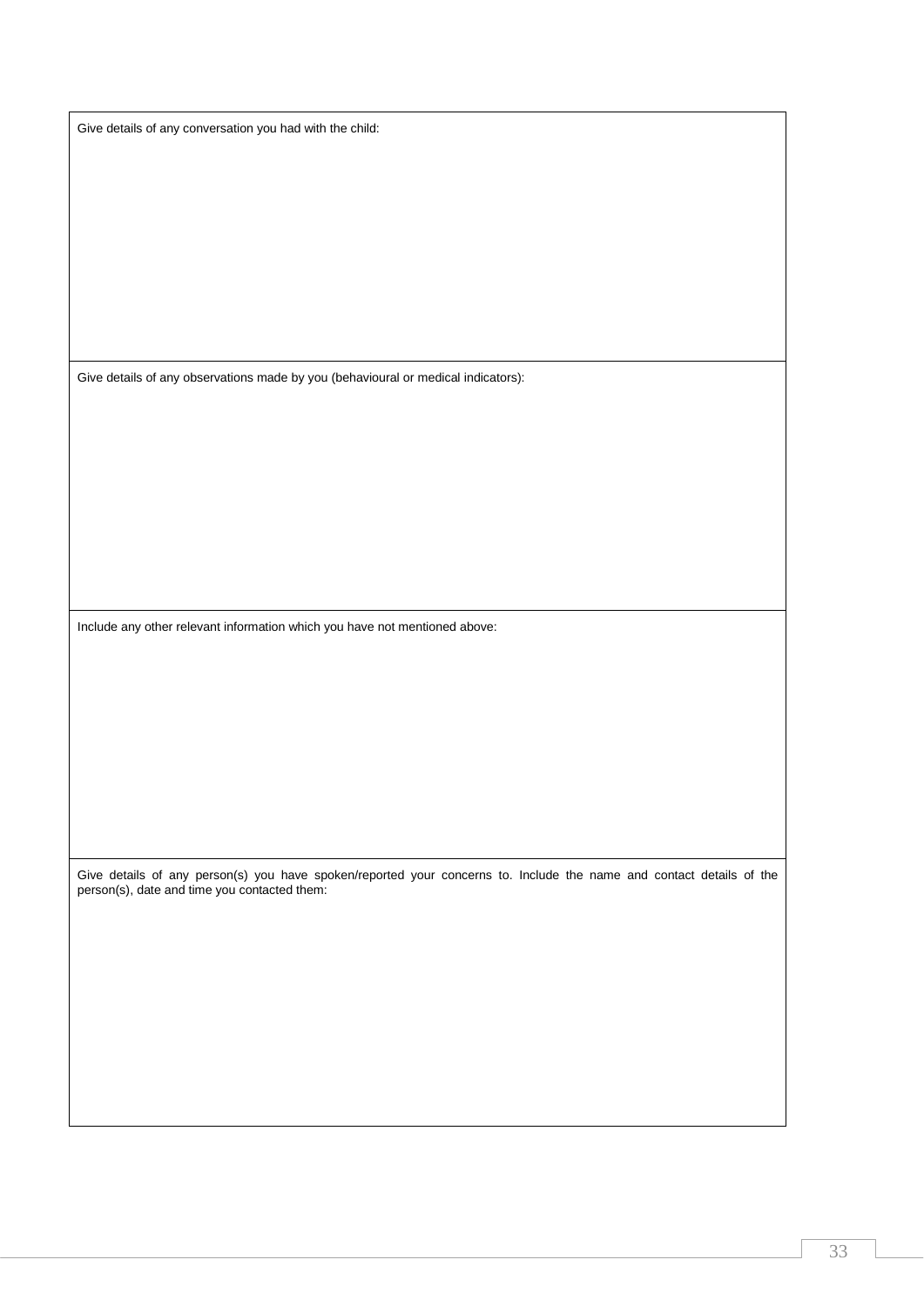| Do you believe the child is | <b>YES</b> | Do you believe you are in | YES       | Does the child require | <b>YES</b> |
|-----------------------------|------------|---------------------------|-----------|------------------------|------------|
| in immediate danger?        | <b>NO</b>  | immediate danger?         | <b>NO</b> | medical attention?     | <b>NO</b>  |
| Please explain:             |            |                           |           |                        |            |

I confirm that the information I have given is true and complete to the best of my knowledge.

Signature Date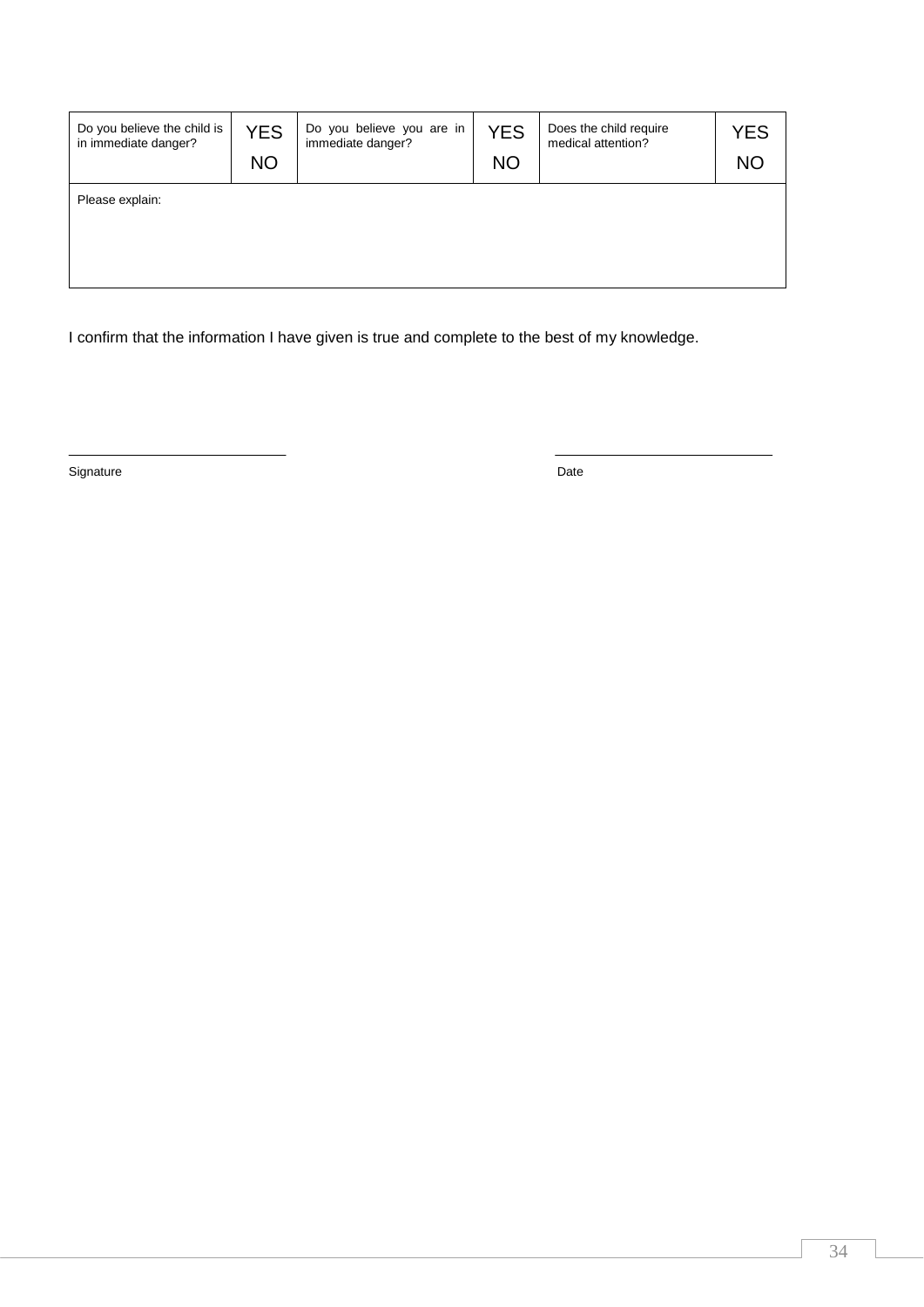# **NASFED NATIONAL SQUADS AND NATIONAL TEAMS SELECTION POLICY**

| <b>RESPONSIBILITY:</b>    | <b>President</b> | <b>POLICY N°:</b>   | <b>PO-006</b> |
|---------------------------|------------------|---------------------|---------------|
| <b>DISTRIBUTION:</b>      | Exco & SC        | <b>REVISION N°:</b> |               |
| <b>ORIGINATION DATE:</b>  | 10/10/2020       | <b>ISSUE DATE:</b>  | 29/11/2020    |
| <b>RELATED DOCUMENTS:</b> | <b>None</b>      |                     |               |

# **NATIONAL SQUADS AND NATIONAL TEAMS SELECTION**

# **1. INTRODUCTION**

This policy outlines the selection process for the teams to represent NASFED or Namibia in the international events. It also lists the qualifying criteria athletes must meet in order to be selected for the National Squad and NASFED/National Team.

# **2. NATIONAL SQUADS**

In 2019, as a part of the 2019-2023 Strategic Plan, NASFED rolled out the Talent Identification and National Squad Selection projects. The ultimate purpose of these projects is to improve the quality of aquatic performance (Podium Performance) of the National Team members representing Namibia in regional, continental and intercontinental events.

National Squads comprise three categories - Senior, Youth and Development. The selection criteria for each squad are determined by FINA points achieved and the age of the swimmer and are as follows:

# 2.1. **SENIOR SQUAD REQUIREMENTS:**

Namibian citizen 19 years of age and over minimum 650 FINA pts. obtained in a single event (SC/LC) excellent training attendance record

# 2.2. **YOUTH SQUAD REQUIREMENTS:**

Namibian citizen 14-18 years of age minimum 500 FINA pts. obtained in a single event (SC/LC) excellent training attendance record

# 2.3. **DEVELOPMENT SQUAD REQUIREMENTS:**

Namibian citizen 11-16 years of age minimum 400 FINA pts. obtained in a single event (SC/LC) excellent training attendance record

The athletes who qualify for the above listed squads will be offered the opportunity to participate in tailored, partially subsidized training programs designed to:

- i. enhance their individual skills (improve stroke/start/turn/finish technique etc.)
- ii. practice increased volume/intensity of training (through pool and dry land conditioning)
- iii. prepare teams for specific events (when applicable)
- iv. unite the national teams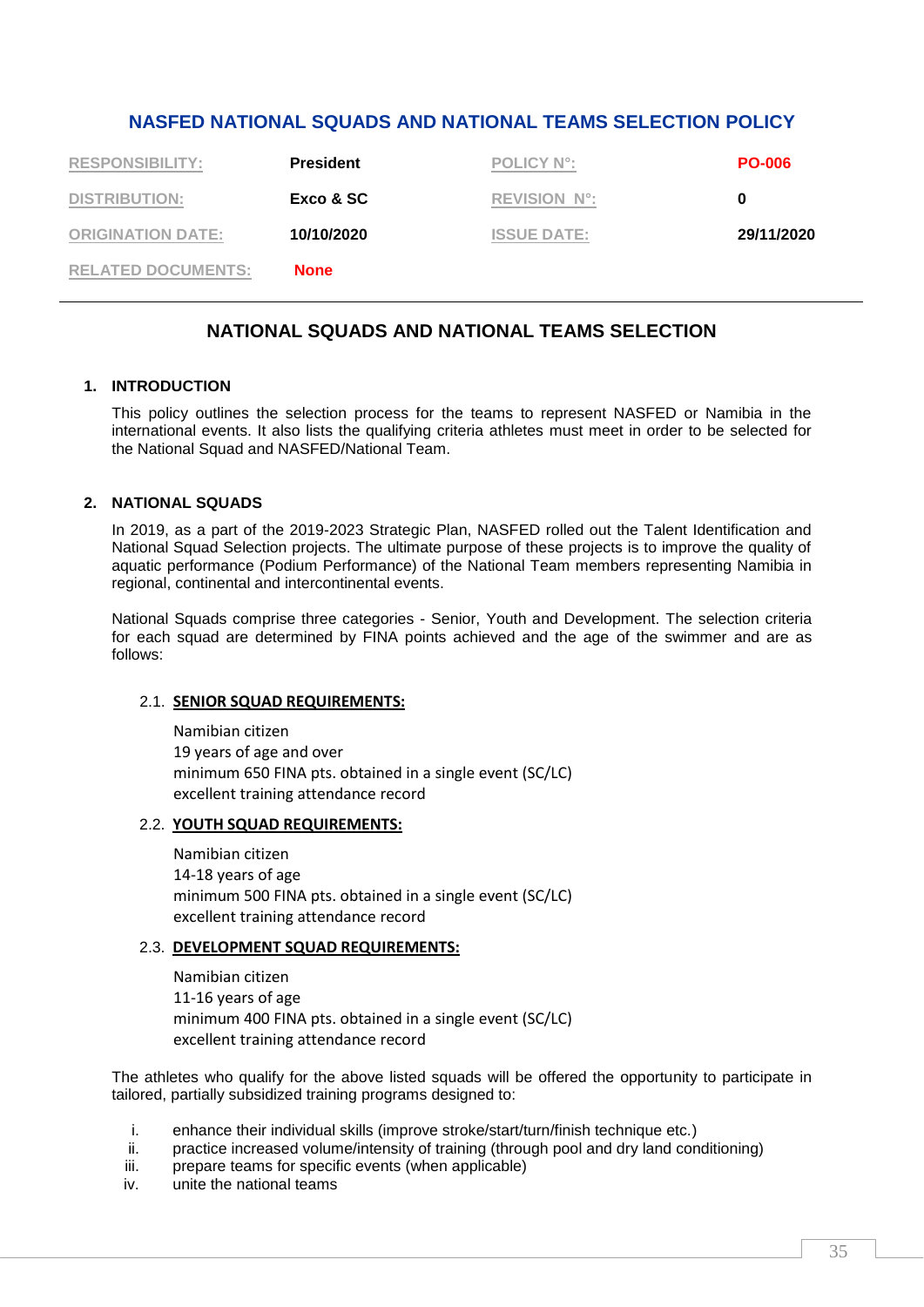The National Squads are selected by the Selection Committee (SC) bi-annually, after the culmination of Short Course/Long Course seasons and/or reviewed before a National Team/training camp is to be decided on. The SC recommendations are subject to approval by the Exco.

# **3. NATIONAL TEAMS**

The National Team is the team that shall represent Namibia at an international event.

# 3.1. **ELIGIBILITY:**

At the time of selection, an athlete must meet the following criteria to be considered eligible for selection:

- i. be a Namibian citizen;
- ii. be eligible to represent Namibia as per FINA General Rules 1 & 2 (GR 1 & 2);
- iii. meet the minimum qualifying standards prescribed by the SC
- iv. hold a valid Namibian passport
- v. be a registered NASFED member for the current season;
- vi. be in good standing with NASFED
- vii. be available to fulfil all of the National Team obligations;
- viii. not be the subject of an anti-doping ban, a doping violation and/or a pending doping violation;
- ix. comply with any additional eligibility criteria and/or requirements as might be announced (i.e. visa, vaccination/health passport etc.)

# 3.2. **QUALIFYING STANDARDS:**

The minimum qualifying standards and approving bodies are listed in the table below:

| <b>COMPETITION</b>             | <b>COURSE</b>  | <b>WHO CHOSES</b> | <b>NASFED MINIMUM</b>       | <b>NASFED MINIMUM</b>    | <b>NNOC / NSC SET</b>       | FINA / IOC SET                 |
|--------------------------------|----------------|-------------------|-----------------------------|--------------------------|-----------------------------|--------------------------------|
|                                |                | THE FINAL TEAM    | <b>QUALIFYING STANDARDS</b> | <b>STANDARDS</b>         | <b>QUALIFYING STANDARDS</b> | <b>QUALIFYING STANDARDS</b>    |
|                                |                |                   |                             | <b>ADDITIONAL EVENTS</b> |                             |                                |
|                                | <b>LCM</b>     | <b>NNOC</b>       |                             |                          |                             | Olympic "A" qualifying times   |
| <b>Olympic Games</b>           |                |                   |                             |                          |                             | (historically Wild Cards not   |
|                                |                |                   |                             |                          |                             | accepted)                      |
|                                | <b>LCM</b>     | <b>NNOC</b>       |                             |                          |                             | Olympic "A" qualifying times   |
| <b>Junior Olympic Games</b>    |                |                   |                             |                          |                             | (historically Wild Cards not   |
|                                |                |                   |                             |                          |                             | accepted)                      |
| <b>World Swimming</b>          | <b>LCM</b>     | <b>NASFED</b>     | 650 FINA pts                | 600 FINA pts             |                             | FINA has introduced Qualifying |
| Championships                  |                |                   | LC                          | LC                       |                             | <b>Times</b>                   |
| <b>World Swimming</b>          | <b>SCM</b>     | <b>NASFED</b>     | 650 FINA pts                | 600 FINA pts             |                             | FINA has introduced Qualifying |
| Championships                  |                |                   | LC or SC                    | LC or SC                 |                             | <b>Times</b>                   |
| <b>Junior World Swimming</b>   | <b>LCM</b>     | <b>NASFED</b>     | 600 FINA pts                | 550 FINA pts             |                             | Boys: age 15-18 on Dec 31      |
| Championships                  |                |                   | LC                          | LC                       |                             | Girls: age 14-17 on Dec 31     |
|                                | <b>LCM/SCM</b> | <b>NASFED</b>     | 650 FINA pts                | 600 FINA pts             |                             |                                |
| <b>World Cups</b>              |                |                   | LC or SC                    | LC or SC                 |                             |                                |
|                                | <b>LCM</b>     | <b>NNOC</b>       |                             |                          | Traditionally 850 FINA pts  |                                |
| <b>Commonwealth Games</b>      |                |                   |                             |                          | achieved twice in one event |                                |
|                                |                |                   |                             |                          |                             |                                |
|                                | <b>LCM</b>     | <b>NNOC</b>       | 650 FINA pts                | 600 FINA pts             | 650 FINA pts in one event   |                                |
| <b>Junior Commonwealth</b>     |                |                   | LC or SC                    | LC or SC                 |                             |                                |
| Games (15-18 yrs)              |                |                   |                             |                          |                             |                                |
| Universaide                    | <b>LCM</b>     | <b>TISAN</b>      | 650 FINA pts                | 600 FINA pts             | Registered Tertiary Student |                                |
| (World Student Games)          |                |                   | LC or SC                    | LC or SC                 | <b>TISAN</b>                |                                |
|                                | <b>LCM</b>     | <b>NSC</b>        |                             |                          | Traditionally 700 FINA pts  |                                |
| <b>All African Games</b>       |                |                   |                             |                          | achieved twice in one event |                                |
| (Senior)                       |                |                   |                             |                          |                             |                                |
| African Swimming               | <b>LCM</b>     | <b>NASFED</b>     | 550 FINA pts                | 500 FINA pts             |                             |                                |
| <b>Championships (Senior)</b>  |                |                   | LC or SC                    | LC or SC                 |                             |                                |
| <b>Junior African Swimming</b> | <b>LCM</b>     | <b>NASFED</b>     | 500 FINA pts                | 450 FINA pts             |                             |                                |
| Championships (15-16           |                |                   | LC or SC                    | LC or SC                 |                             |                                |
| <b>Junior African Swimming</b> | <b>LCM</b>     | <b>NASFED</b>     | 400 FINA pts                | 350 FINA pts             |                             |                                |
| Championships (13-14           |                |                   | LC or SC                    | LC or SC                 |                             |                                |
| Zone 6 u/20 Youth Games        | <b>LCM</b>     | <b>NSC</b>        | 500 FINA pts                | 450 FINA pts             |                             |                                |
|                                |                |                   | LC or SC                    | LC or SC                 |                             |                                |
| <b>CANA Zone IV Swimming</b>   | <b>LCM/SCM</b> | <b>NASFED</b>     | RSA Level 2 times           | RSA Level 2 times        |                             |                                |
| Championships                  |                |                   |                             |                          |                             |                                |

### **NASFED Selection Criteria for National Teams in International Competitions NASFED Selection Criteria for National Teams in International Competitions as recommended and approved by the Swimming Selection Committee on 29 February 2020 as recommended and approved by the Selection Committee on 29 February 2020**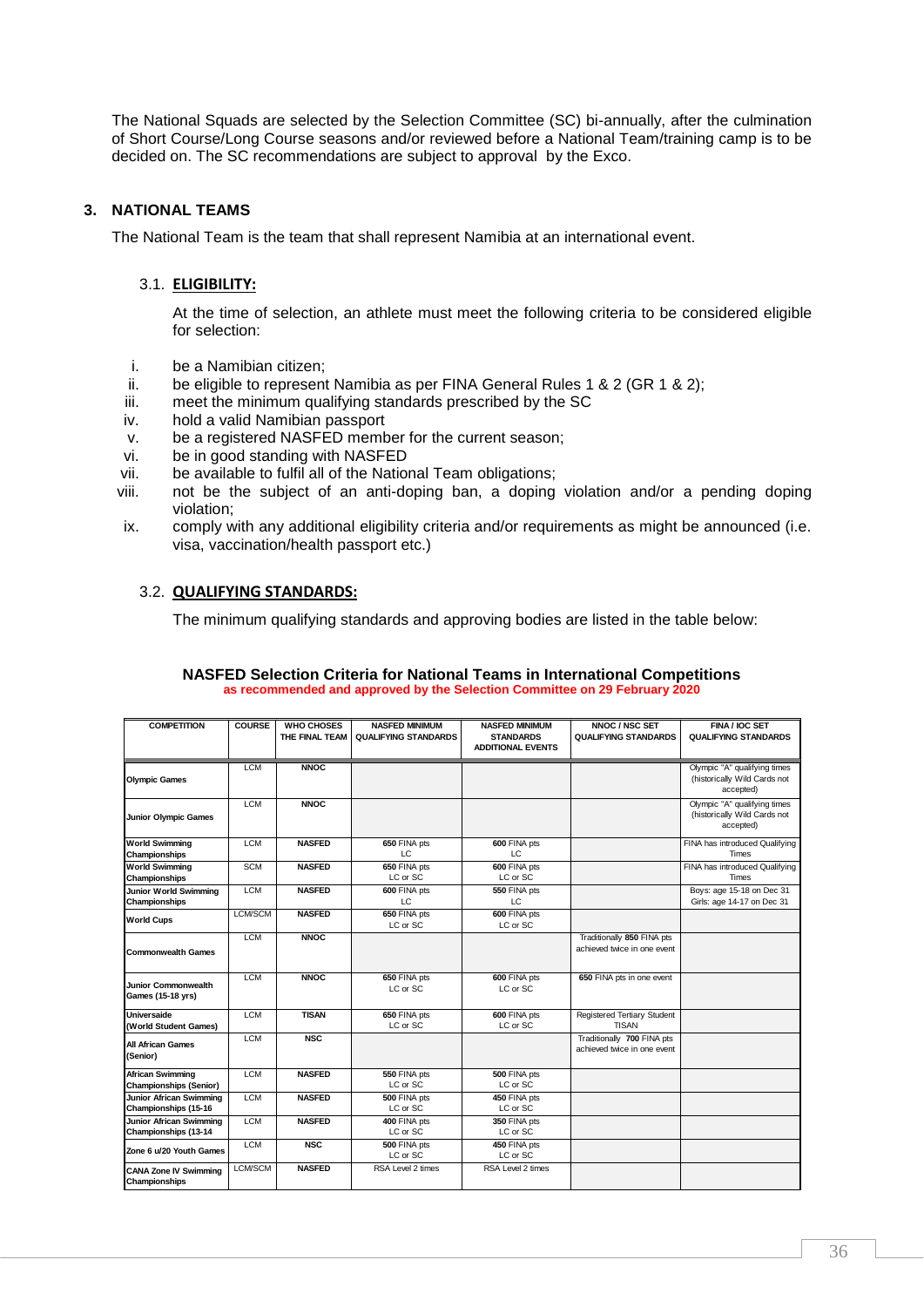# 3.3. **SELECTION:**

Athlete selection for the National Teams shall be made by the SC and be approved by the Exco as soon as the event invitation is received.

Athletes will be notified of their selection within seven (7) days of the selection being approved. They shall be given the opportunity to accept or decline their participation.

# **4. NASFED TEAMS**

The NASFED Team is the team that shall represent NASFED at an international event.

# 4.1. **ELIGIBILITY:**

At the time of selection, an athlete must meet the following criteria to be considered eligible for selection:

- i. be eligible to represent NASFED as per FINA General Rules 1 & 2 (GR 1 & 2);
- ii. meet the minimum qualifying standards prescribed by the SC
- iii. hold a valid passport
- iv. be a registered NASFED member for the current season;
- v. be in good standing with NASFED
- vi. be available to fulfil all of the National Team obligations;
- vii. not be the subject of an anti-doping ban, a doping violation and/or a pending doping violation;
- viii. comply with any additional eligibility criteria and/or requirements as might be announced (i.e. visa, vaccination/health passport etc.)

### 4.2. **QUALIFYING STANDARDS:**

NASFED Event Calendar includes SA Level 2 and 3 Age Group championships and SA Junior and Open Aquatic Championships for which NASFED Teams shall be selected.

The minimum qualifying standards are published by Swimming South Africa annually at the beginning of the LC season.

Qualification criteria for any other international swim meet that might be considered by NASFED from time to time, will be announced by the event organizer via a meet invitation.

### 4.3. **SELECTION:**

Athlete selection for the NASFED Teams shall be made by the SC and approved by the Exco as soon as the event invitation is received.

Athletes will be notified of their selection within seven (7) days of the selection being approved. They shall be given the opportunity to accept or decline their participation.

NASFED PRESIDENT: AILEEN BOTHA  $\sqrt{2}$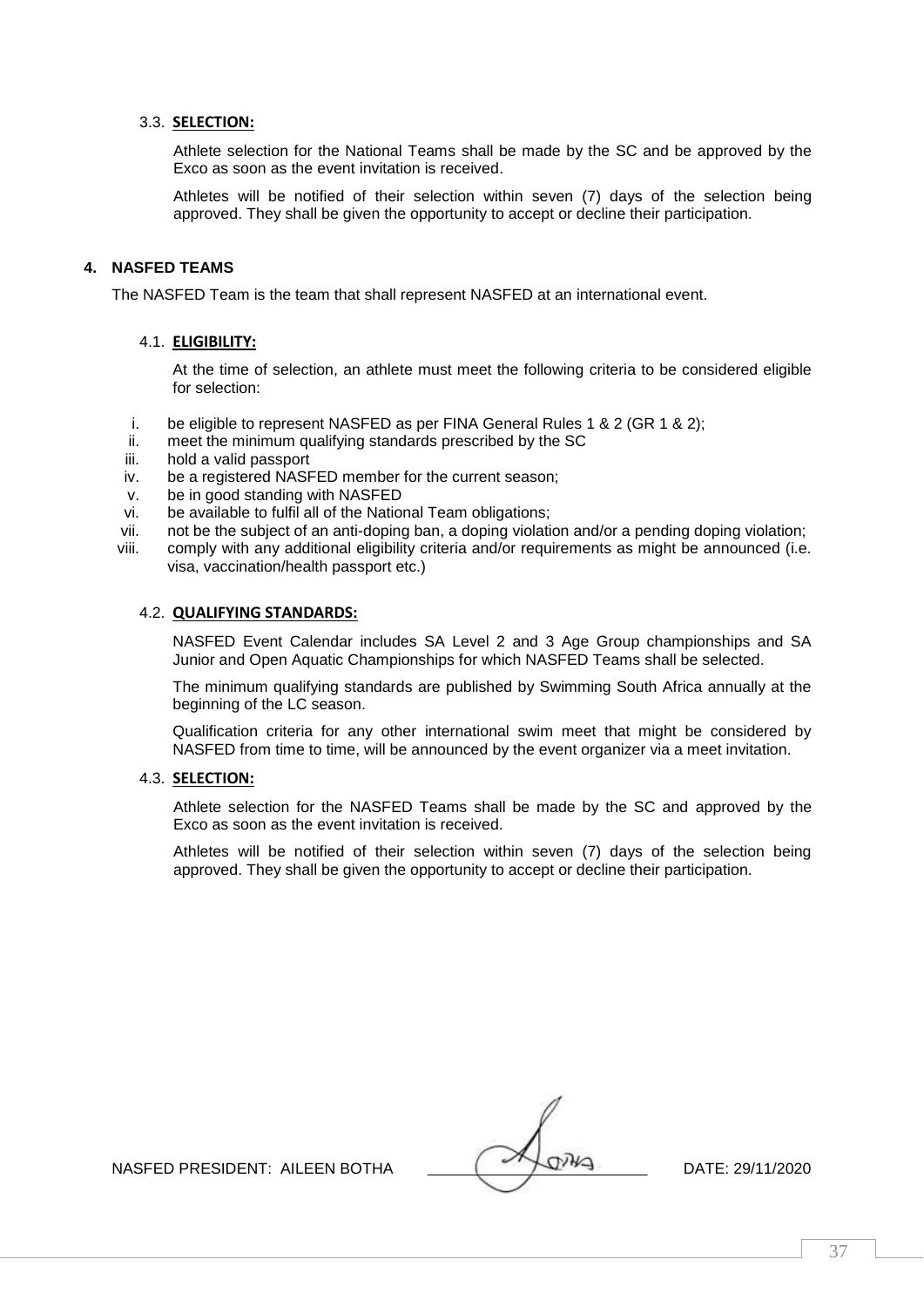# **NASFED TEAM MANAGEMENT POLICY**

| <b>RESPONSIBILITY:</b>    | <b>President</b>                   | <b>POLICY N°:</b>   | <b>PO-007</b> |
|---------------------------|------------------------------------|---------------------|---------------|
| <b>DISTRIBUTION:</b>      | Exco & Clubs                       | <b>REVISION N°:</b> |               |
| <b>ORIGINATION DATE:</b>  | 10/10/2020                         | <b>ISSUE DATE:</b>  | 29/11/2020    |
| <b>RELATED DOCUMENTS:</b> | PO-002 / PO-005 / Codes of Conduct |                     |               |

# **TEAM MANAGEMENT**

# **1. INTRODUCTION**

The team manager is a vital member in an aquatic team - it is the person with the responsibility for and control over the logistics, administration and coordination of teams competing or training at an international event/camp.

This policy sets out the NASFED procedures for selecting team manager(s) with regard to:

- i. eligibility criteria;
- ii. nomination and appointment processes;
- iii. NASFED contribution towards tours;
- iv. annual international events under the auspices of NASFED.

In addition, the Terms of References for NASFED Team Manager document included in this policy, clearly outlines the rules, duties and responsibilities of the team manager.

# **2. TEAM MANAGER ELIGIBILITY**

Any team manager to be considered eligible for selection by the Selection Committee and the NASFED Exco must meet the following criteria:

- i. declare themselves to be available for selection via the club three (3) months prior to the event or as soon as the events dates are made public. Other than in exceptional circumstances, any team manager who does not declare himself/herself eligible by this deadline will not be considered eligible for selection;
- ii. be a registered NASFED member for the current season;
- iii. be in good standing with NASFED;
- iv. be a full time resident within Namibia;
- v. be available to fulfil the obligations of the NASFED/National Team;
- vi. other than in exceptional circumstances, have provided prior first hand service or support as a team manager/assistant at a local, regional or a lower profile competition (where offered/requested);
- vii. be willing to comply with the duties and responsibilities of the team manager set out in the Terms of References for NASFED Team Manager document.

# **3. TEAM MANAGER SELECTION AND APPOINTMENT PROCEDURE**

Depending on the size of the NASAFED/National Team (swimming), the team manager may be recommended by the home club/coach and where so recommended, selected by the Selection Committee (SC).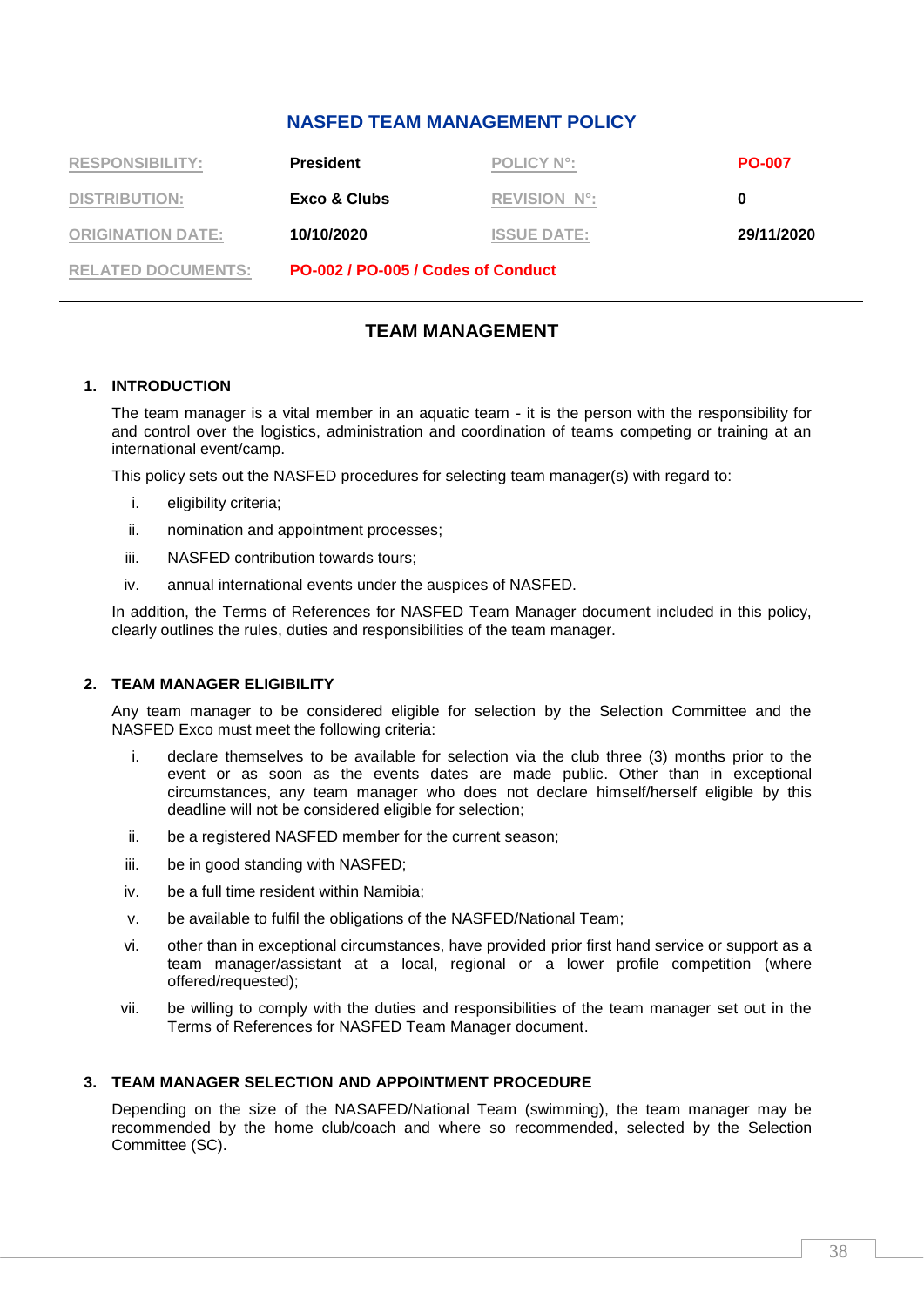The SC will take into consideration the needs, age and gender balance of the individual athletes, as well as the size and optimal balance of the Team as a whole, before making a recommendation to the NASFED Exco.

The decision of the SC shall be subject to approval by the Exco upon which, the Secretary General will issue a Team Manager Appointment letter together with the Terms of References (TOR) document.

The team manager shall sign the TOR document as soon as is reasonably practicable but no later than seven (7) days after the receipt of the appointment letter.

# **4. NASFED CONTRIBUTION TOWARDS TOURS**

The NASFED financial contribution towards international events is determined by the Exco when deemed necessary.

The current season's contributions were approved on the  $9<sup>th</sup>$  July 2019 and are as follows:

- 4.1. National Team on an international tour Team coach 100% / Team Manager 100% or sponsored shortfall where formal sponsorship is available (i.e. via FINA).
- 4.2. National Team on a continental tour Team coach 100% / Team Manager 100% or sponsored shortfall where formal sponsorship is available.
- 4.3. NASFED Team Team coach 100% / Team Manager 70%.

# **5. INTERNATIONAL EVENTS UNDER THE AUSPICES OF NASFED**

The international events under the auspices of NASFED are listed in the table below:

| <b>EVENT</b>                             | <b>TEAM</b>     | APPROX, DATE        | <b>TEAM COACH</b> | <b>TEAM MANAGER</b> |
|------------------------------------------|-----------------|---------------------|-------------------|---------------------|
| <b>Olympic Games</b>                     | <b>NATIONAL</b> | <b>JUL-AUG 2021</b> | <b>YES</b>        | NO <sup>*</sup>     |
| Junior Olympic Games                     | <b>NATIONAL</b> | OCT-NOV 2026        | <b>YES</b>        | NO <sup>*</sup>     |
| <b>Commonwealth Games</b>                | <b>NATIONAL</b> | <b>JUL-AUG 2022</b> | <b>YES</b>        | NO*                 |
| <b>Commonwealth Youth Games</b>          | <b>NATIONAL</b> | <b>AUG 2021</b>     | <b>YES</b>        | NO <sup>*</sup>     |
| FINA World Swimming Championships (25 m) | <b>NATIONAL</b> | <b>DEC 2021</b>     | <b>YES</b>        | <b>YES</b>          |
| FINA World Championships (50 m)          | <b>NATIONAL</b> | MAY 2022            | <b>YES</b>        | <b>YES</b>          |
| FINA Junior World Championships (50 m)   | <b>NATIONAL</b> | TBA                 | <b>YES</b>        | <b>YES</b>          |
| All Africa Games (Seniors)               | <b>NATIONAL</b> | 2023                | <b>YES</b>        | <b>YES</b>          |
| African Swimming Championships           | <b>NATIONAL</b> | <b>TBA</b>          | <b>YES</b>        | <b>YES</b>          |
| Junior African Swimming Championships    | <b>NATIONAL</b> | <b>TBA</b>          | <b>YES</b>        | <b>YES</b>          |
| Zone 6 U/20 Youth Games                  | <b>NATIONAL</b> | <b>TBA</b>          | <b>YES</b>        | <b>YES</b>          |
| SA Aquatic Championships                 | <b>NASFED</b>   | <b>TBA</b>          | <b>YES</b>        | YES**               |
| SA Junior Aquatic Championships          | <b>NASFED</b>   | <b>TBA</b>          | <b>YES</b>        | YES**               |
| SA Level 3 Age-group Championships       | <b>NASFED</b>   | <b>TBA</b>          | <b>YES</b>        | YES**               |
| SA Level 2 Age-group Championships       | <b>NASFED</b>   | TBA                 | <b>YES</b>        | YES**               |

\*) unless by agreement with the NNOC

\*\*) only when team consists of 10 or more athletes

NASFED PRESIDENT: AILEEN BOTHA **DATE: 29/11/2020**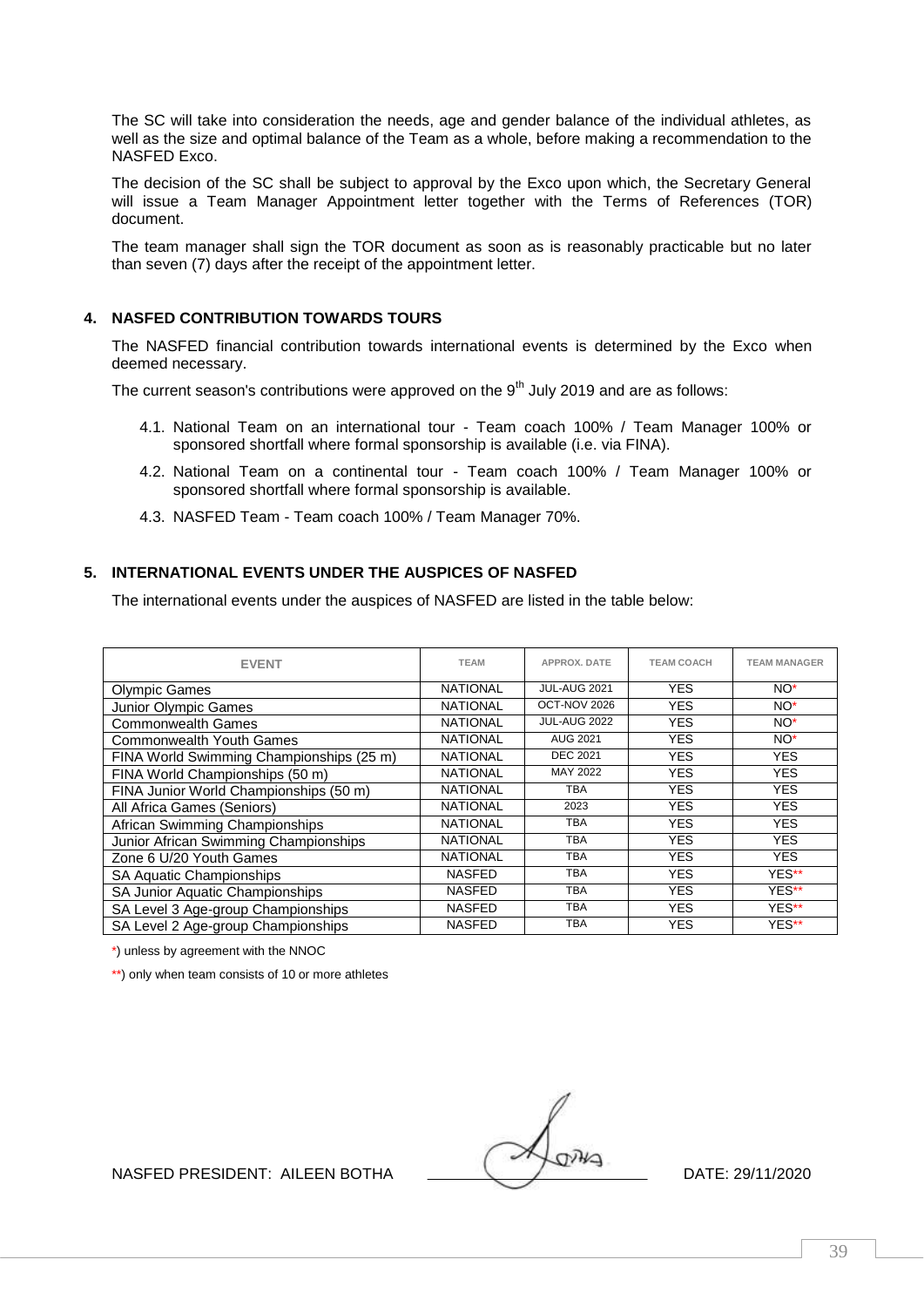# **1. INTRODUCTION**

NASFED is the governing body of aquatics in Namibia and is responsible for the administration of national teams and NASFED teams, and the maintenance of discipline and conduct amongst the athletes, coaches and management chosen for the team.

NASFED appointed Team Manager (TM) shall read and familiarize him/herself with the rules, duties and responsibilities prescribed in this document.

# **2. TOUR RULES**

The TM shall, at all times, represent NASFED and be/remain in charge of the NASFED/National Team entrusted to him/her.

TM must assure that:

- 2.1. all tour participants are treated equally, fairly, and with respect regardless of race, ethnic origin, nationality, gender, sexual orientation, marital status, disability, age, religious, political or club affiliation or other grounds
- 2.2. all arrangements, such as transport and accommodation, shall be the same for all the team members
- 2.3. any person, other than NASFED appointed management, wishing to accompany the team and benefit from the arrangements, may be accommodated provided that he/she agrees to:
	- i. adhere to TM's directives
	- ii. assist the team when requested

# **3. DUTIES OF THE TEAM MANAGER**

The TM shall:

- 3.1. BEFORE THE TOUR
	- 3.1.1 obtain contact details of qualified athletes or their parents from the National Recorder
	- 3.1.2 obtain written confirmation of participation from interested parties (athletes/parents)
	- 3.1.3 as early as it is practical, prepare *Preliminary Budget* (rough cost estimate per participant) using TM's *Calculation Sheet*
	- 3.1.4 liaise with the Treasurer to secure all scheduled deposits and due payments
	- 3.1.5 obtain participants' valid passport copies, and ensure that visa requirements are met
	- 3.1.6 forward the passport copies to Secretary General for clearance purposes not later than six weeks before the scheduled departure
	- 3.1.7 make sure that the clearance documentation is in place at least two (2) weeks before the start of the tour (2 months in advance for National Colours)
	- 3.1.8 issue *Leave of Absence* letters to student athletes at the earliest opportunity
	- 3.1.9 be familiar with the rules governing the competition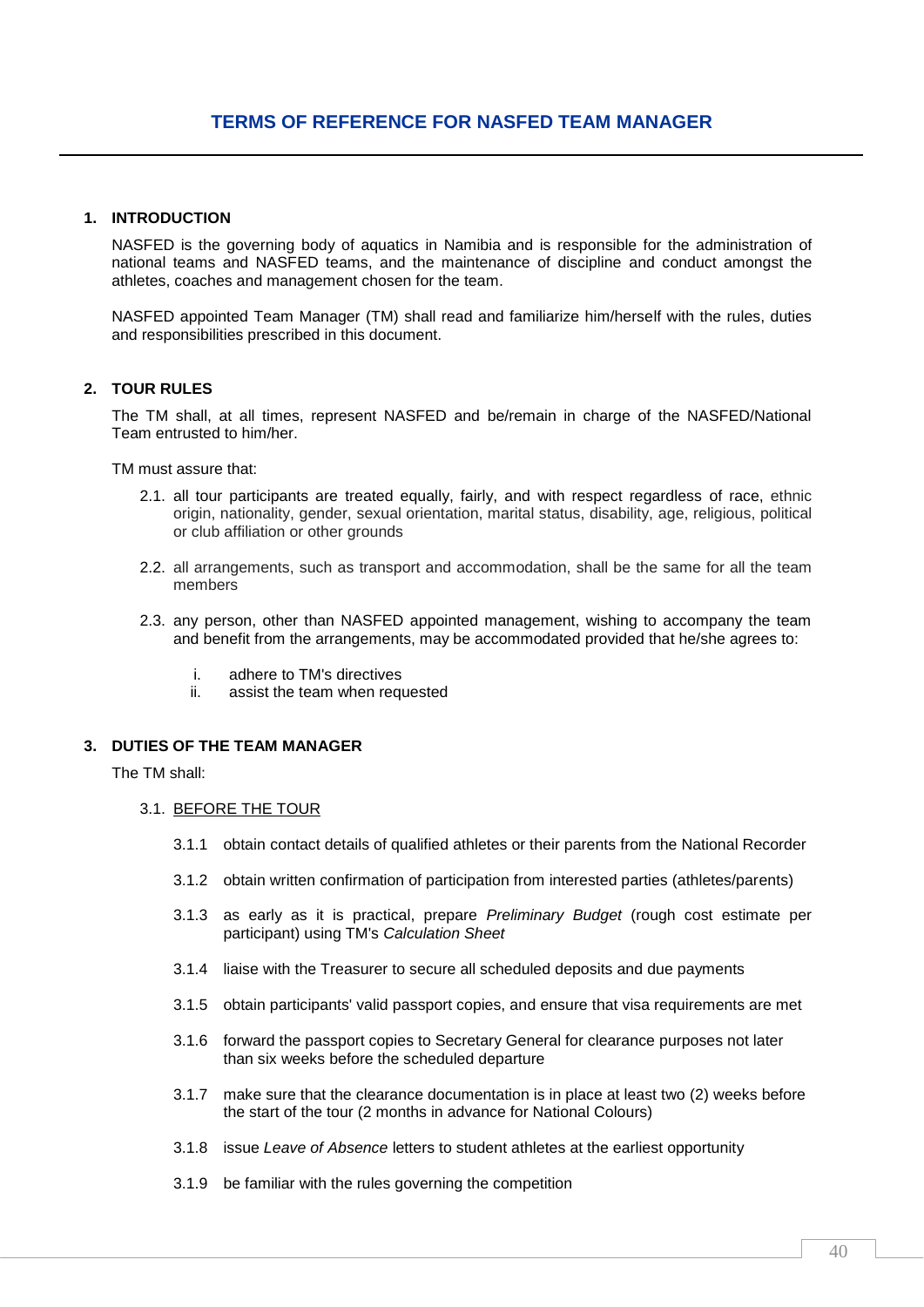- 3.1.10 liaise with the National recorder and the coaches regarding entries and entry fees
- 3.1.11 provide athletes and parents with detailed itinerary, competition and warm-up schedules, team wear and technical equipment requirements and any such information as might be necessary for the participants to be fully aware what is expected of them during the tour
- 3.1.12 establish if athletes have any particular medical conditions or dietary requirements
- 3.1.13 ensure that Indemnity/Medical Consent and Code of Conduct forms are signed by the athletes and/or parents
- 3.1.14 book flights/transport and communicate payment conditions and deadlines
- 3.1.15 book accommodation considering the following:
	- i. distance between accommodation and competition venue
	- ii. price
	- iii. possibility of meals provided at accommodation
	- iv. rooming list (note: management to be accommodated in single rooms, no sharing of rooms between male and female participants is permitted)
- 3.1.16 book transport at destination (airport shuttle, car/bus rental)
- 3.1.17 when possible, secure sponsorships or reduced rates for flights, local transport and accommodation
- 3.1.18 secure sponsorship for team wear and/or general costs involved
- 3.1.19 ensure that all athletes have correct team apparel (branded tracksuit, T-shirts and swim caps etc.)
- 3.1.20 determine travel wear
- 3.1.21 inform and update the participants of any changes as soon these become available
- 3.1.22 prepare *Tour Budget* (detailed budget) and submit to the Treasurer and tour participants
- 3.1.23 ensure all payments due to NASFED are made in full before the commencement of the tour
- 3.1.24 check with the Treasurer that all payments in respect of travel and accommodation are duly
- 3.1.25 arrange authorization for petty cash, foreign currency or any such payment method as might be necessary whilst on tour
- 3.1.26 organize a team briefing session(s) prior to departure to promote team spirit, hand over team apparel etc.
- 3.1.27 arrange for a team photo to be taken
- 3.1.28 liaise with the PRO to promote the tour, athletes and sponsors before departure
- 3.1.29 check and update NASU medical aid kit to be taken as carry-on luggage
- 3.1.30 arrange National Flags and National Anthem for medal presentations if required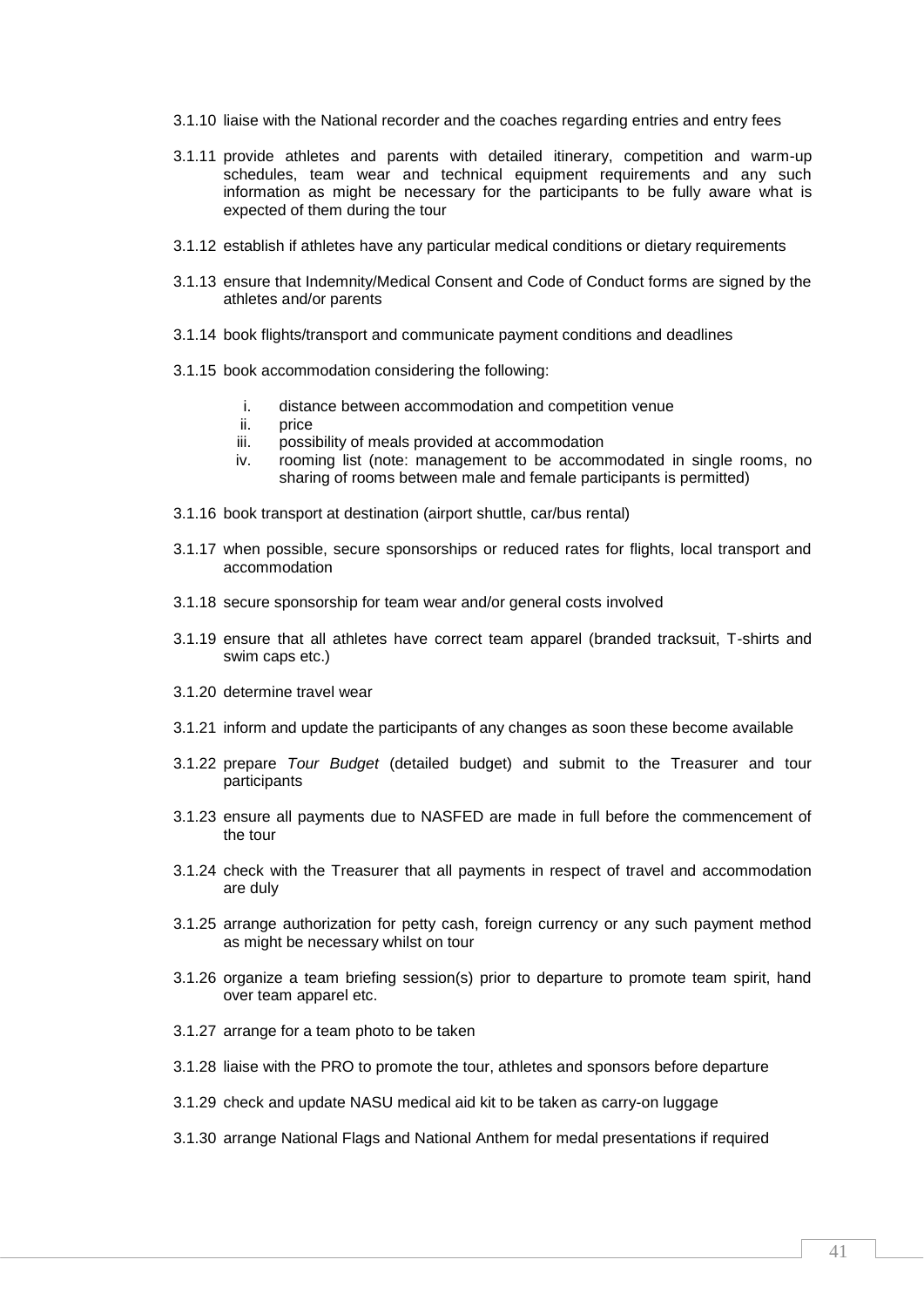# 3.2. DURING THE TOUR:

### **Prior to departure, TM shall:**

- 3.2.1 confirm all flight reservations 72 hours in advance
- 3.2.2 attempt to secure pre-assignment of seats
- 3.2.3 keep all flight tickets and passports
- 3.2.4 ensure team members are appropriately dressed
- 3.2.5 assist with check-in
- 3.2.6 be prepared to pay all departure taxes
- 3.2.7 ensure everyone clears security and boards the aircraft

# **Upon arrival, TM shall:**

- 3.2.8 collect all passports
- 3.2.9 check-in at the accommodation
- 3.2.10 assign rooms
- 3.2.11 assist with currency exchange
- 3.2.12 ensure training facilities are reserved for practice/warm-up sessions
- 3.2.13 together with the coach, determine daily schedule (wake-up, meal, transport, training and meetings times)
- 3.2.14 copy rooming list and schedule and distribute these to the coach and athletes

### **During competition, TM shall:**

- 3.2.15 promote harmony and team spirit amongst the team members
- 3.2.16 attend manager's meetings
- 3.2.17 organize pool space for athletes during races, training and warm-up sessions
- 3.2.18 ensure all rules governing the competition are adhered to
- 3.2.19 ensure all athletes report on time for their events
- 3.2.20 ensure correct apparel is worn at the competition site and during medal ceremonies
- 3.2.21 obtain heat sheets/programs before the start of races
- 3.2.22 if possible, record times of the athletes
- 3.2.23 in case of scratches, abide by the rules and regulations, time limits and penalties
- 3.2.24 in case of a dispute or a problem arising during competition, lodge written objection within the specified event rules and attend the hearing
- 3.2.25 obtain official results sheets
- 3.2.26 ensure the Code of Conduct is adhered to and that any disciplinary procedures are handled properly and include a written account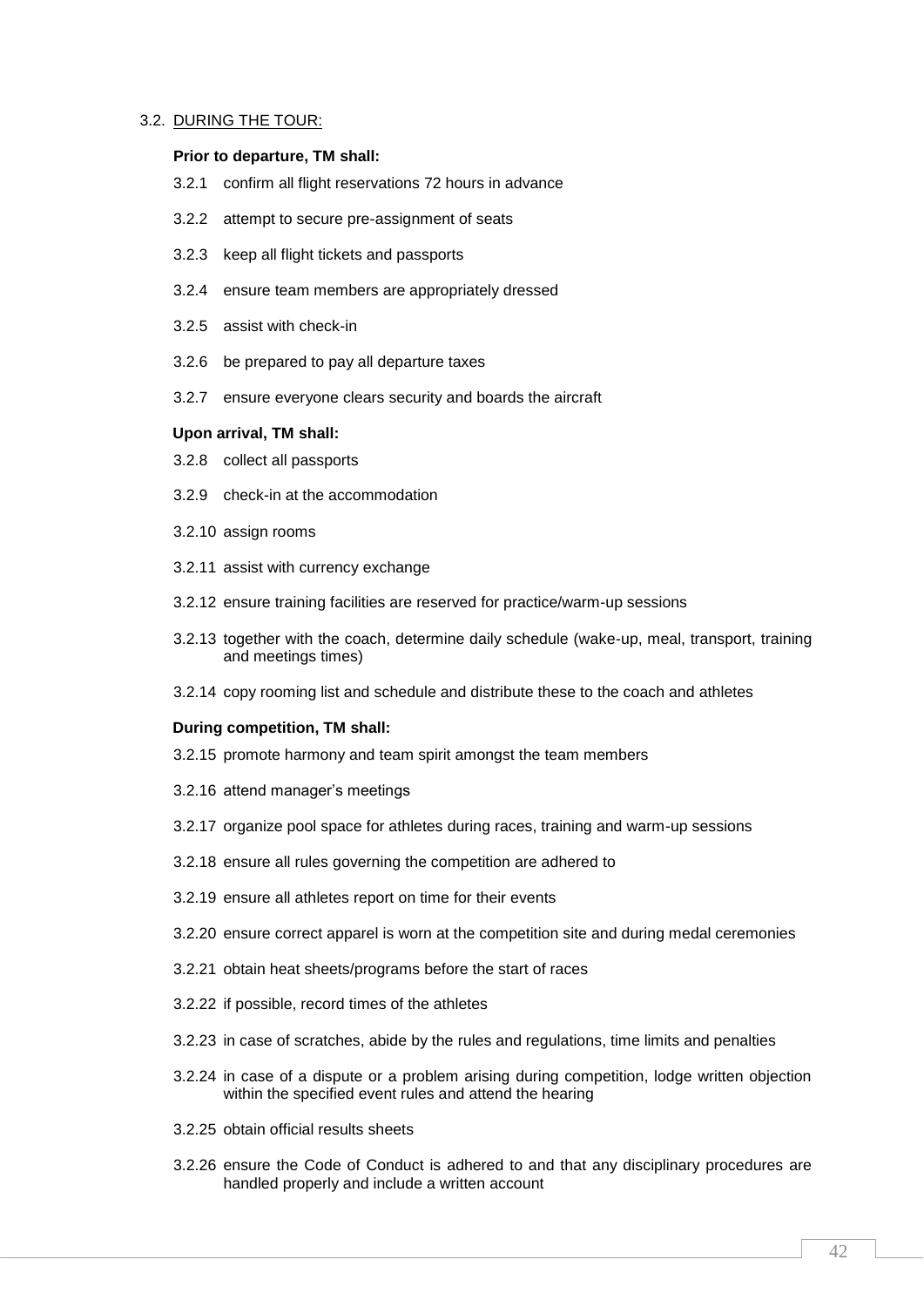- 3.2.27 liaise with the PRO to promote the teams' results and promote the sponsors during the competition
- 3.2.28 organize a team photo, preferably at the site of the competition

### **Throughout the tour, TM shall:**

- 3.2.29 not consume alcohol
- 3.2.30 remain with the team at all times
- 3.2.31 ensure all athletes are onboard the relevant transport to and from the competition venue, restaurant or activities
- 3.2.32 ensure the athletes receive adequate and suitable meals and have sufficient refreshments, especially during the competition and on the poolside
- 3.2.33 set a curfew and ensure that athletes are in their rooms and quiet at a reasonable time
- 3.2.34 administer wake-up calls when necessary
- 3.2.35 when feasible, plan recreational activities (sightseeing, movies etc.)
- 3.2.36 keep detailed records and receipts of all expenses incurred and stay within budget
- 3.2.37 look after the wellbeing of each swimmer to ensure this/her optimal performance
- 3.2.38 on check-out, inspect all rooms to ensure they are damage-free, collect keys and check for any miscellaneous room charges
- 3.2.39 check documentation for return trip and make certain that flights and transport are confirmed

### **Upon return, TM shall:**

- 3.2.40 prepare *Reconciliation Report* (detailed income and expense statement) and submit to the Treasurer within a period not exceeding four (4) weeks after return
- 3.2.41 organize refunds to athletes in case of superfluous funds
- 3.2.42 write a detailed *Tour Report* (in format prescribed by NASFED) and submit to the Secretary General within four (4) weeks after return
- 3.2.43 provide the PRO with a brief report on athletes achievements within three (3) days after the tour
- 3.2.44 prepare thank-you letters for sponsors and/or others who helped to make the tour successful

# **4. GENERAL**

The TM shall be responsible for each athlete's wellbeing during the entire tour.

Should the athlete wish to temporarily leave the group he/she must seek TM's permission which should not be unduly withheld provided that:

- i. his/her absence does not interfere with the team arrangements
- ii. an appropriate indemnity form is signed by the athlete and/or appointed guardian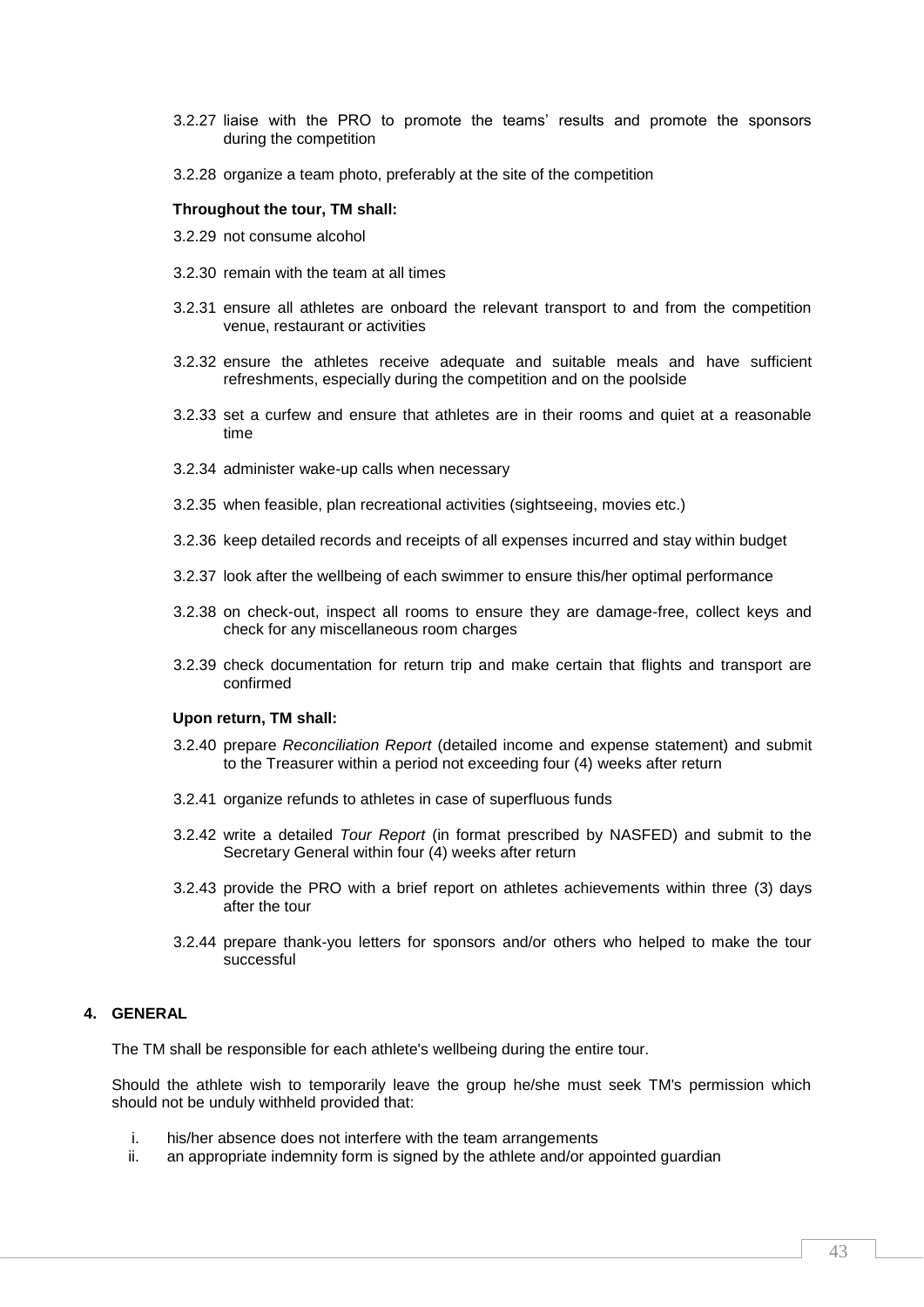The athlete, if released into the care of another competent person, has the obligation to inform the TM of where they are going and the approximate time of their return.

When the athlete leaves the training/competition venue or accommodation with a parent, guardian or other approved adult, the TM shall not be held responsible for any accidents, injuries or emergencies that may befall the athlete.

For team coordination to work effectively, everyone is expected to be punctual. Individuals are responsible for adhering to posted time schedules including wake up.

# **5. ACCEPTANCE OF THE ABOVE TERMS OF REFERENCE**

I, declare that I have read and understood the Terms of Reference for NASFED Team Manager.

I herby accept my appointment as the Team Manager of **Andrew Manager 1** and agree to abide by all terms and conditions attached.

This agreement shall be interpreted and implemented in accordance with the law of the Republic of Namibia.

| Name:      | Club: |
|------------|-------|
| Signature: | Date: |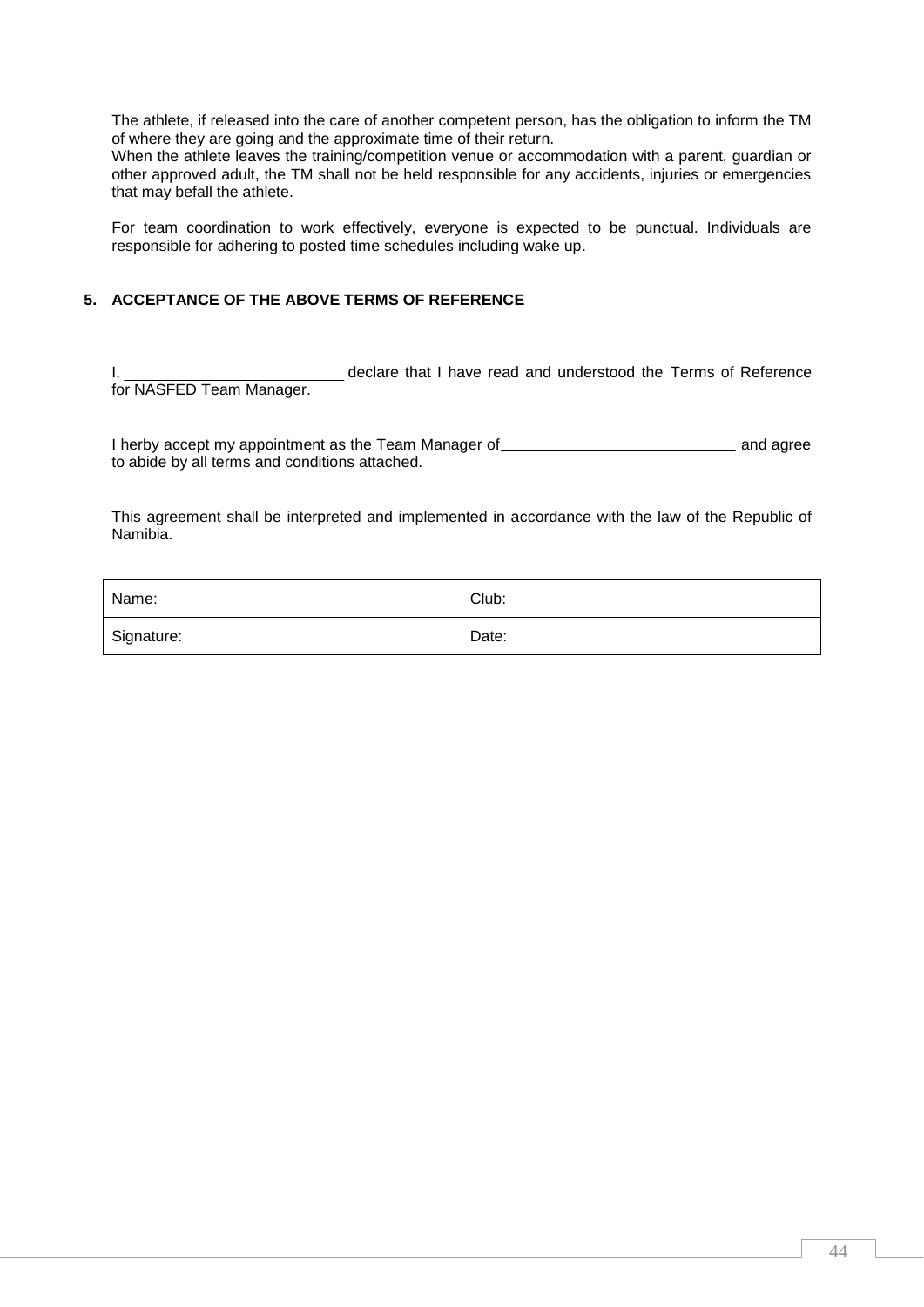# **NASFED SPONSORSHIP AND GRANTS POLICY**

| <b>RESPONSIBILITY:</b>    | President    | <b>POLICY N°:</b>   | <b>PO-008</b> |
|---------------------------|--------------|---------------------|---------------|
| <b>DISTRIBUTION:</b>      | Exco & Clubs | <b>REVISION N°:</b> |               |
| <b>ORIGINATION DATE:</b>  | 10/10/2020   | <b>ISSUE DATE:</b>  | 29/11/2020    |
| <b>RELATED DOCUMENTS:</b> | <b>None</b>  |                     |               |

# **SPONSORSHIP AND GRANTS**

# **1. INTRODUCTION**

NASFED finances its programs and operations through a combination of membership fees, direct funding from sport organizations (FINA, CANA, NNOC), and revenues from relationships with various sponsors.

This policy outlines the principles, guidelines and processes relating to sponsorship and grants.

# **2. NASFED GENERATED SPONSORSHIP**

NASFED shall endeavour to build and maintain long term partnership with sponsors in order to promote and advance the aquatic sport in Namibia. The sponsorship shall directly benefit activities under the auspices of NASFED and/or advancement of the athletes.

The benefits of sponsorship should be balanced against potential risks including the perception that NASFED may expose itself to improper influence from companies or private individuals as well as from assumption that the sponsors may be entitled to exercise influence over the NASFED operations for their own gain.

# 2.1. SPONSORSHIP PRINCIPLES

NASFED shall ensure that sponsorship is sought, received and carried out ethically, lawfully and transparently to reduce the risk of corrupt conduct, or the appearance of corrupt conduct. To this end, NASFED will:

- 2.1.1 not enter into a sponsorship agreement which could impose or imply conditions that would limit or compromise the federations' ability to carry out its functions legally, fully and impartially;
- 2.1.2 not seek or accept sponsorship from organizations or individuals who are, or are perceived to be, of a nature that is inconsistent with NASFED values or policies, may adversely affect NASFED's image or reputation, or otherwise present a conflict of interest;
- 2.1.3 advertise and promote sponsorship opportunities in ways that do not confer or imply an unfair advantage to some potential sponsors;
- 2.1.4 assure that the sponsorship benefits for the sponsor do not outweigh the benefits to the federation;
- 2.1.5 assure that no personal benefit is derived from a sponsorship arrangement by any of the Exco members;
- 2.1.6 carry out audit on any sponsorship in an open, transparent and impartial manner.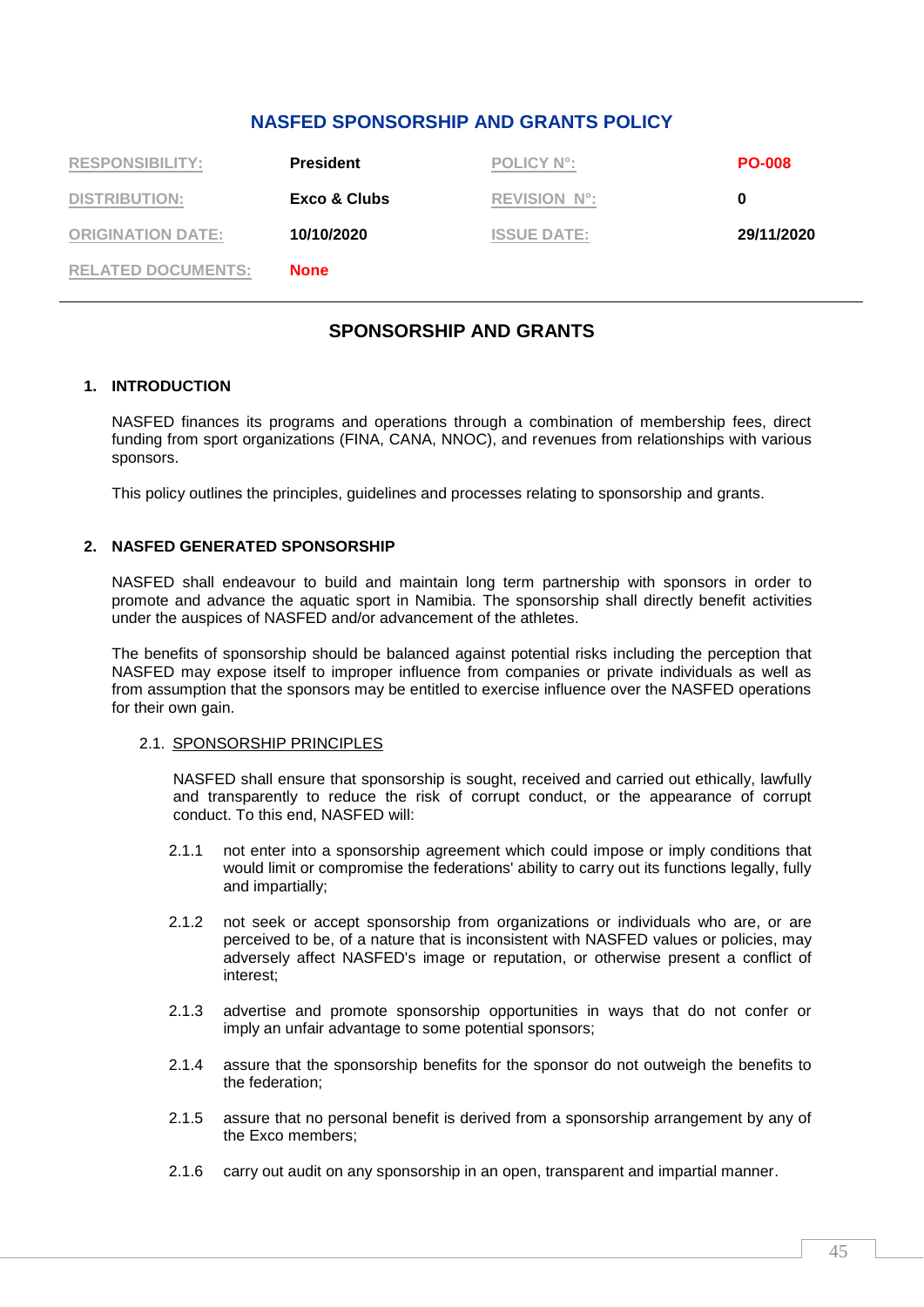# 2.2. SPONSORSHIP AGREEMENTS

Sponsorship agreements entered into by NASFED may include provision of funding, goods, services and/or discounts.

All sponsorship arrangements must be:

- 2.2.1 formalized in a writing and approved by the Exco;
- 2.2.2 adequately monitored and evaluated by the Sponsorship Coordinator:
- 2.2.3 reviewed and audited annually to ensure the agreed benefits are delivered and the sponsorship utilized in line with the original purpose of the agreement.

# 2.3. SPONSORSHIP RESTRICTIONS

NASFED shall not accept sponsorship from organizations or individuals that are:

- 2.3.1 involved in political activities (e.g. political parties);
- 2.3.2 associated with products or services related to alcohol, tobacco, drugs, gambling, pornography or other illicit trade;
- 2.3.3 are otherwise perceived to be of a nature that is inconsistent with NASFED values and policies or may adversely affect federation's public image or reputation.

# 2.4. SPONSORSHIP BENEFICIARIES

Any sponsorship generated by NASFED shall exclusively benefit:

- 2.4.1 aquatic activities organized by NASFED (i.e. championships, special days/events, development programs etc.);
- 2.4.2 participation of teams in NASFED sanctioned events (i.e. international meets and training camps).

Any sponsorship generated by NASFED shall not benefit individual athlete unless such an athlete is the sole representative of the team.

# **3. GRANTS**

NASFED may source, apply for and accept grants on behalf of a team or an individual athlete from sports organizations. Such grants shall be utilized in strict adherence to the conditions stipulated by the benefactor. Such grants may include but not be limited to:

# 3.1. PROJECT ORIENTED GRANTS

Specific monetary contribution towards planned project/s carried out by the federation (i.e. FINA OASP Grant, FINA Officials/Coaches Clinics, NNOC workforce training incentives)

# 3.2. SCOLARSHIP PROGRAMS

Training and educational support for athletes and/or student athletes (i.e. FINA Scholarship Programs)

# 3.3. ATHLETE SUPPORT PROGRAMS

Financial or logistical support of a team or an individual athlete in preparation for a specific event (i.e. FINA/NNOC preparation grants)